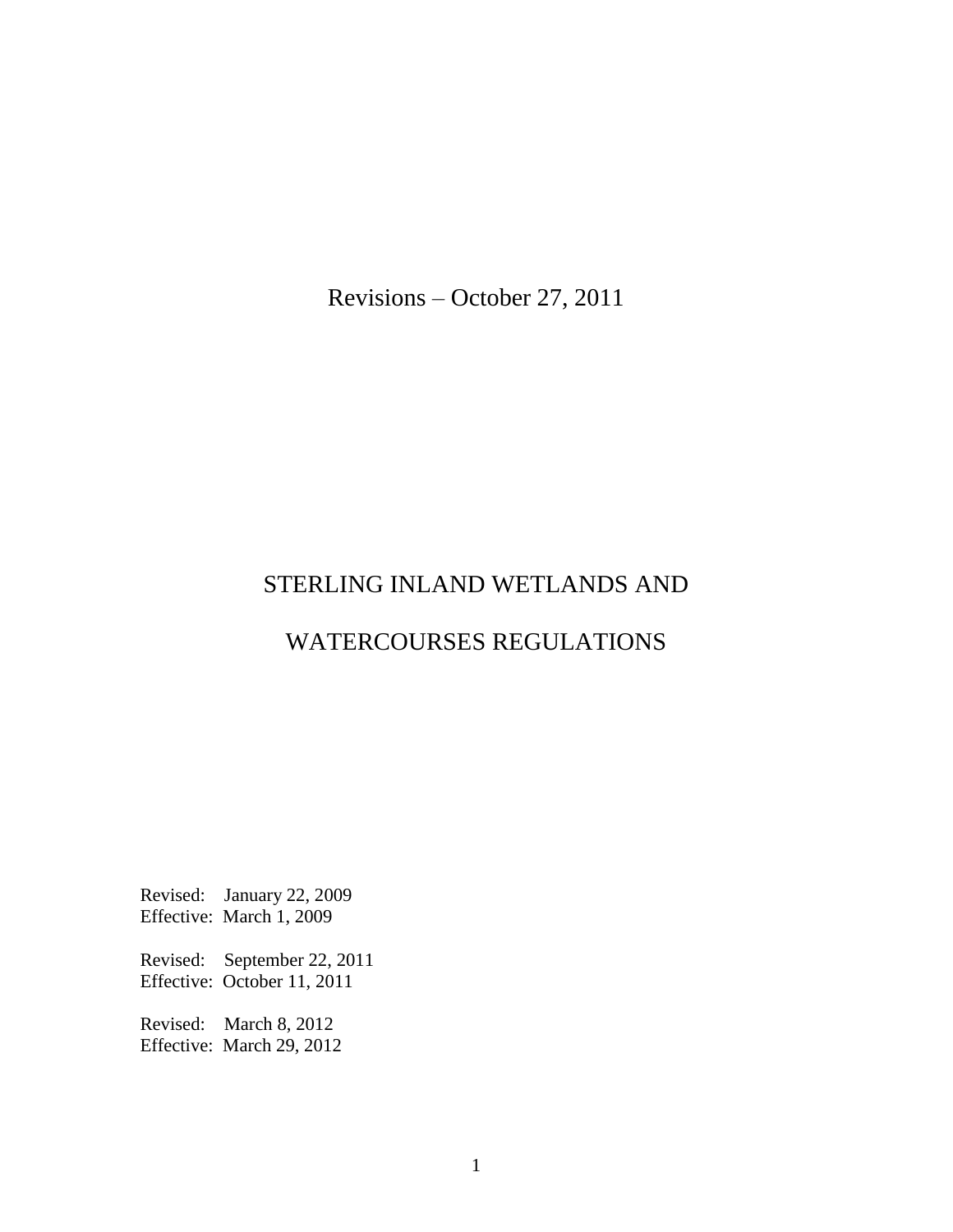#### "This institution is an equal opportunity provider, and employer." STERLING INLAND WETLANDS AND WATERCOURSES REGULATIONS

## TABLE OF CONTENTS

| <b>Section</b>                                             | Page           |
|------------------------------------------------------------|----------------|
| Title and Authority<br>1                                   | 3              |
| 2 Definitions                                              | $\overline{4}$ |
| Inventory of Wetlands and Watercourses<br>3                | 8              |
| 4 Permitted Uses as a Right & Non-regulated Uses           | 9              |
| Activities Regulated Exclusively by the<br>5               | 11             |
| <b>Commissioner of Environmental Protection</b>            |                |
| Regulated Activities to be Licensed<br>6                   | 11             |
| 7 Application Requirements                                 | 12             |
| 8 Application Procedures                                   | 16             |
| 9 Public Hearings                                          | 17             |
| 10 Considerations for Decision                             | 18             |
| 11 Decision Process and Permit                             | 20             |
| 12 Action by Duly Authorized Agent                         | 22             |
| 13 Bond and Insurance                                      | 23             |
| 14 Enforcement                                             | 23             |
| 15 Amendments                                              | 24             |
| 16 Appeals                                                 | 26             |
| 17 Conflict and Severance                                  | 26             |
| 18 Other Permits                                           | 27             |
| 19 Application Fees                                        | 27             |
| 20 Effective Date of Regulations                           | 30             |
| <b>Appendices</b>                                          |                |
| 1. Agricultural and Farming                                | 30             |
| 2 Hearings, Decisions, Time Limits, Day of Receipt,        |                |
| <b>THE REPORT OF STRAINING AND INCOME.</b><br>$\mathbf{1}$ | $\bigcap$      |

| Notice to Adjoining Municipality | 30  |
|----------------------------------|-----|
| 3 Notice to Applicants           | 32. |
| 4 Standard Permit Conditions     | 33  |
| 5 Special Permit Conditions      | 34  |
| 6 Application Form               | 39. |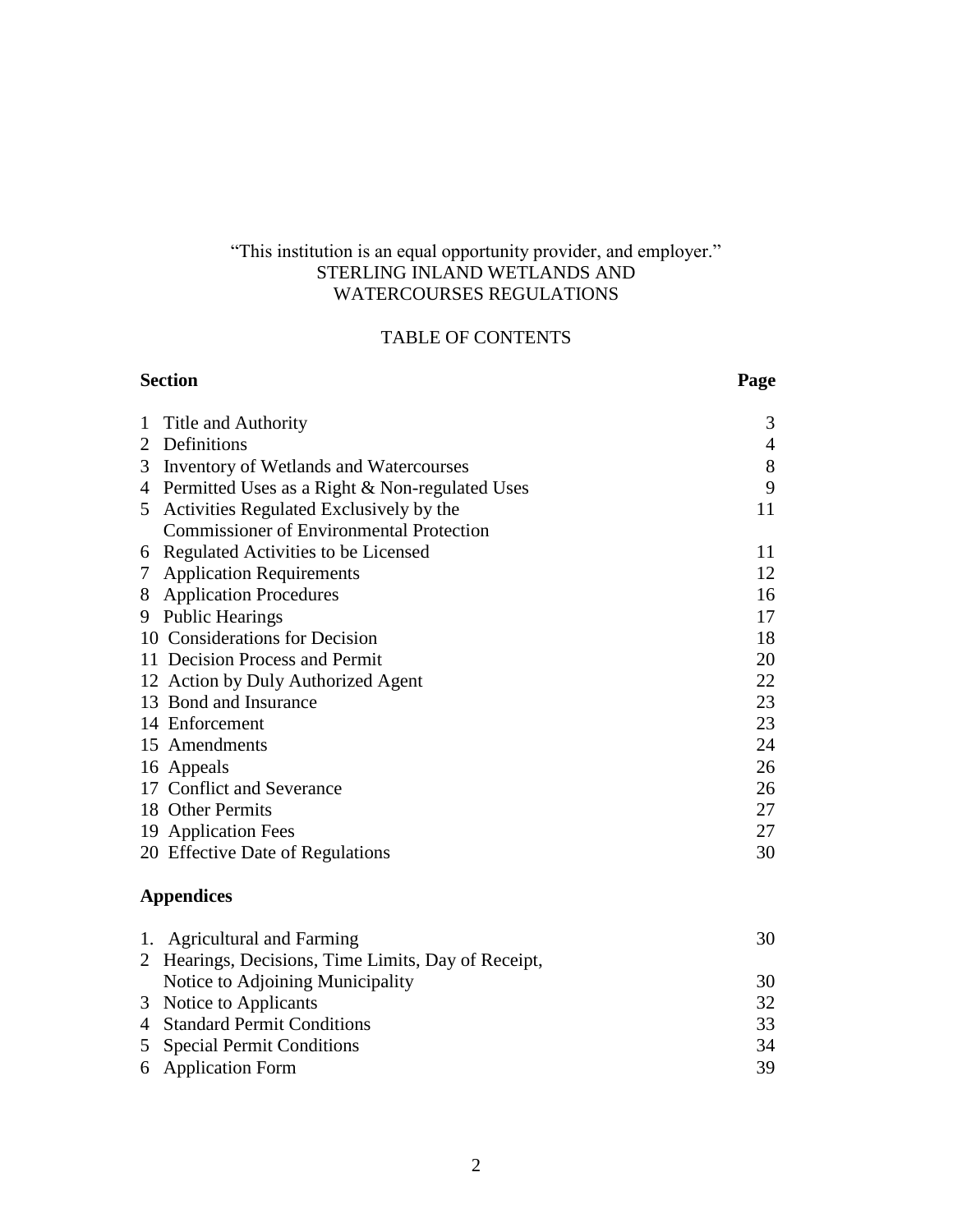#### **SECTION I TITLE AND AUTHORITY**

1.1 The inland wetlands and watercourses of the State of Connecticut are an indispensable and irreplaceable but fragile natural resource with which the citizens of the state have been endowed. The wetlands and watercourses are an interrelated web of nature essential to an adequate supply of surface and underground water; to hydrological stability and control of flooding and erosion; to the recharging and purification of groundwater; and to the existence of many forms of animal, aquatic and plant life. Many inland wetlands and watercourses have been destroyed or are in danger of destruction because of unregulated use by reason of the deposition, filling or removal of material, the diversion or obstruction of water flow, the erection of structures and other uses, all of which have despoiled, polluted and eliminated wetlands and watercourses. Such unregulated activity has had, and will continue to have, a significant, adverse impact on the environment and ecology of the state of Connecticut and has and will continue to imperil the quality of the environment thus adversely affecting the ecological, scenic, historic and recreational values and benefits of the state for its citizens now and forever more. The preservation and protection of the wetlands and watercourses from random, unnecessary, undesirable and unregulated uses, disturbance or destruction is in the public interest and is essential to the health, welfare and safety of the citizens of the state. It is, therefore, the purpose of these regulations to protect the citizens of the state by making provisions for the protection, preservation, maintenance and use of the inland wetlands and watercourses by minimizing their disturbance and pollution; maintaining and improving water quality in accordance with the highest standards set by federal, state or local authority; preventing damage from erosion, turbidity or siltation; preventing loss of fish and other beneficial aquatic organisms, wildlife and vegetation and the destruction of the natural habitats thereof; deterring and inhibiting the danger of flood and pollution; protecting the quality of wetlands and watercourses for their conservation, economic, aesthetic, recreational and other public and private uses and values; and protecting the state's potable fresh water supplies from the dangers of drought, overdraft, pollution, misuse and mismanagement by providing an orderly process to balance the need for the economic growth of the state and the use of its land with the need to protect its environment and ecology in order to forever guarantee to the people of the state, the safety of such natural resources for their benefit and enjoyment and for the benefit and enjoyments of generations yet unborn.

1.2 These regulations shall be known as the "Inland Wetlands and Watercourses Regulations of the Town of Sterling."

1.3 The Inland Wetlands Commission of the Town of Sterling was established in accordance with an ordinance adopted February 3, 1988 and shall implement the purposes and provisions of these regulations and the Inland Wetlands and Watercourses Act in the Town of Sterling.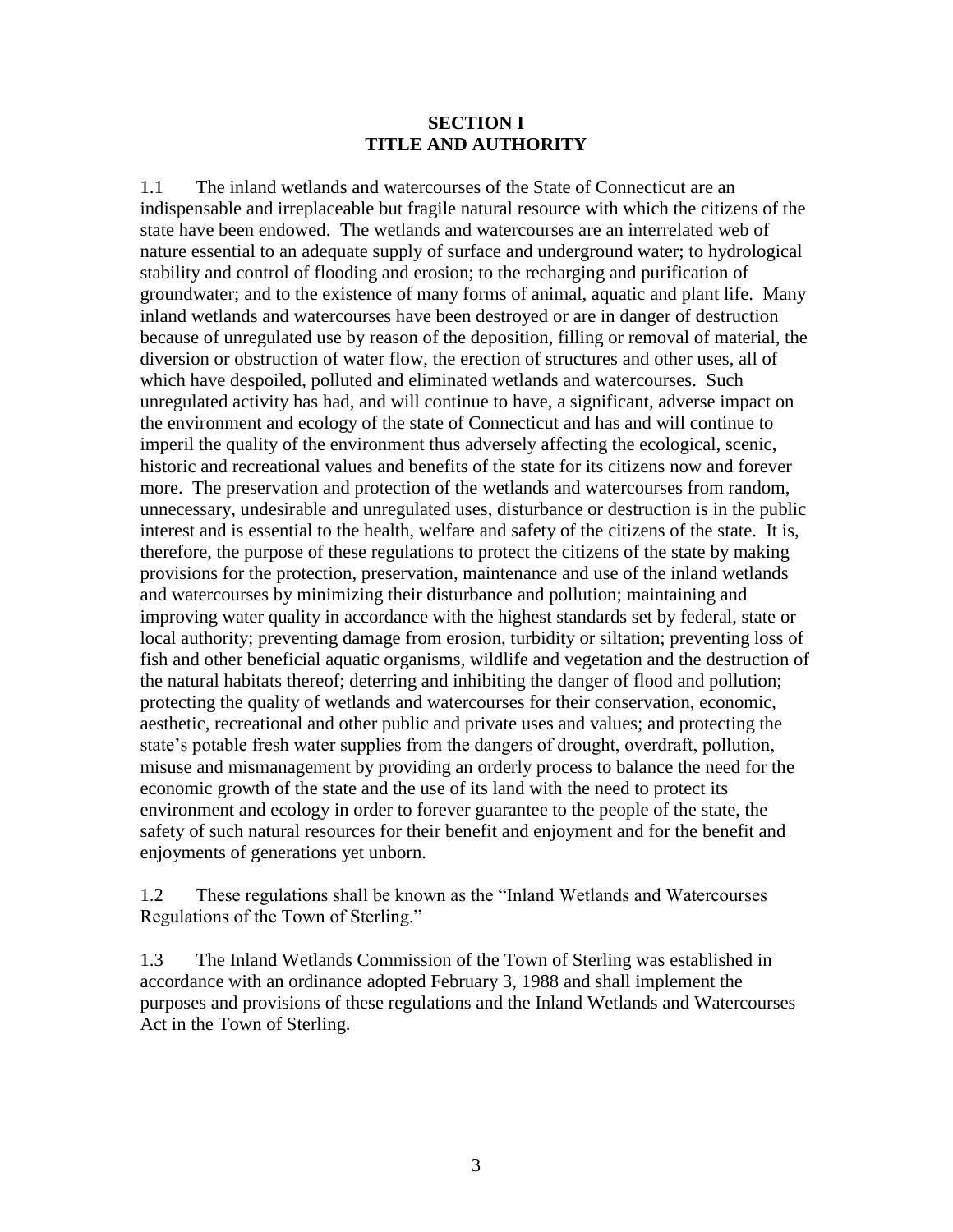1.4 These regulations have been adopted and may be amended, from time to time, in accordance with the provisions of the Inland Wetlands and Watercourses Act and these regulations.

1.5 The Commission shall enforce the inland Wetlands and Watercourses Act and shall issue, issue with terms, conditions, limitations or modifications, or deny permits for all regulate activities in the Town of Sterling pursuant to sections 22a-36 to 22a-45, inclusive, of the Connecticut General Statutes, as amended.

1.6 The Town of Sterling includes the Moosup River and Quanduck Brook, which in their entirety is a primary source of water for the Town of Sterling and Oneco. It is a goal of these regulations to protect, preserve and maintain the quality of this water supply preserving and maintaining the quality of Sterling's inland wetlands and watercourses and associated areas so as to minimize their disturbance and pollution; maintain and improve water quality; prevent damage from erosion, turbidity or siltation; prevent loss of fish and other aquatic organisms, wildlife habitats, and vegetation; both potential and current potable fresh water supplies so as to guarantee the people of Sterling and future generations the safety, enjoyment and benefit of such natural resources.

## **SECTION 2 DEFINITIONS**

2.0 As used in these regulations:

2.1 "Act" means the Inland Wetlands and Watercourses Act, sections 22a-36 through 22a-45 inclusive, of the Connecticut General Statutes, as amended.

2.2 "Bogs" are watercourses distinguished by evergreen trees and shrubs underlain by peat deposits, poor or very poor drainage, and highly acidic conditions.

2.3 "Clear-cutting" means the harvest of timber in a fashion, which substantially removes all trees down to a two-inch diameter at breast height.

2.4 "Commission" means the Inland Wetlands and Watercourses Commission of the Town of Sterling.

2.5 "Commission Member" means a member of the Inland Wetlands and Watercourses Commission of the Town of Sterling.

2.6 "Commissioner of Environmental Protection" means the commissioner of the State of Connecticut Department of Environmental Protection.

2.7 "Continual flow" means a flow of water which persists for an extended period of time; this flow may be interrupted during periods of drought or during the low flow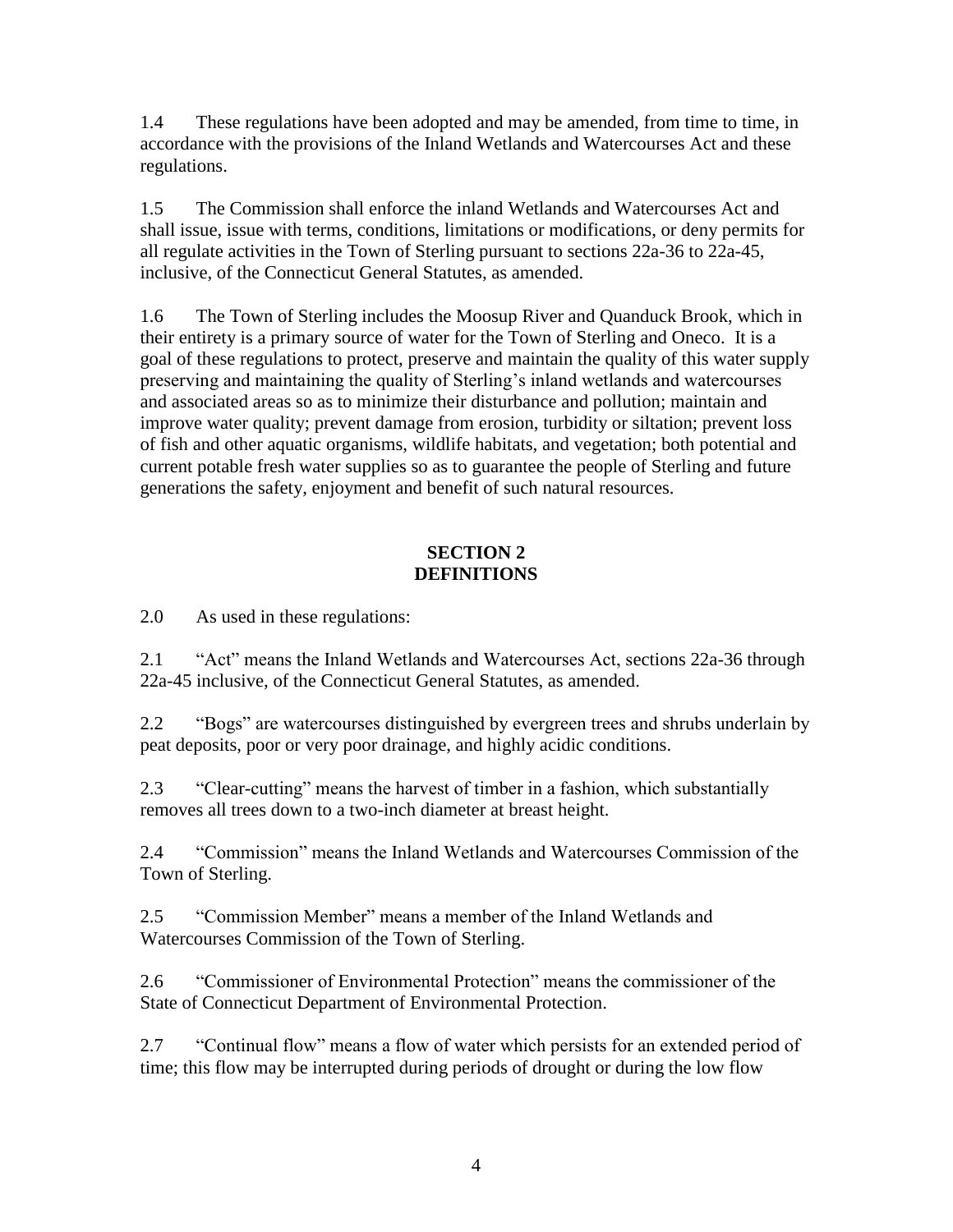period of the annual hydrological cycle, June through September, but it recurs in prolonged succession.

2.8 "Deposit" includes, but shall not be limited to fill, grade, dump, place, discharge or emit.

2.9 "Designated agent" means an individual(s) designated by the Sterling Inland Wetlands Commission to carry out its functions and purposes.

2.10 "Discharge" means emission of any water, substance, or material into waters of the state whether or not such substance causes pollution.

2.11 "Disturb the natural and indigenous character of the wetland or watercourse" means to alter the inland wetlands and watercourses by reason of removal or deposition of material, clearing the land, altering or obstructing water flow, or pollution.

2.12 "Essential to the farming operation" means that the proposed activity is necessary and indispensable to sustain farming activities on the farm.

2.13 "Farming" shall be consistent with the definition as noted in section  $1-1(q)$  of the Connecticut General Statutes. (See Appendix A)

2.14 "Feasible" means able to be constructed or implemented consistent with sound engineering principles.

2.15 "License" means the whole or any part of any permit, certificate of approval or similar form of permission, which may be required of any person by the provisions of sections 22a-36 to 22a-45, inclusive.

2.16 "Management practice" means a practice, procedure, activity, structure or facility designed to prevent or minimize pollution or other environmental damage or to maintain or enhance existing environmental quality. Such management practices include, but are not limited to: erosion and sedimentation controls; restrictions on land use or development; construction setbacks from wetlands or watercourses; proper disposal of waste materials; procedures for equipment maintenance to prevent fuel spillage; construction methods to prevent flooding or disturbance of wetland and watercourses; procedures for maintaining continuous stream flows; confining construction that must take place in watercourses to times when water flows are low and fish and wildlife will not be adversely affected.

2.17 "Marshes" are watercourses that are distinguished by the absence of trees and shrubs and the dominance of soft-stemmed herbaceous plants. The water table in marshes is at or above the ground surface throughout the year and areas of open water six inches or more in depth is common, but seasonal water fluctuations are encountered.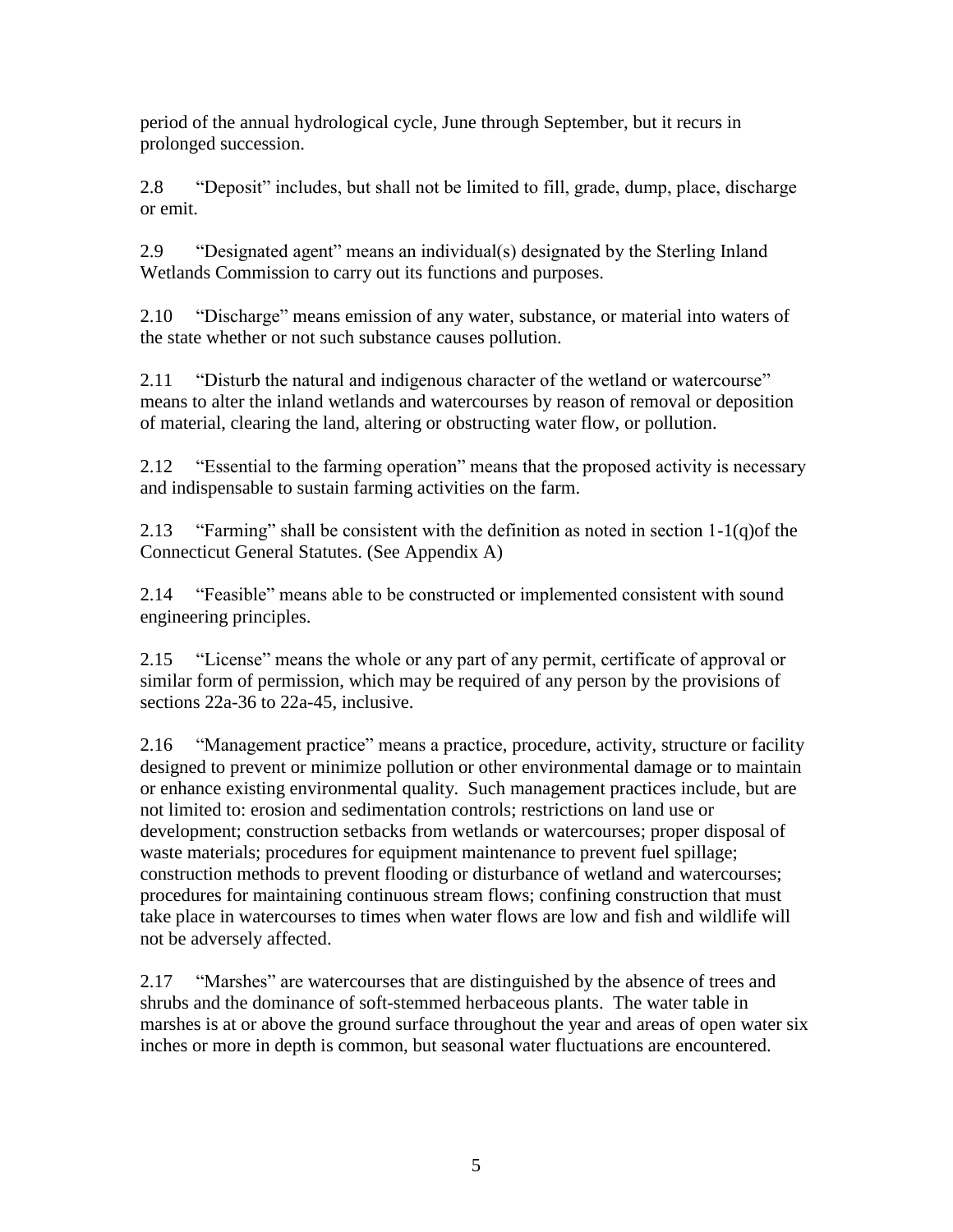2.18 "Material" means any substance, solid or liquid, organic or inorganic, including but not limited to: soil, sediment, aggregate, land, gravel, clay, bog, peat, mud, debris, sand, refuse or waste.

2.19 "Municipality" means the Town of Sterling.

2.20 "Nurseries" means places where plants are grown for sale, transplanting, or experimentation.

2.21 "Ordinary high water mark" means a mark on the land caused by the presence and action of water, which presence and action is so common and usual and so long continued in all ordinary years so as to mark upon the land a distinction between the abutting upland and the watercourses and ascertaining thereon an abrupt change in the characteristics of soil or vegetation or slope of the land.

2.22 "Permit" means the whole or any part of any license, certificate or approval or similar form of permission, which may be required of any person by the provisions of these regulations and the Act or other municipal, state and federal law.

2.23 "Permittee" means the person to whom a permit has been issued.

2.24 "Person" means any person, firm, partnership, association, corporation, limited liability company, company, organization or legal entity of any kind, including municipal corporations, governmental agencies or subdivisions thereof.

2.25 "Pollution" means harmful thermal effect or the contamination or rendering unclean or impure of any waters of the state by reason of any waste or other materials discharged or deposited therein by any public or private sewer or otherwise so as directly or indirectly to come in contact with any waters. This includes, but is not limited to, erosion and sedimentation resulting from any filling, land clearing or excavation activity.

2.26 "Prudent" means economically and otherwise reasonable in light of the social benefits to be derived from the proposed regulated activity provided cost may be considered in deciding what is prudent and further provided a mere showing of expense will not necessarily mean an alternative is imprudent.

2.27 "Regulated activity" means any operation within or use of wetland or watercourse involving removal or deposition of material, or any obstruction, construction, alteration or pollution, of such wetlands or watercourses, but shall not include the specified activities in section 4 of these regulations. Furthermore, any clearing, grubbing, filling grading, paving, excavating, constructing, depositing or removing of material and discharging of storm water on the land within the following upland review areas is a regulated activity:

(1) Within 200 feet measured horizontally from the ordinary high water mark of the Moosup River.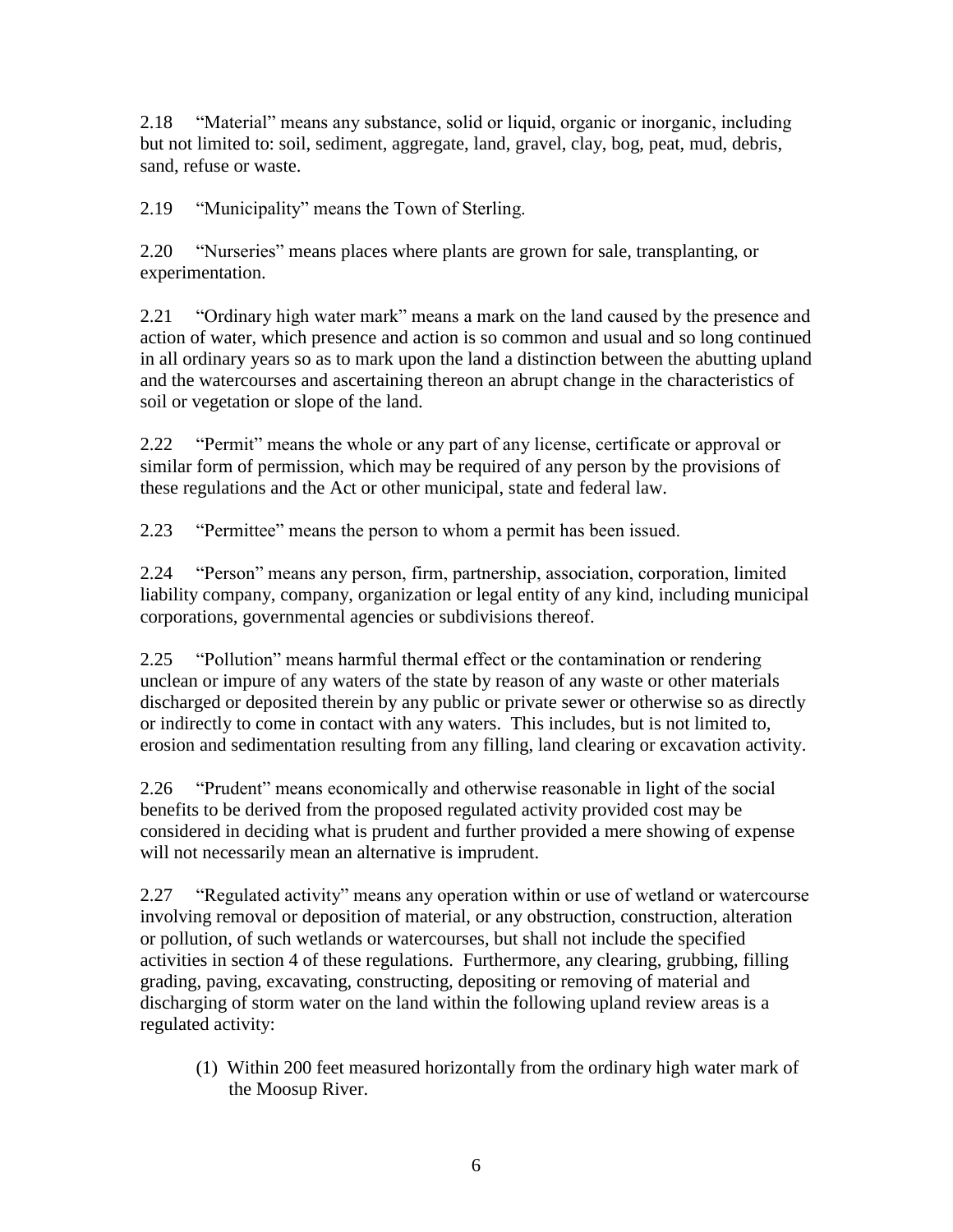(2) Within 100 feet measured horizontally from the boundary of any other wetland or watercourse.

The Commission may rule that any other activity located within such upland review area or in any other non-wetland or non-watercourse area is likely to impact or affect wetlands or watercourses and is a regulated activity.

2.28 "Regulated area" means any wetlands or watercourses as defined in these regulations.

2.29 "Remove" includes, but shall not be limited to, drain, excavate, mine, dig, dredge, suck, bulldoze, dragline or blast.

2.30 "Rendering unclean or impure" means any alteration of the physical, chemical or biological properties of any waters of the state, including, but not limited to, change in odor, color, turbidity or taste.

2.31 "Significant impact activity" means any activity, including, but not limited to, the following activities, which may have a major effect:

a. Any activity involving deposition or removal of material, which will or may have a substantial effect on the wetland or watercourse or on wetlands or watercourses outside the area for which the activity is proposed.

b. Any activity, which substantially changes the natural, channel or may inhibit the natural dynamics of a watercourse system.

c. Any activity which substantially diminishes the natural capacity of an inland wetland or watercourse to: support aquatic, plant or animal life and habitats; prevent flooding; supply water; assimilate waste; facilitate drainage; provide recreation or open space; or perform other functions.

d. Any activity which is likely to cause or has the potential to cause substantial turbidity, siltation or sedimentation in a wetland or watercourse.

e. Any activity which causes substantial diminution of flow of a natural watercourse or groundwater levels of the wetland or watercourse.

f. Any activity which is likely to cause or has the potential to cause pollution of a wetland or watercourse.

g. Any activity which damages or destroys unique wetland or watercourse areas or such areas having demonstrable scientific or educational value.

2.32 "Soil scientist" means any individual duly qualified in accordance with standards set by the federal Office of Personnel Management.

2.33 "Swamps" are watercourses that are distinguished by the dominance of wetland trees and shrubs.

2.34 "Submerged lands" means those lands which are inundated by water on a seasonal or more frequent basis.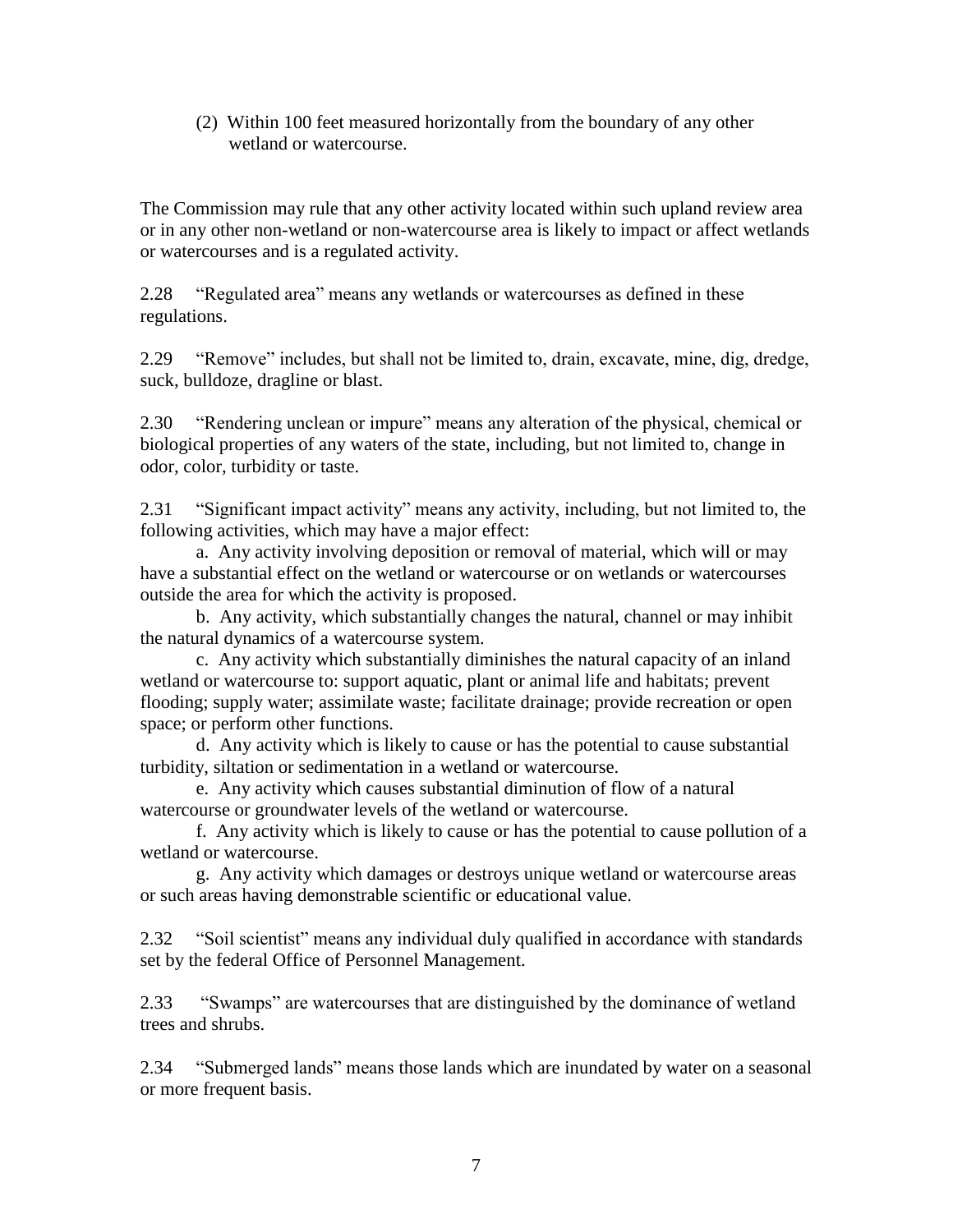2.35 "Town" means the Town of Sterling, Windham County in the State of Connecticut.

2.36 "Waste" means sewage or any substance, liquid, gaseous, solid or radioactive which may pollute or tend to pollute any of the wetlands or watercourses of the Town.

2.37 "Watercourses" means rivers, streams, brooks, waterways, lakes, ponds, marshes, swamps, bogs, and all other bodies of water, natural or artificial, vernal or intermittent, public or private, which are contained within, flow through or border upon the Town or any portion thereof not regulated pursuant to sections 22a-28 through 22a-35, inclusive, of the Connecticut General Statutes. Intermittent watercourses shall be delineated by a defined permanent channel and bank and the occurrence of two or more of the following characteristics: (a) evidence of scour or deposits of recent alluvium or detritus, (b) the presence of standing or flowing water for a duration longer than a particular storm incident, and (c) the presence of hydrophytic vegetation.

2.38 "Wetlands" means land, including submerged land as defined in this section, not regulated pursuant to sections 22a-28 through 22a-35, inclusive, of the Connecticut General Statutes, which consists of any of the soil types designated as poorly drained, very poorly drained, alluvial and floodplain by the National Cooperative Soils Survey, as it may be amended from time to time, of the Natural Resources Conservation Service of the U.S. Department of Agriculture (USDA). Such areas may include filled, graded, or excavated sites which possess an aquic (saturated) soil moisture regime as defined by the USDA Cooperative Soil Survey.

## **SECTION 3 INVENTORY OF INLAND WETLANDS AND WATERCOURSES**

3.1 The map of wetlands and watercourses entitled "Inland Wetlands and Watercourses Map, Sterling, Connecticut" delineates the general location and boundaries of inland wetlands and the general location of watercourses. Copies of this map are available for inspection at the office of the Town Clerk or the Commission. In all cases, the precise location of regulated areas shall be determined by the actual character of the land, the distribution of wetland soil types and location of watercourses. The Commission may use aerial photography, remote sensing imagery, resource mapping, soils maps, site inspection observations or other information in determining the location of the boundaries of wetlands and watercourses.

3.2 Any person may petition the Commission for an amendment to the map. All petitions for a map change shall be submitted in writing and shall include all relevant facts and circumstances which support the change. The petitioner shall bear the burden of proof regarding the proposed map amendment. Such proof may include, but not be limited to aerial photography, remote sensing imagery, resource mapping or other available information. The commission may require such person to provide an accurate delineation of regulated areas in accordance with section 15 of these regulations.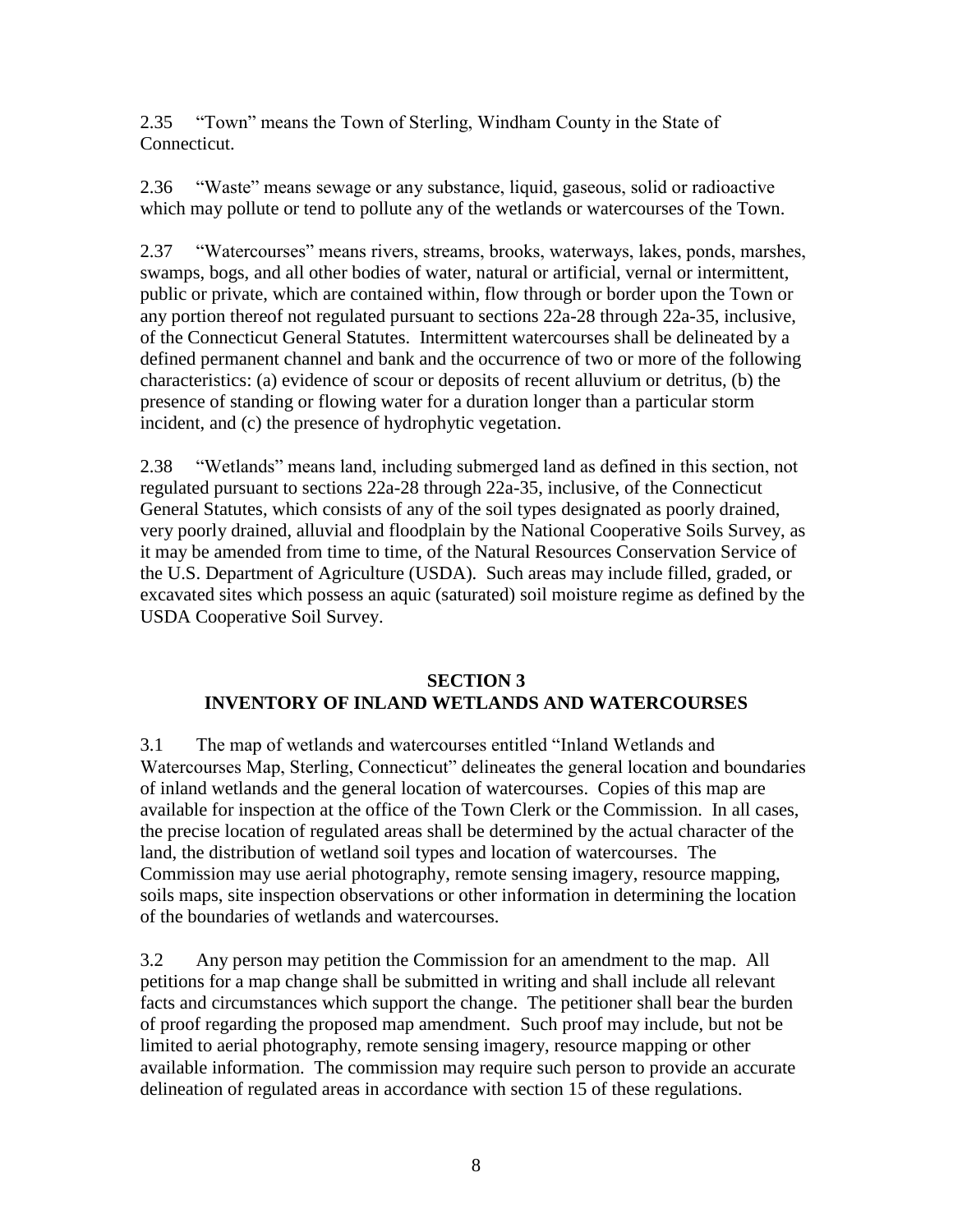3.3 The Commission or its designated agent(s) shall maintain a current inventory of regulated areas within the town. The Commission may amend its map, as more accurate information becomes available. The Commission or its designated agent(s) shall monitor and maintain general surveillance of all regulated areas.

3.4 All maps amendments are subject to the public hearing process outlined in section 15 of these regulations.

#### **SECTION 4 PERMITTED USES AS OF RIGHT AND NON-REGULATED USES**

4.1 The following operations and uses shall be permitted in inland wetlands and watercourses, as of right:

a. Grazing, farming, nurseries, gardening and harvesting of crops and farm ponds of three acres or less essential to the farming operation, and activities conducted by, or under the authority of, the Department of Environmental Protection for the purposes of wetland or watercourse restoration or enhancement or mosquito control. The provisions of this subdivision shall not be construed to include road construction or the erection of buildings not directly related to the farming operation, relocation of watercourses with continual flow, filling or reclamation of wetlands or watercourses with continual flow, clear cutting of timber except for the expansion of agricultural crop land, or the mining of top soil, peat, sand, gravel or similar material from wetlands or watercourses for the purpose of sale.

b. A residential home A for which a building permit has been issued or B on a subdivision lot, provided the permit has been issued or the subdivision has been approved by the municipal planning, zoning or planning and zoning commission as of the effective date of the promulgation of the municipal regulations pursuant to subsection (b) of section 22a-42a, or as of July 1, 1974, which ever is earlier, and further provided no residential home shall be permitted as of right pursuant to this subdivision unless the building permit was obtained on or before July 1, 1987.

c. Boat anchorage or mooring,

d. Uses incidental to the enjoyment and maintenance of residential property, such property defined as equal to or smaller than the largest minimum residential lot site permitted anywhere in the municipality provided that in any town where there are no zoning regulations establishing minimum residential lot sites, the largest minimum lot site shall be two acres. Such incidental uses shall include maintenance of existing structures and landscaping, but shall not include removal or deposition of significant amounts of material from or onto a wetland or watercourse, or diversion or alteration of a watercourse.

e. Construction and operation, by water companies as defined by section 16-1 of the Connecticut General Statutes or by municipal water supply systems as provided for in Chapter 102 , of the Connecticut General Statutes, of dams, reservoirs and other facilities necessary to the impounding, storage and withdrawal of water in connection with public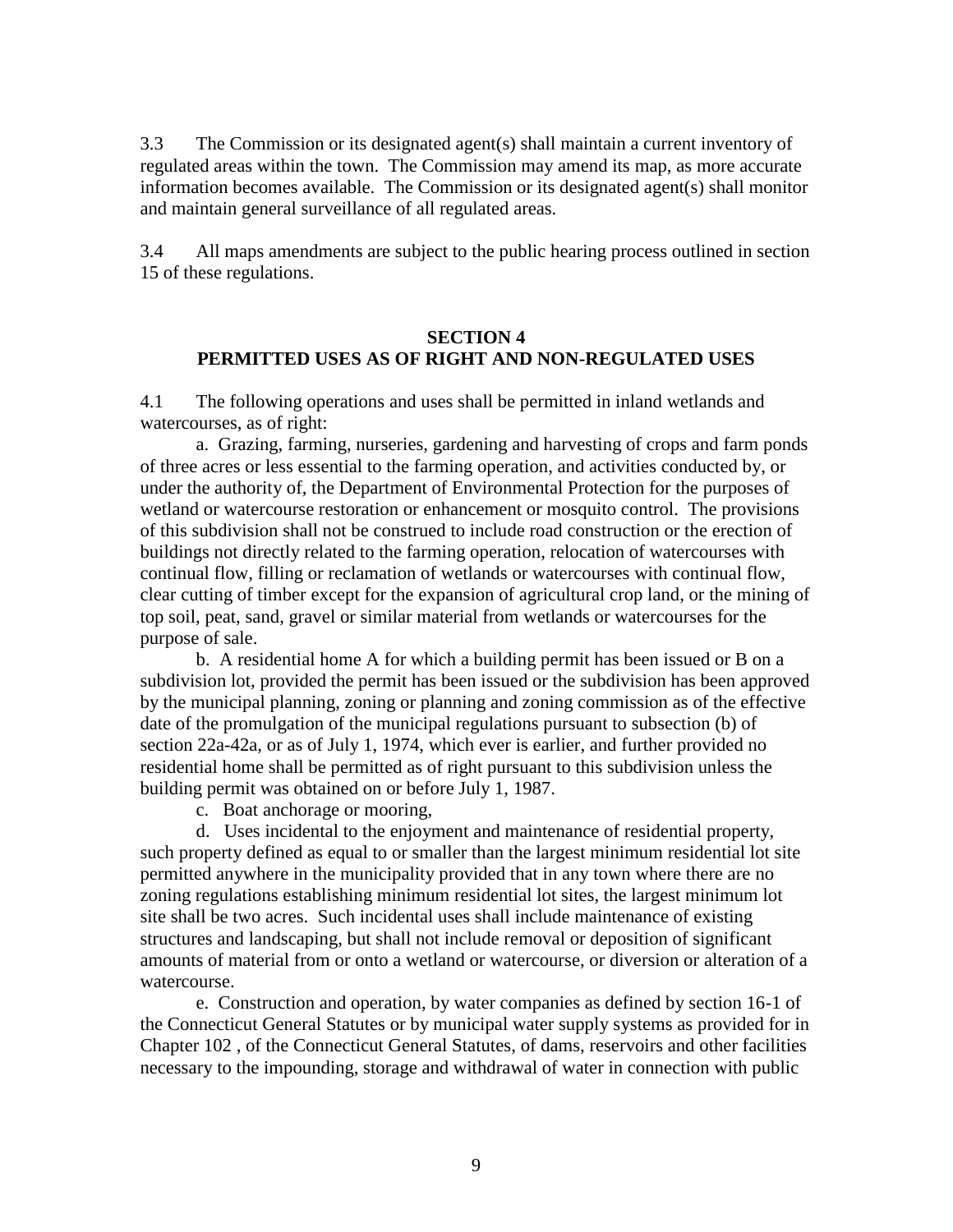water supplies except as provided in sections 22a-401 through 22a-410 of the Connecticut General Statutes.

f. Maintenance relating to any drainage pipe which existed before the effective date of any municipal regulations adopted pursuant to section 22a-42a of the Connecticut General Statues or July 1, 1974, whichever is earlier, provided such pipe is on property which is zoned as residential but which does not contain hydrophytic vegetation. For purposes of this subdivision, "maintenance" means the removal of accumulated leaves, soil, and other debris whether by hand or machine, while the pipe remains in place; and

g. Withdrawals of water for fire emergency purposes.

4.2 The following operations and uses shall be permitted, as non-regulated uses in wetlands and watercourses, provided they do not disturb the natural and indigenous character of the wetland or watercourse by removal or deposition of material, alteration or obstruction of water flow or pollution of the wetland or watercourse:

a. Conservation of soil, vegetation, water, fish, shellfish, and wildlife;

b. Outdoor recreation including play and sporting areas, golf courses, field trials, nature study, hiking, horseback riding, swimming, skin diving, camping, boating, water skiing, trapping, hunting, fishing and shell fishing where otherwise legally permitted and regulated; and

 c. The installation of a dry hydrant by or under the authority of a municipal fire department provided such dry hydrant is only used for firefighting purposes and there is no alternative access to a public water supply. For purposes of this section, "dry hydrant" means a non-pressurized pipe system that: (A) is readily accessible to fire department apparatus from a proximate public road. (B) provides for the withdrawal of water by suction to such fire department apparatus, and (C) is permanently installed into an existing lake, pond or stream that is a dependable source of water.

4.3 All activities in wetlands or watercourses involving filling, excavating, dredging, clear cutting, clearing, or grading or any other alteration or use of a wetland or watercourse not specifically permitted by this section and otherwise defined as a regulated activity by these regulations shall require a permit from the Commission in accordance with section 6 of these regulations, or for certain regulated activities located outside of wetlands and watercourses from the duly authorized agent in accordance with section 12 of these regulations.

4.4 To carry out the purposes of this section, any person proposing a permitted operation and use of a non-regulated operation and use shall, prior to commencement of such operation and use, notify the Commission on a form provided by it, and provide the Commission with sufficient information to enable it to properly determine that the proposed operation and use is a permitted or non-regulated use of a wetland or watercourse. The commission shall rule that the proposed operation and use or portion of it is a permitted or non-regulated operation and use or that the proposed operation and use is a regulated activity and a permit is required.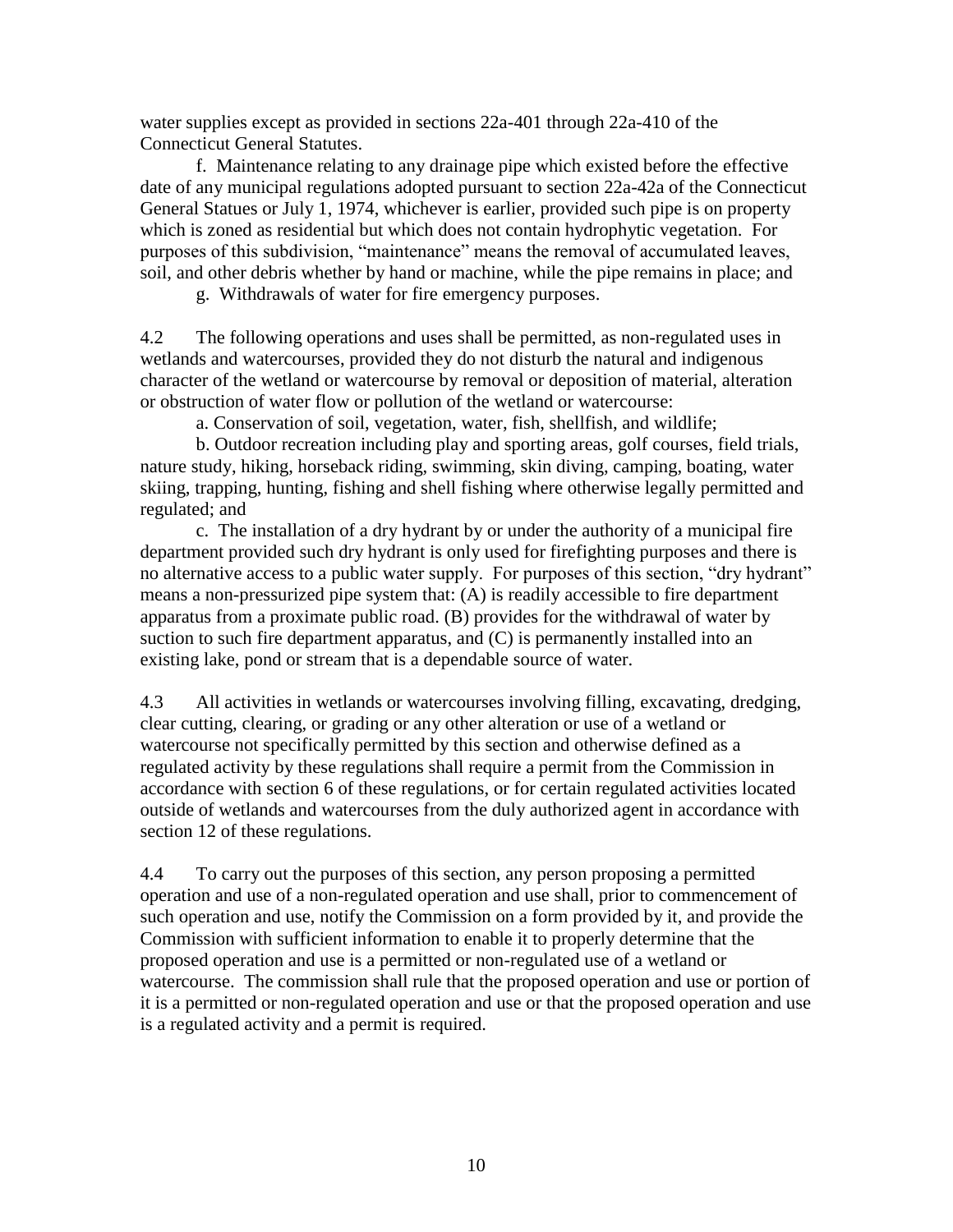#### **SECTION 5 ACTIVITIES REGULATED EXCLUSIVELY BY THE COMMISSIONER OF ENVIRONMENTAL PROTECTION**

5.1 The Commissioner of Environmental Protection shall have exclusive jurisdiction over regulated activities in or affecting wetlands or watercourses, undertaken by any department, agency or instrumentality of the State of Connecticut, except any local or regional board of education, pursuant to sections 22a-39-22a-45a of the Connecticut General Statutes.

5.2 The Commissioner of Environmental Protection shall have exclusive jurisdiction over tidal wetlands designated and regulated pursuant to sections 22a-28 through 22a-35 of the Connecticut General Statutes, as amended.

5.3 The Commissioner of Environmental Protection shall have exclusive jurisdiction over activities authorized under a dam repair or removal order issued by the Commissioner of Environmental Protection under section 22a-402 or a dam construction permit issued by the Commissioner of Environmental Protection under sections 22a-403 of the Connecticut General Statutes. Any person receiving such dam repair or removal order or permit shall not be required to obtain a permit from a municipal wetlands agency for any action necessary to comply with said dam order or to carry out the activities authorized by said dam permit.

5.4 The Commissioner of Environmental Protection shall have exclusive jurisdiction over the discharge of fill or dredged materials into the wetlands and watercourses of the state pursuant to section 401 of the Federal Clean Water Act, as amended, for activities regulated by the U.S. Army Corps of Engineers under section 404 of the Federal Clean Water Act.

## **SECTION 6 REGULATED ACTIVITIES TO BE LICENSED**

6.1 No person shall conduct or maintain a regulated activity without first obtaining a permit for such activity from the Inland Wetlands Commission of the Town of Sterling.

6.2 The Commission shall regulate any operation within 100' of a wetland or watercourse, and within 200' of the Moosup River and the Quandock Brook, involving removal or deposition of material, or any obstruction, construction, alteration or pollution, of such wetlands or watercourses and any other regulated activity, unless such operation or use is permitted or non-regulated pursuant to section 4 of these regulations.

6.3 Any person found to be conducting or maintaining a regulated activity without the prior authorization of the Commission, or violating any other provision of these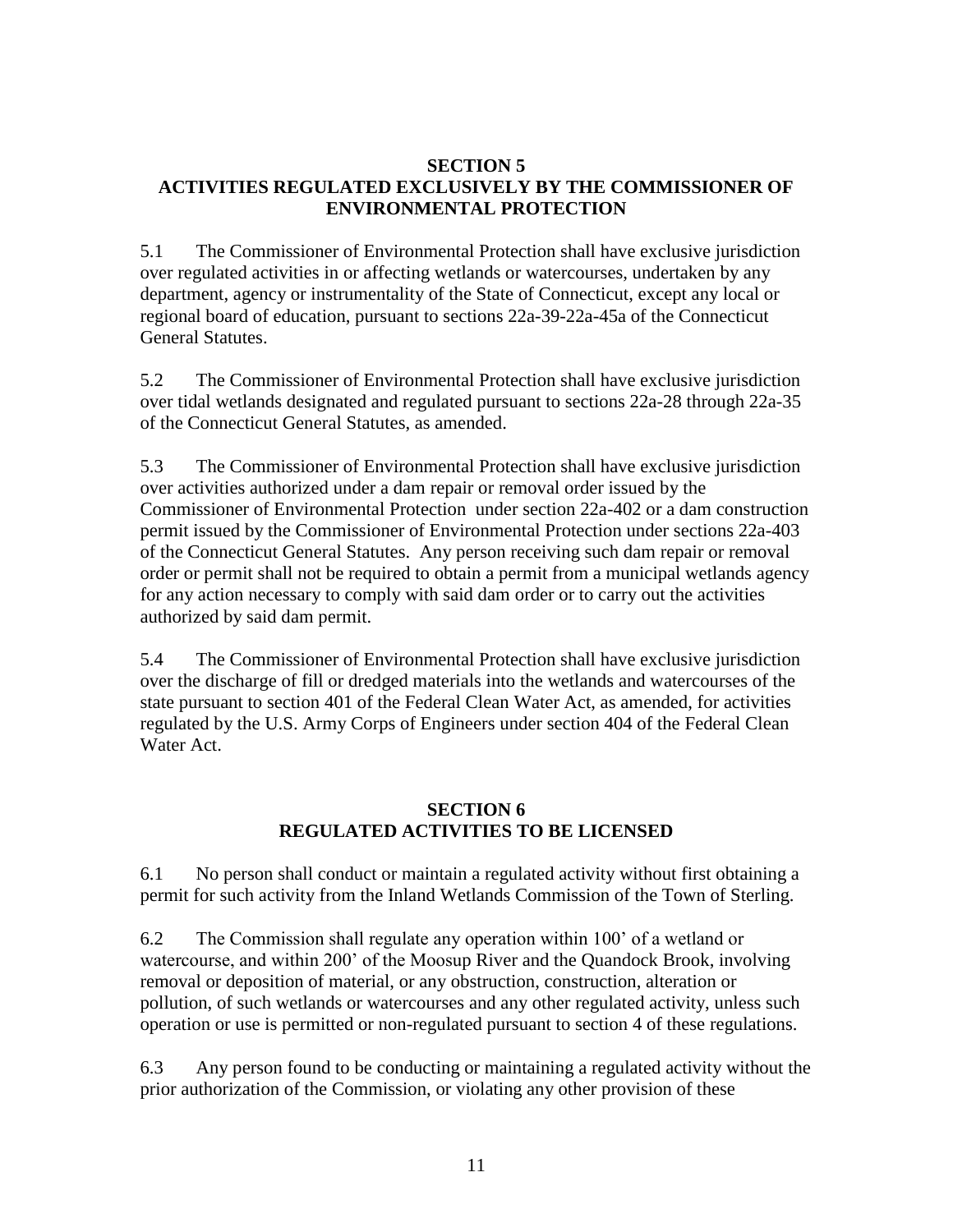regulations, shall be subject to the enforcement proceedings and penalties prescribed in section 14 of these regulations and any other remedies as provided by law.

6.4 The Commission shall regulate any activity that occurs in non-wetland upland on non-watercourse areas that are likely to impact or affect inland wetlands or watercourses.

## **SECTION 7 APPLICATION REQUIREMENTS**

7.1 Any person intending to conduct a regulated activity or to renew or amend a permit to conduct such activity, shall apply for a permit on a form provided by the Commission. The application shall contain the information described in this section and any other information the Commission may reasonably require. Application forms may be obtained in the offices of the Sterling Town Clerk, Selectmen's office, or the Commission.

7.2 If an application to the Town of Sterling Planning Commission for subdivision or re-subdivision of land involves land containing a wetland or watercourse, the applicant shall, in accordance with Section 8-3 (g), 8-3c, or 8-26, as applicable, of the Connecticut General Statutes, submit an application for a permit to the Commission in accordance with this section, no later than the day the application is filed with such planning commission.

7.3 The application shall contain such information as is necessary for a fair and informed determination thereon by the Commission.

7.4 A prospective applicant may request the Commission to determine whether or not a proposed activity involves a significant impact activity.

7.5 All applications shall include the following information in writing or on maps or drawings:

a. The applicant's name, home and business mailing addresses and telephone numbers; in the applicant is a Limited Liability Corporation or a Corporation the managing member's or responsible corporate officer's name, address and telephone number;

b. The owner's name, mailing address and telephone number and written consent of the land owner if the applicant is not the owner of the land upon which the subject activity is proposed;

c. The applicant's interest in the land;

d. The geographical location of the land which is the subject of the proposed activity and a description of the land in sufficient detail to allow identification of the inland wetlands and watercourses, the area(s) (in acres or square feet) of wetlands or watercourses to be disturbed, soil type(s), and wetland vegetation;

e. The purpose and a description of the proposed activity and proposed erosion and sedimentation controls and other management practices and mitigation measures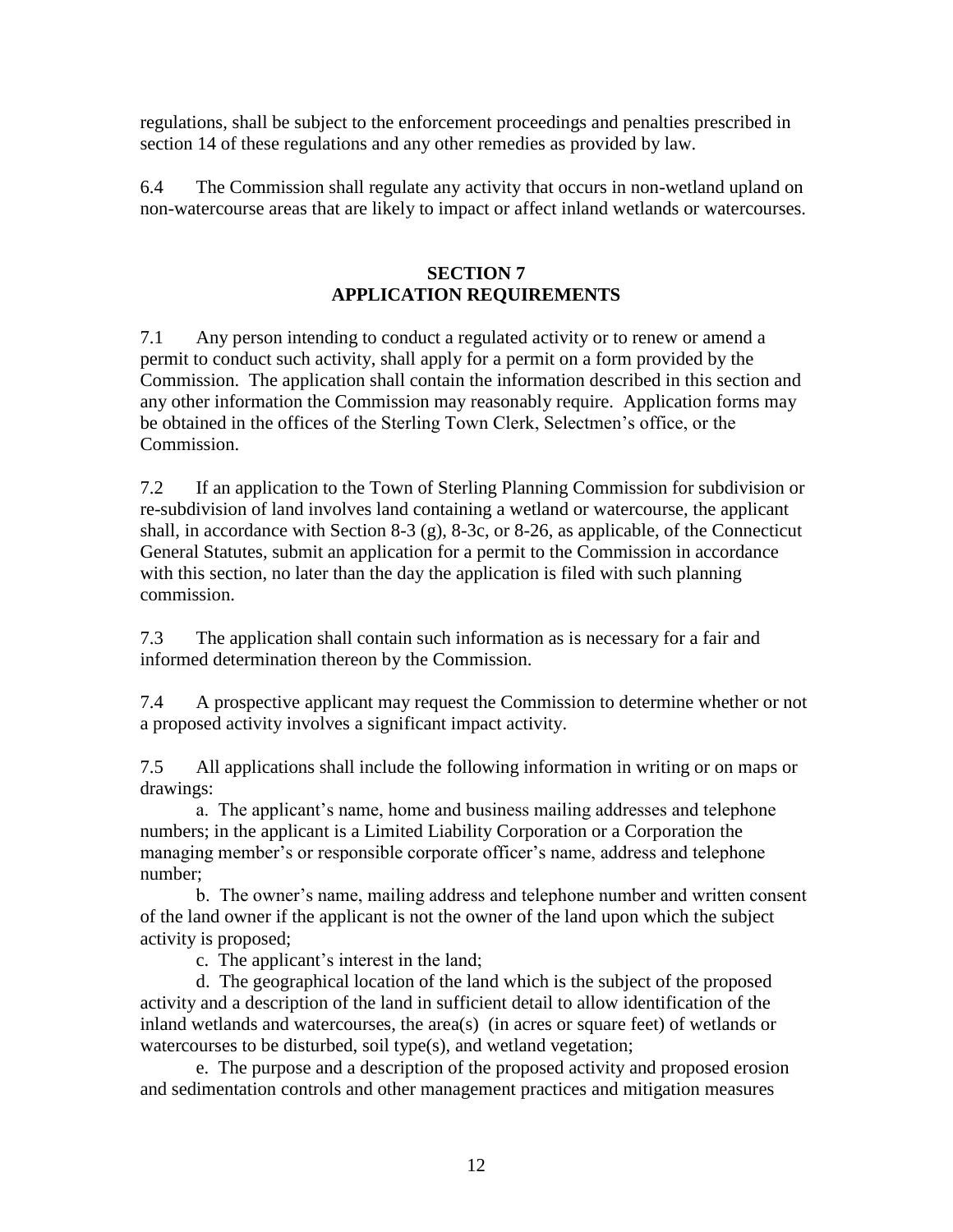which may be considered as a condition of issuing a permit for the proposed regulated activity including, but not limited to, measures to (1) prevent or minimize pollution or other environmental damage, (2) maintain or enhance existing environmental quality, or (3) in the following order of priority: restore, enhance and create productive wetland or watercourse resources;

f. Alternatives which would cause less or no environmental impact to wetlands or watercourses and why the alternative as set forth in the application was chosen; all such alternatives shall be diagramed on a site plan or drawing;

g. A site plan showing the proposed activity and existing and proposed conditions in relation to wetlands and watercourses and identifying any further activities associated with, or reasonably related to proposed regulated activity which are made inevitable by the proposed regulated activity and which may have an impact on wetlands and watercourses;

h. Locations of all inland wetlands and watercourses within 100 feet of the proposed activity on the subject property and adjacent properties, delineated by a soil scientist;

i. Names and mailing addresses of adjacent landowners. Applicants will be required to notify adjacent property owners by certified mail, return receipt requested. Proof of notification will be required prior to consideration of application;

j. Statement by the applicant that the applicant is familiar with all the information provided in the application and is aware of the penalties for obtaining permit through deception or through inaccurate or misleading information;

k. Authorization for the members and agents of the Commission to inspect the subject land, at reasonable times, during the pendency of an application and for the life of the permit;

l. A completed DEP reporting form; the Commission shall revise or correct the information provided by the applicant and submit the form to the Commissioner of Environmental Protection in accordance with section 22a-39-14 of the Regulations of Connecticut State Agencies;

m. Any other information the Commission deems necessary to the understanding of what the applicant is proposing; and

n. Submission of the appropriate filing fee based on the fee schedule established in section 19 of these regulations.

7.6 At the discretion of the Commission or its agent, or when the proposed activity involves a significant impact, additional information, based on the nature and anticipated effects of the activity, including but not limited to the following, is required;

a. Site plans for the proposed activity and the land which will be affected thereby which show existing and proposed conditions, wetland and watercourse boundaries, land contours, boundaries of land ownership, proposed alterations and uses of wetlands and watercourses, and other pertinent features of the land and the proposed activity, prepared by a professional engineer, land surveyor, architect or landscape architect licensed by the state, or by such other qualified person;

b. Engineering reports and analyses and additional drawings to fully describe the proposed activity including any filling, excavation, drainage or hydraulic modifications to watercourses and the proposed erosion and sedimentation control plan;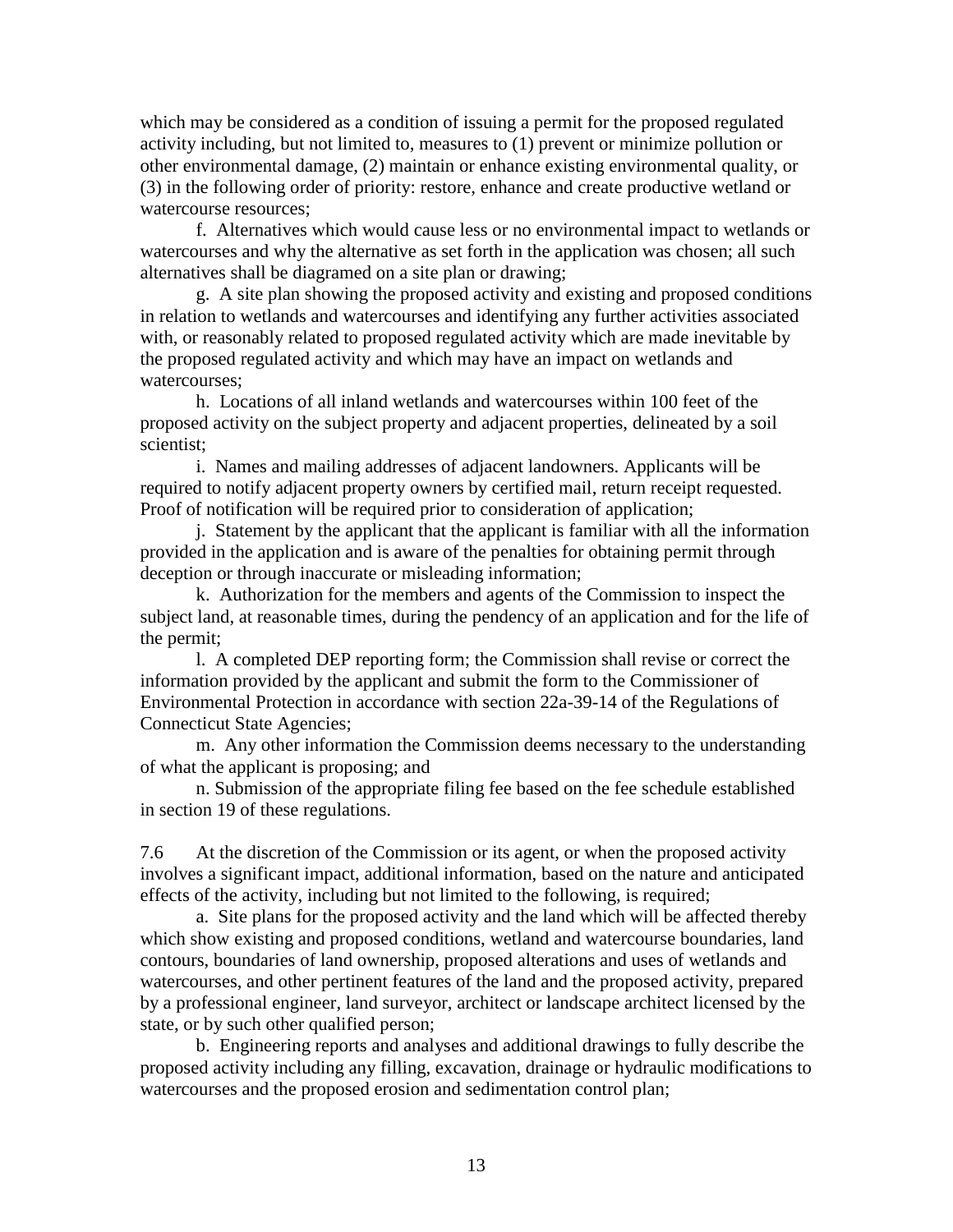c. Mapping of soil types consistent with the categories established by the National Cooperative Soil Survey of the U.S. Natural Resources Conservation Service; the wetland shall be delineated in the field by a soil scientist and the soil scientist's field delineation shall be depicted on the site plans;

d. A description of the ecological communities and functions of the wetlands or watercourses involved with the application and the effects of the proposed activity on these communities and wetland functions;

e. A description of how the applicant will change, diminish, or enhance the ecological communities and functions of the wetlands or watercourses involved in the application and each alternative which would cause less or no environmental impact to wetlands or watercourses, and a description of why each alternative considered was deemed neither feasible nor prudent;

f. Analysis of chemical or physical characteristics of any fill material;

g. Management practices and other measures designed to mitigate the impact of the proposed activity. Such measures include, but are not limited to, plans or actions which avoid destruction or diminution of wetlands or watercourse functions, recreational uses and fish and wildlife habitats, and functions which prevent flooding, degradation or water quality, erosion and sedimentation and obstruction of drainage, or which otherwise safeguard water resources; and

h. Written description of the proposed construction process and sequence.

7.7 The applicant shall certify whether:

a. Any portion of the property on which the regulated activity is proposed is located within 500 feet of the boundary of an adjoining municipality;

b. Traffic attributable to the completed project on the site will use streets within the adjoining municipality to enter or exit the site;

c. Sewer or water drainage from the project site will flow through and impact the sewage or drainage system within the adjoining municipality; or,

d. Water run-off from the improved site will impact streets or other municipal or private property within the adjoining municipality.

7.8 Six (6) copies of all application materials shall be submitted to comprise a complete application unless the Commission otherwise directs an applicant, in writing.

7.9 Any application to renew or amend an existing permit shall be filed with the Commission in accordance with section 8 of these regulations at least sixty-five (65) days prior to the expiration date of the permit. Any application to renew or amend such an existing permit shall contain the information required under section 7 of these regulations provided;

a. The application may incorporate the documentation and record of the prior application;

b. The application shall describe the extent of work completed at the time of filing and the schedule for completing the activities authorized in the permit;

c. The application shall state the reason why the authorized activity was not initiated or completed within the time specified in the permit;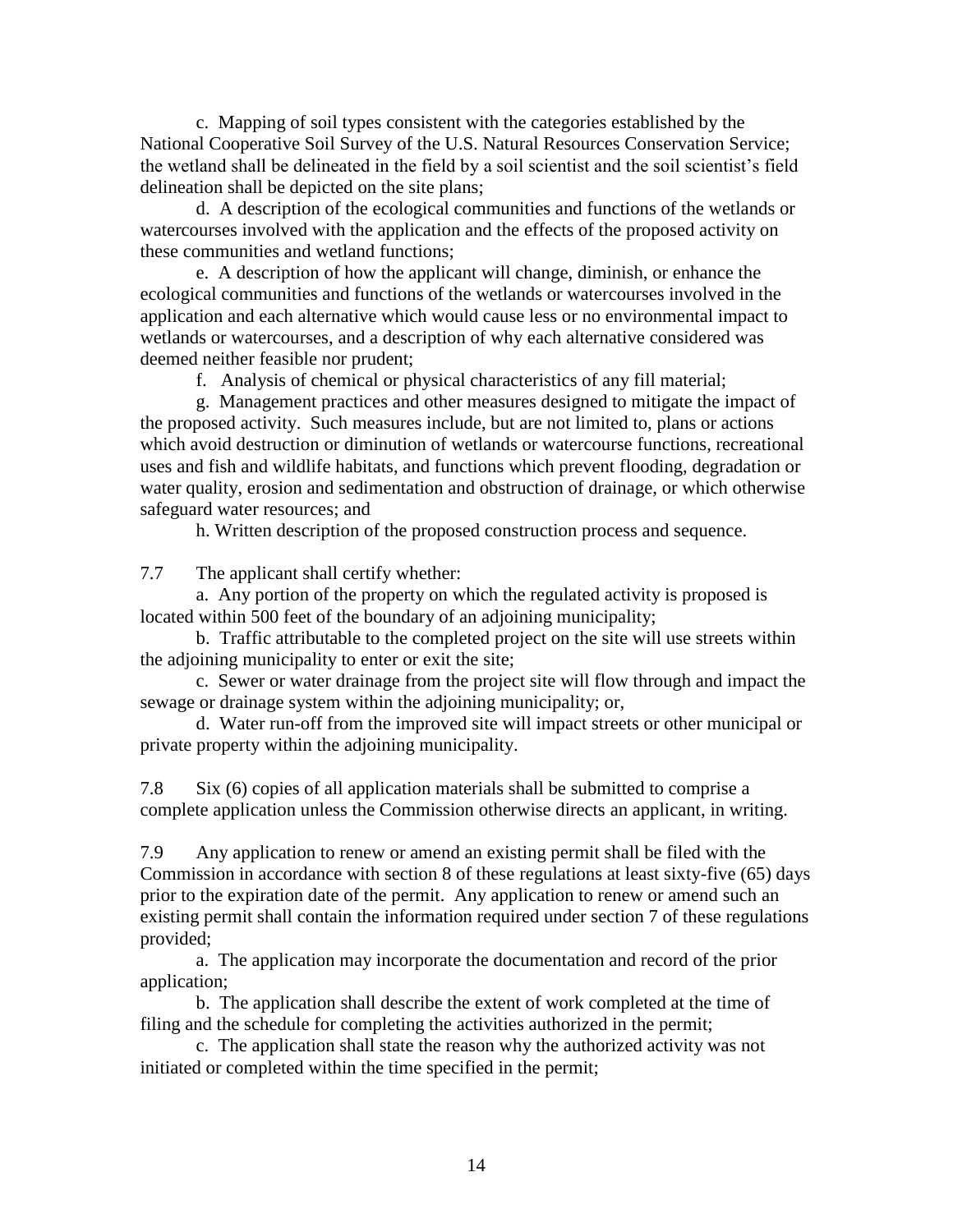d. The application shall describe any changes in facts or circumstances involved with or affecting wetlands or watercourses or use of the land for which the permit was issued;

e. The Agency may, prior to the expiration of a permit, accept an untimely application to renew such permit if the authorized activity is ongoing and allow the continuation of work beyond the expiration date if, in its judgment, the permit is likely to be renewed and the public interest or environment will be best served by not interrupting the activity.

7.10 Any application to renew a permit shall be granted upon request of the permit holder unless the Commission finds that there has been a substantial change in circumstances which requires a new permit application or an enforcement action has been undertaken with regard to the regulated activity for which the permit was issued provided no permit shall be valid for more than ten years and further provided that any permit issued prior to July 1, 2011 that did not expire prior to May 9, 2011 shall be valid for no more than fourteen years.

7.11 For any permit application involving property subject to a conservation restriction or preservation restriction, the following shall apply:

a. for purposes of this section, "conservation restriction" means a limitation, whether or not stated in the form of a restriction, easement, covenant or condition, in any deed, will or other instrument executed by or on behalf of the owner of the land described therein, including, but not limited to*,* the state or any political subdivision of the state, or in any order of taking such land whose purpose is to retain land or water areas predominantly in their natural, scenic or open condition or in agricultural, farming, forest or open space use.

b. for purposes of this section, "preservation restriction" means a limitation, whether or not stated in the form of a restriction, easement, covenant or condition, in any deed, will or other instrument executed by or on behalf of the owner of land, including, but not limited to, the state or any political subdivision of the state, or in any order of taking of such land whose purpose is to preserve historically significant structures or sites.

c. no person shall file a permit application, other than for interior work in an existing building or for exterior work on an existing building that does not expand or alter the footprint of such existing building, relating to property that is subject to a conservation restriction or a preservation restriction unless the applicant provides proof that the applicant has provided written notice of such application, by certified mail, return receipt requested, to the party holding such restriction*,* including, but not limited to, any state agency that holds such restriction, not later than sixty days prior to the filing of the permit application.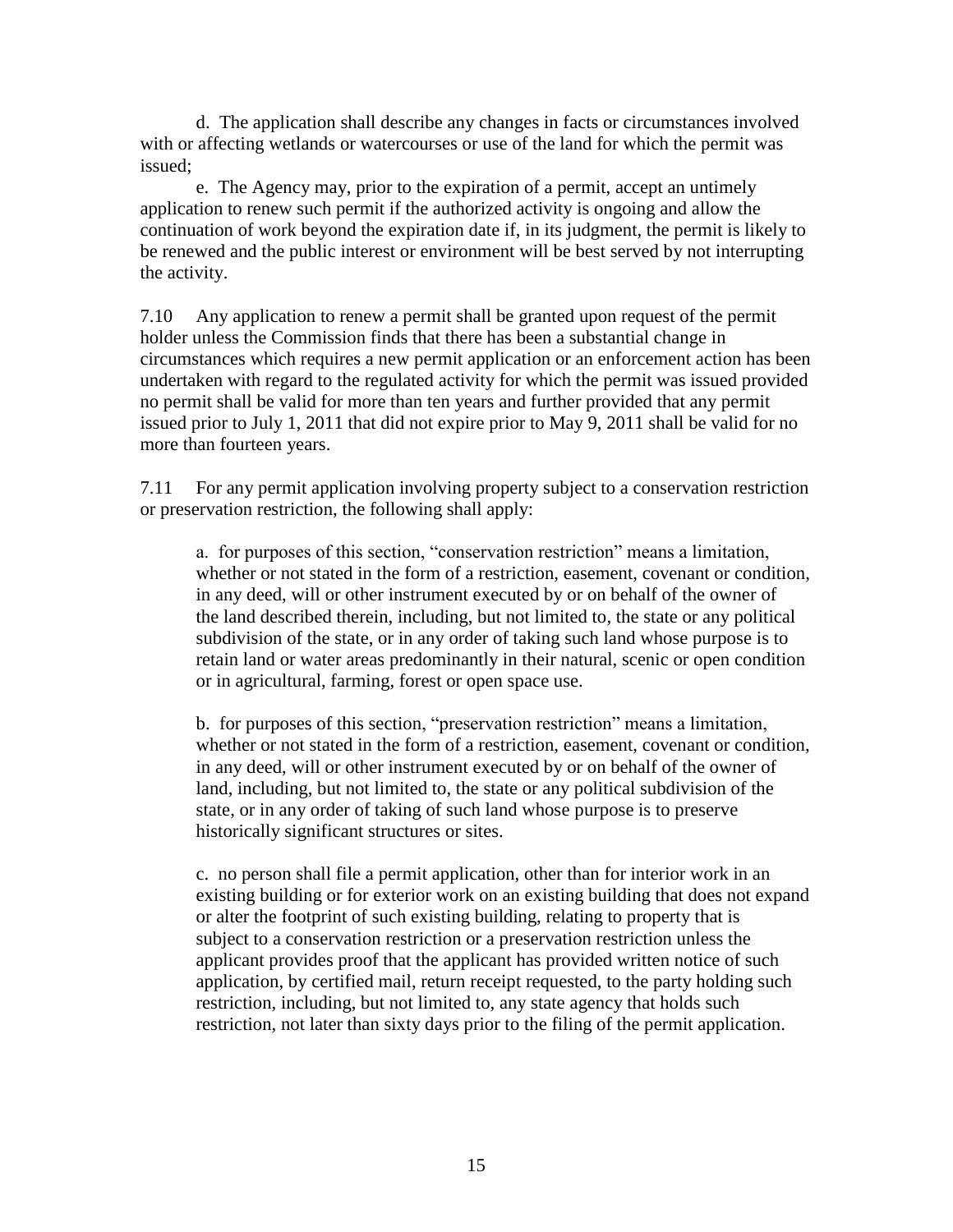d. in lieu of such notice pursuant to subsection 7.11c, the applicant may submit a letter from the holder of such restriction or from the holder's authorized agent, verifying that the application is in compliance with the terms of the restriction.

## **SECTION 8 APPLICATION PROCEDURES**

8.1 All petitions, applications, requests or appeals shall be submitted to the clerk of the Town of Sterling, who shall act as agent of the Sterling Inland Wetlands and Watercourses Commission for the receipt of such petition, application, request or appeal.

8.2 Application for Inland Wetlands Permit must be made with or prior to application to the Sterling Planning Commission.

8.3 The commission shall, in accordance with Connecticut General Statutes section 8- 7d(f), notify the clerk of any adjoining municipality of the of the pendency of any application, petition, appeal, request or plan concerning any project on any site in which:

a. Any portion of the property affected by a decision of the commission is within five hundred feet of the boundary of an adjoining municipality;

b. A significant portion of the traffic to the completed project on the site will use streets within the adjoining municipality to enter or exit the site;

c. A significant portion of the sewer or water drainage from the project site will flow through and significantly impact the sewerage or drainage system within the adjoining municipality; or

d. Water run-off from the improved site will impact streets or other municipal or private property within the adjoining municipality.

Such notice shall be made by certified mail, return receipt requested and shall be mailed within seven (7) days of the date of receipt of the application, petition, appeal, request or plan.

8.4 When an application is filed to conduct or cause to be conducted a regulated activity upon an inland wetland or watercourse, any portion of which is within the watershed of a water company as defined in section 16-1 of the Connecticut General Statutes, the applicant shall provide written notice of the application to the water company and the Commissioner of Public Health in a format prescribed by said commissioner, provided such water company or said commissioner has filed a map showing the boundaries of the watershed on the land records of the municipality in which the application is made and with the inland wetlands agency of such municipality. Such notice shall be made by certified mail, return receipt requested, and shall be mailed not later than seven days after the date of the application. The water company, and the Commissioner of Public Health, through a representative, may appear and be heard at any hearing on the application. Documentation of such notice shall be provided to the Commission.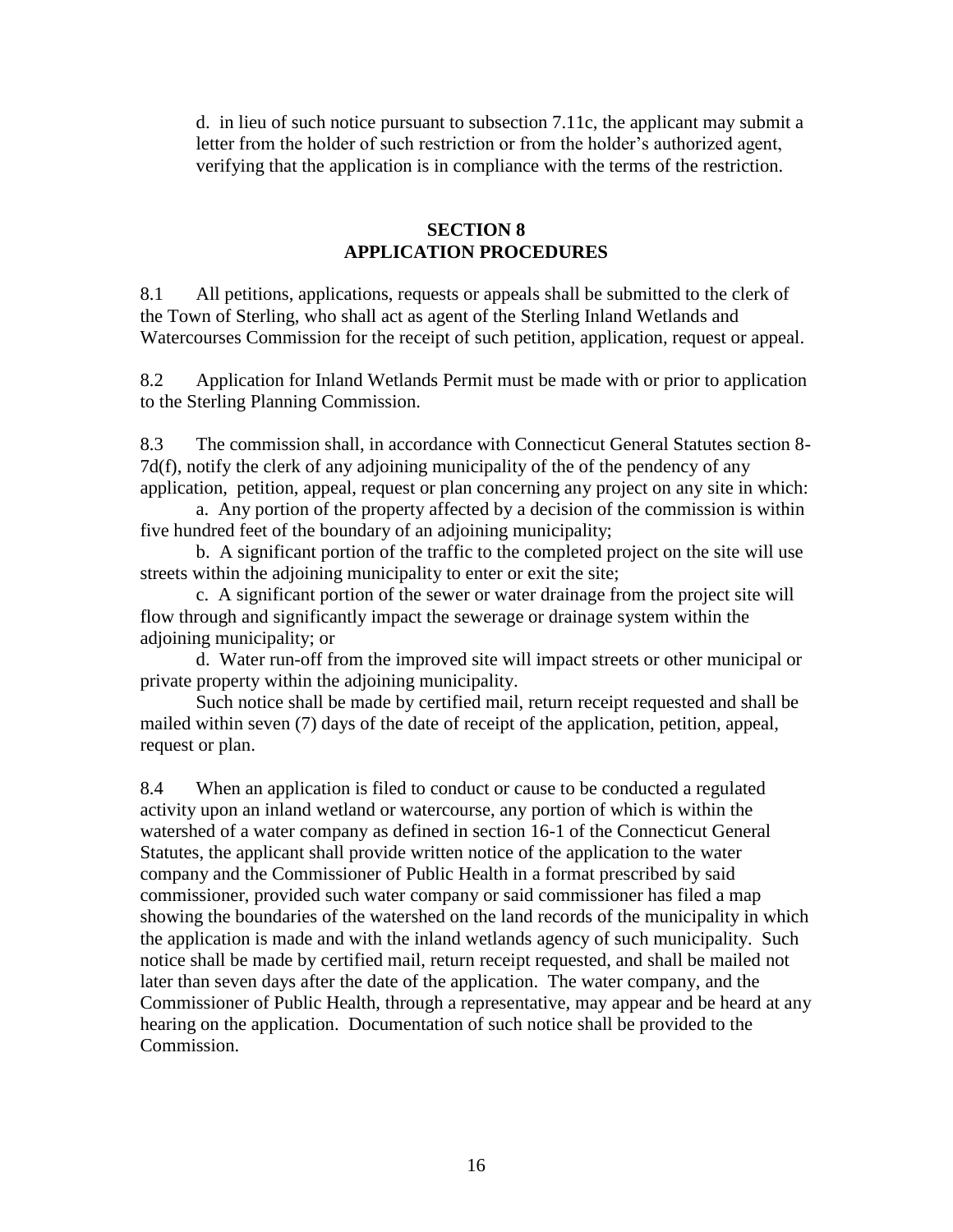8.5 The date of receipt of a petition, application, request or appeal shall be the day of the next regularly scheduled meeting of the Commission, immediately following the day of submission to the Commission or its agent or such petition, application, request or appeal of thirty-five days after such submission, whichever is sooner.

8.6 At any time during the review period, the applicant shall provide such additional information as the Commission may reasonably require. Requests for such additional information shall not stay the time limitations as set forth in subsection 11.2 of these regulations.

8.7 All applications shall be open for public inspection.

8.8 Incomplete applications may be denied.

## **SECTION 9 PUBLIC HEARINGS**

9.1 The inland wetlands commission shall not hold a public hearing on an application unless the inland wetlands commission determines that the proposed activity may have a significant impact on wetlands or watercourses, a petition signed by at least twenty-five persons who are eighteen years of age or older and who reside in the municipality in which the regulated activity is proposed, requesting a hearing is filed with the inland wetlands commission not later than fourteen days after the date of receipt of such application, or the inland wetlands commission finds that a public hearing regarding such application would be in the public interest. The inland wetlands commission may issue a permit without a public hearing provided no petition provided for in this section is filed with the inland wetlands commission on or before the fourteenth day after the date of receipt of the application. Such hearing shall be held no later than sixty-five days after the receipt of such application. All applications and maps and documents relating thereto shall be open for public inspection. At such hearing any person or persons may appear and be heard.

9.2 Notice of the public hearing shall be published at least twice at intervals of not less than two days, the first not more than fifteen days and not fewer than ten days, and the last not less than two days before the date set for the hearing in a newspaper having a general circulation in the Town of Sterling.

9.3 Any significant changes to the plan or application shall be presented to the Commission or its duly authorized agent no later than 10 days prior to the public hearing.

9.4 Notice of the public hearing shall be mailed to the owner(s) of record of abutting land and all parties of record no less than fifteen (15) days prior to the day of the hearing.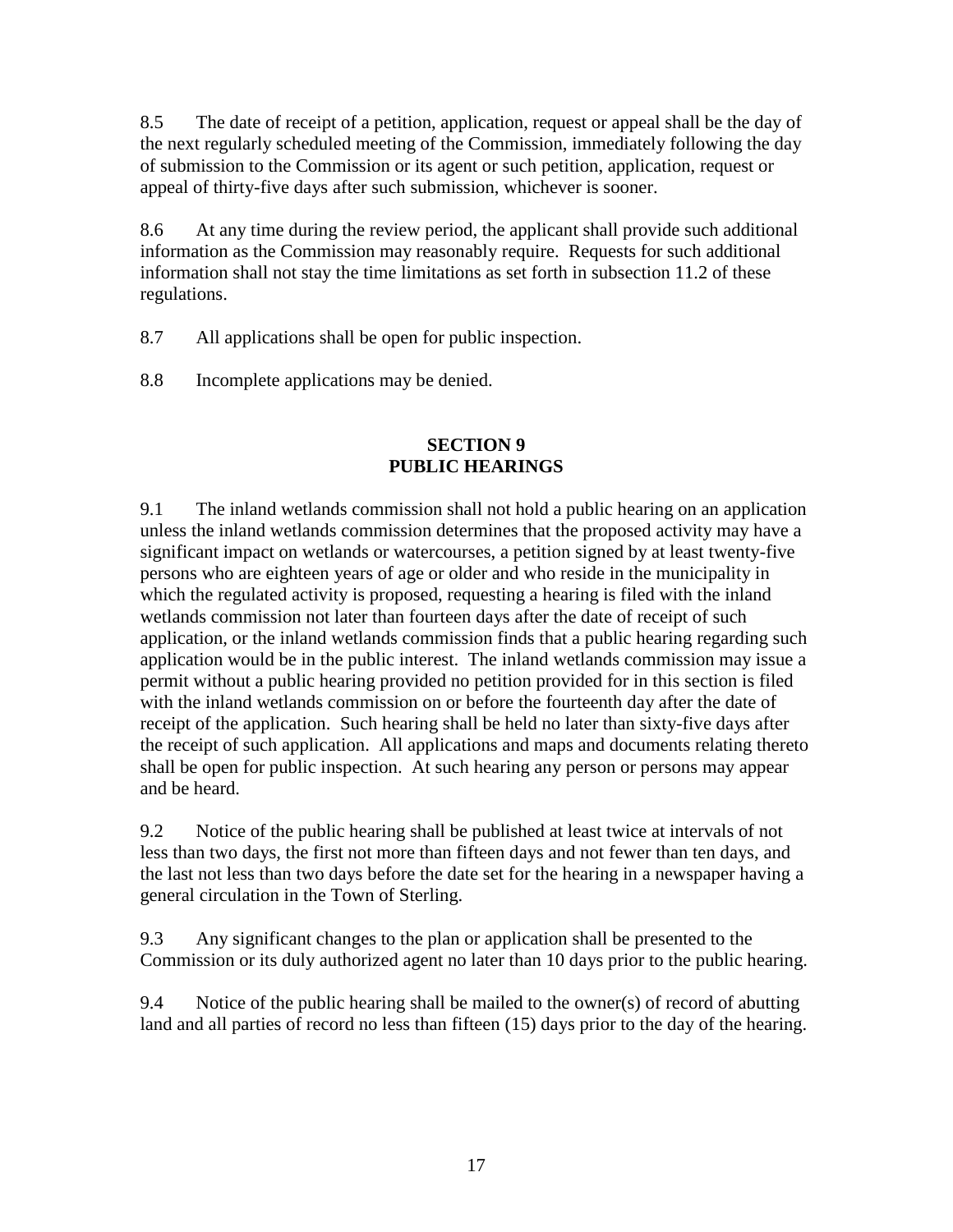#### **SECTION 10 CONSIDERATIONS FOR DECISION**

10.1 The Commission may consider the following in making its decision on an application:

a. The application and its supporting documentation.

b. Reports from other agencies and commissions including but not limited to the Town of Sterling's:

- 1. Planning Commission
- 2. Town Engineer
- 3. Building Official
- 4. Northeast District Department of Health

c. The Commission may also consider comments on any application from the Windham County Soil and Water Conservation District, the Northeastern Connecticut Council of Governments or other regional organizations (i.e. Council of Elected Officials); Agencies in adjacent municipalities which may be affected by the proposed activity, or other technical agencies or organizations which may undertake additional studies or investigations.

d. Non-receipt of comments from state agencies and commissions listed in subdivisions 10.1.b and c above within the prescribed time shall neither delay nor prejudice the decision of the Commission.

e. For an application for which a public hearing is held, public comments, evidence and testimony.

10.2 Criteria for Decision. In carrying out the purposes and policies of sections 22a-36 to 22a-45, inclusive of the Connecticut General Statutes, including matters relating to regulating, licensing and enforcing of the provisions thereof, the Commission shall take into consideration all relevant facts and circumstances, including but not limited to:

a. The environmental impact of the proposed regulated activity on wetlands or watercourses;

b. The applicant's purpose for, and any feasible and prudent alternatives to, the proposed regulated activity which alternatives would cause less or no environmental impact to wetlands or watercourses;

c. The relationship between the short term and long-term impacts of the proposed regulated activity on wetlands or watercourses and the maintenance and enhancement of long-term productivity of such wetlands or watercourses;

d. Irreversible and irretrievable loss of wetland or watercourse resources which would be caused by the proposed regulated activity, including the extent to which such activity would foreclose a future ability to protect, enhance or restore such resources, and any mitigation measures which may be considered as a condition of issuing a permit for such activity including, but not limited to, measures to (1) prevent or minimize pollution or other environmental damage, (2) maintain or enhance existing environmental quality, or (3) in the following order of priority; restore, enhance and create productive wetland or watercourse resources;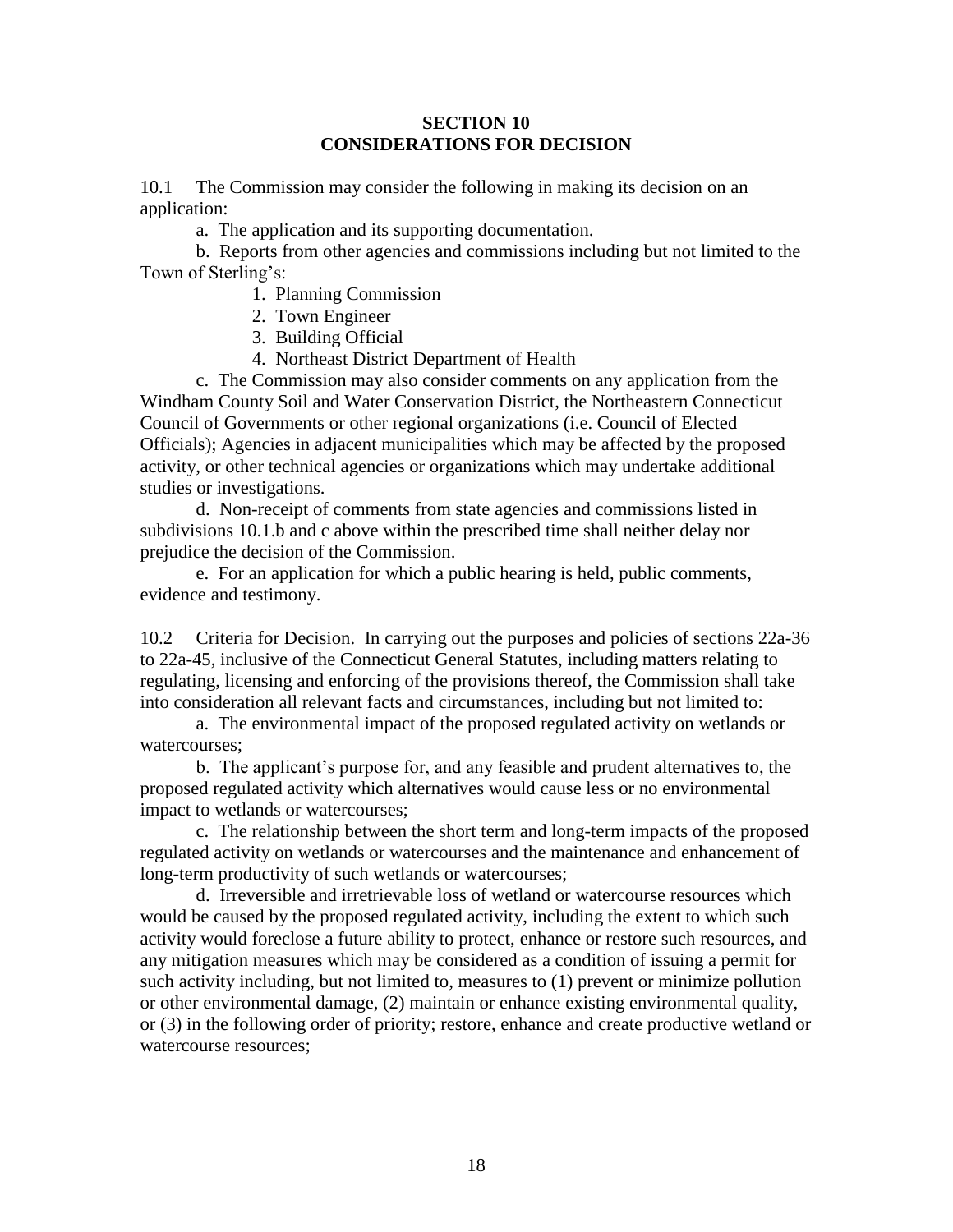e. The character and degree of injury to, or interference with, safety, health or the reasonable use of property which is caused or threatened by the proposed regulated activity; and

f. Impacts of the proposed regulated activity on wetlands or watercourses outside the area for which the activity is proposed and future activities associated with or reasonably related to, the proposed regulated activity which are made inevitable by the proposed regulated activity and which may have an impact on wetlands or watercourses.

10.3 In the case of an application, which received a public hearing pursuant to a finding by the Commission, that the proposed activity may have a significant impact on wetlands or watercourses, a permit shall not be issued unless the Commission finds on the basis of the record that a feasible and prudent alternative does not exist. In making this finding the Commission shall consider the facts and circumstances set forth in subsection 10.2 of this section. The finding and the reasons therefore shall be stated on the record in writing.

10.4 In a case of an application which is denied on the basis of a finding that there may be feasible and prudent alternatives to the proposed regulated activity which have less adverse impact on wetlands or watercourses, the Commission shall propose on the record in writing the types of alternatives which the applicant may investigate provided this subsection shall not be construed to shift the burden from the applicant to prove that he is entitled to the permit or to present alternatives to the proposed regulated activity.

10.5 For purposes of this section (1) "wetlands and watercourses" includes aquatic, plant or animal life and habitats in wetlands or watercourses, and (2) "habitats" means areas or environments in which an organism or biological population normally lives or occurs.

10.6 A municipal inland wetlands commission shall not deny or condition an application for a regulated activity in an area outside wetlands or watercourses on the basis of an impact or effect on aquatic, plant, or animal life unless such activity will likely impact or affect the physical characteristics of such wetlands or watercourses.

10.7 In reaching its decision on any application after a public hearing, the Commission shall base its decision on the record of that hearing. Documentary evidence or other material not in the hearing record shall not be considered by the Commission in its decision.

10.8 In the case of an application where the applicant has provided written notice pursuant to subsection 7.11c of these regulations, the holder of the restriction may provide proof to the Sterling Inland Wetland & Watercourses Commission that granting the permit application will violate the terms of the restriction. Upon a finding that the requested land use violates the terms of such restriction, the Sterling Inland Wetland & Watercourses Commission shall not grant the permit approval.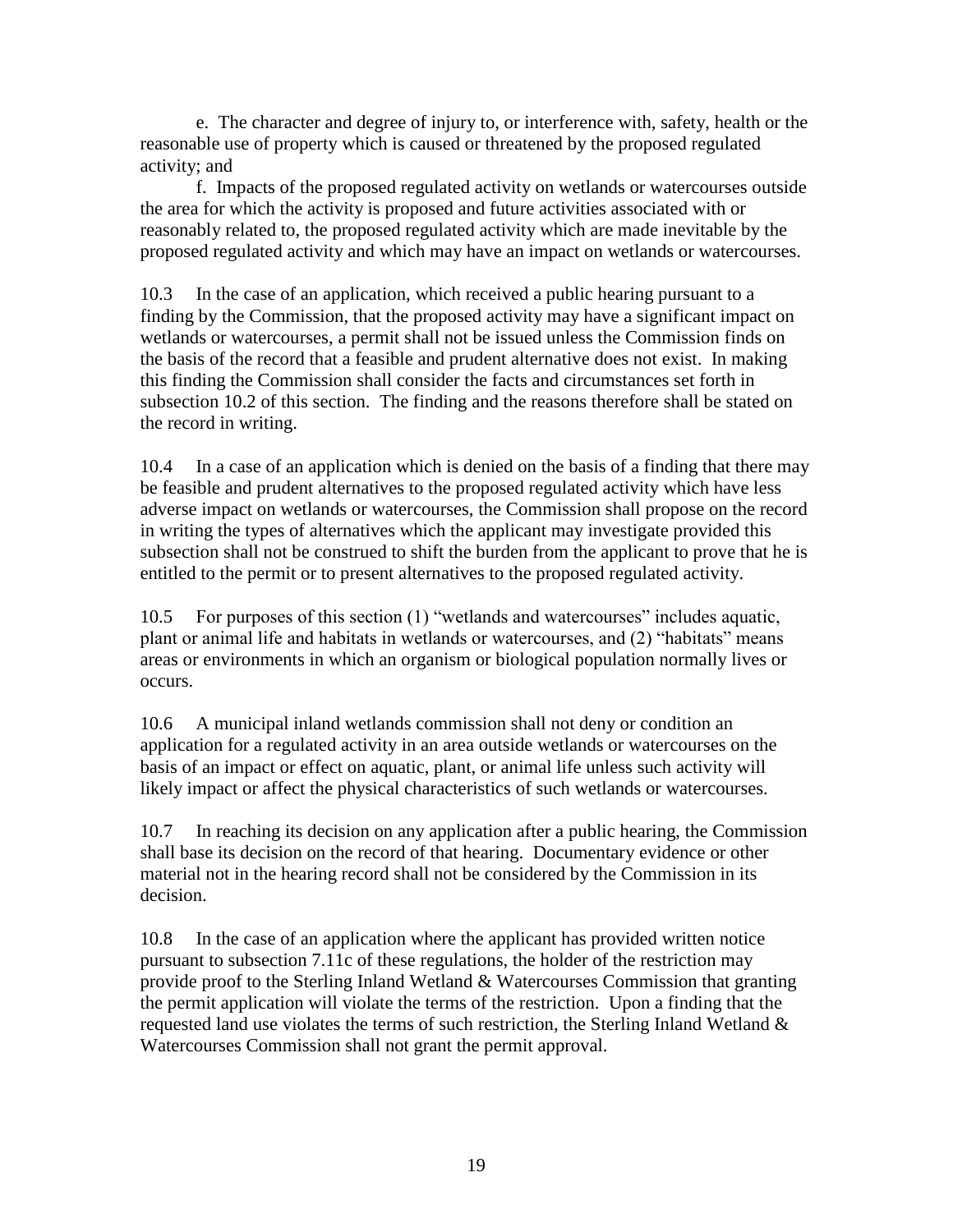10.9 In the case of an application where the applicant fails to comply with the provisions of subsections 7.11c or 7.11d of these regulations, (1) the party holding the conservation or preservation restriction, other than a state agency that holds such restriction, may, not later than fifteen days after receipt of actual notice of permit approval, file an appeal with the Sterling Inland Wetland & Watercourses Commission, subject to the rules and regulations of such agency relating to appeals. The Sterling Inland Wetland & Watercourses Commission shall reverse the permit approval upon a finding that the requested land use violates the terms of such restriction or (2) the State agency that hold such restriction may, not later than thirty days after receipt of actual notice of permit approval, file an appeal with the Sterling Inland Wetland  $\&$ Watercourses Commission, subject to the rules and regulations of such agency relating to appeals. The Sterling Inland Wetland & Watercourses Commission shall immediately reverse such permit approval if the commissioner of the state agency that holds such restriction certified that the land use authorized in such permit violates the terms of such conservation or preservation restriction.

10.10 Nothing in subsections 7.11c or 7.11d of theses regulations shall be construed to prohibit the filing of a permit application or to require such written notice when the activity that is the subject of such permit application will occur on a portion of property that is not restricted under the terms of such conservation or preservation restriction.

### **SECTION 11 DECISION PROCESS AND PERMIT**

11.1 The Commission, or its duly authorized agent acting pursuant to Section 12 of these regulations, may, in accordance with Section 10 of these regulations, grant the application as filed or grant it under other terms, conditions, limitations or modifications of the regulated activity designed to carry out the purposes and policies of the Act, or deny the application. Such terms may include any reasonable measures which would mitigate the impacts of the regulated activity and which would (a) prevent or minimize pollution or other environmental damage, (b) maintain or enhance existing environmental quality, or (c) in the following order of priority: restore, enhance and create productive wetland or watercourse resources.

11.2 No later than sixty-five (65) days after receipt of an application, the Commission may hold a public hearing on such application. At such hearing any person or persons may appear and be heard and may be represented by agent or attorney. The hearing shall be completed within thirty-five (35) days of its commencement. Action shall be taken on applications within thirty-five (35) days after completion of a public hearing. In the absence of a public hearing, action shall be taken on applications within sixty-five (65) days from the date of receipt of the application. The applicant may consent to one or more extensions of the periods specified in this subsection, provided the total extension of all such periods shall not be for longer than sixty-five (65) days, or may withdraw the application. The failure of the Commission to act within any time period specified in this subsection, or any extension thereof, shall not be deemed to constitute approval of the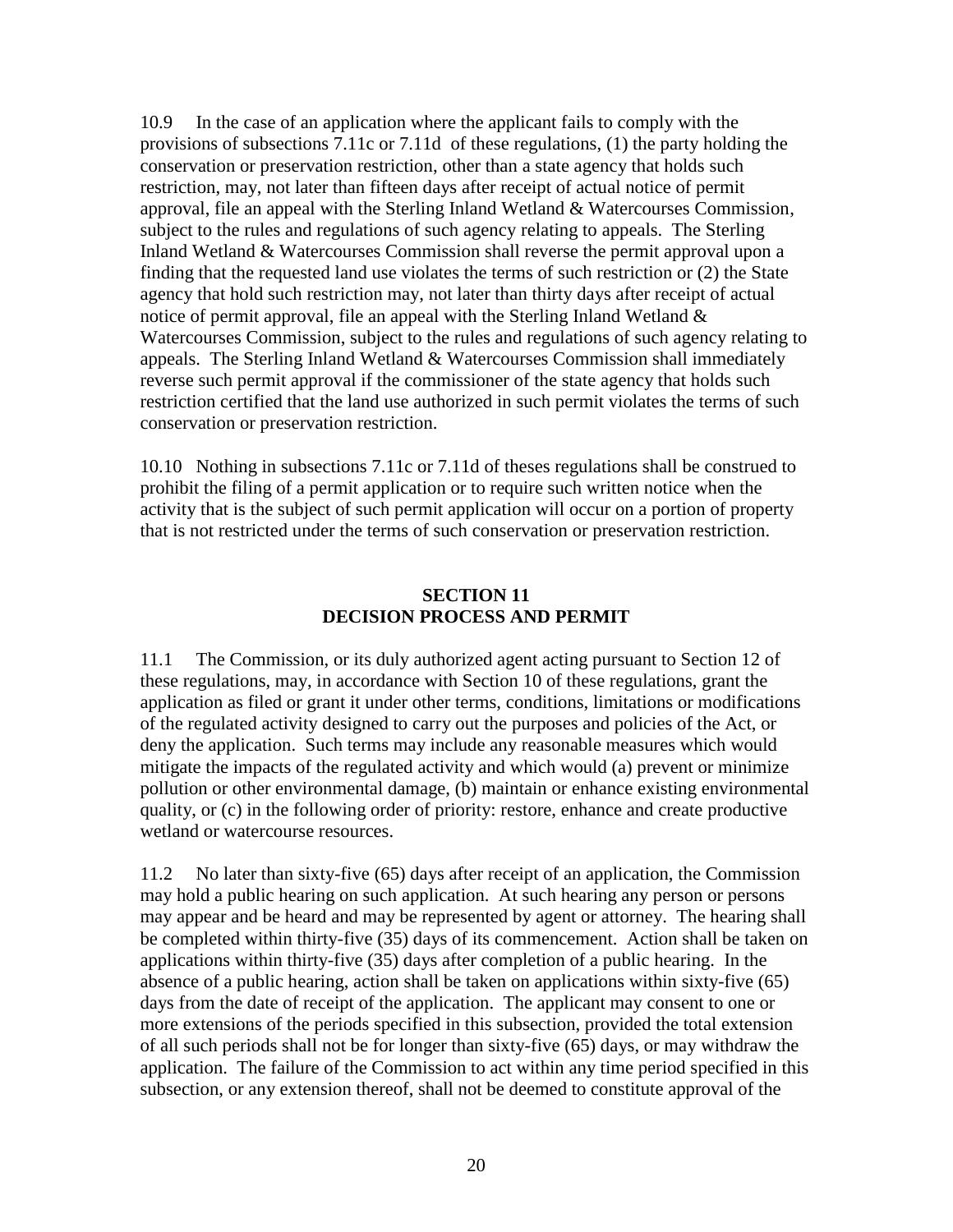application. An application deemed incomplete by the Commission shall be withdrawn by the applicant or denied by the Commission.

11.3 The Commission shall state upon its record the reasons and basis for its decision.

11.4 The Commission shall notify the applicant and any person entitled to such notice of its decision within fifteen (15) days of the date of the decision by certified mail, return receipt requested, and the Commission shall cause notice of its order in the issuance or denial of the permit, to be published in a newspaper having general circulation in the Town of Sterling. In any case in which such notice is not published within such fifteenday period, the applicant may provide for the publication of such notice within ten days thereafter.

11.5 If an activity authorized by an inland wetland permit also involves an activity which requires subdivision approval, under sections 8-3(g), 8-3c, or 8-26 of the Connecticut General Statutes, the Commission shall file a copy of the decision and report on the application with the Town of Sterling Planning Commission within fifteen days of the date of the decision thereon.

11.6 Any permit issued by the Commission for the development of land for which an approval is required under section 8-3, 8-25 of the Connecticut General Statutes shall be valid for five years provided the Commission may establish a specific time period within which any regulated activity shall be conducted. Any permit issued by the Commission for any other activity shall be valid for not less than two years and not more than five years. Any permit issued by the Commission prior to July 1, 2011that was in effect and did not expire prior to May 9, 2011 shall be valid for a period not less than nine years after the date of such approval.

11.7 No permit issued by the Commission shall be assigned or transferred without the written permission of the Commission.

11.8 If a bond or insurance is required in accordance with section 13 of these regulations, the Commission may withhold issuing the permit until such bond or insurance is provided.

11.9 General provisions in the issuance of all permits;

a. The Commission has relied in whole or in part on information provided by the applicant and if such information subsequently proves to be false, deceptive, incomplete or inaccurate, the permit may be modified, suspended or revoked.

b. All permits issued by the Commission are subject to and do not derogate any present or future rights or posers of the Commission or the Town of Sterling, and convey nor rights in real estate or material nor any exclusive privileges, and are further subject to any and all public and private rights and to any federal, state and municipal laws or regulations pertinent to the subject land or activity.

c. If the activity authorized by the Commission's permit also involves an activity which requires subdivision approval, or special exception under sections 8.3(g), 8-3c, or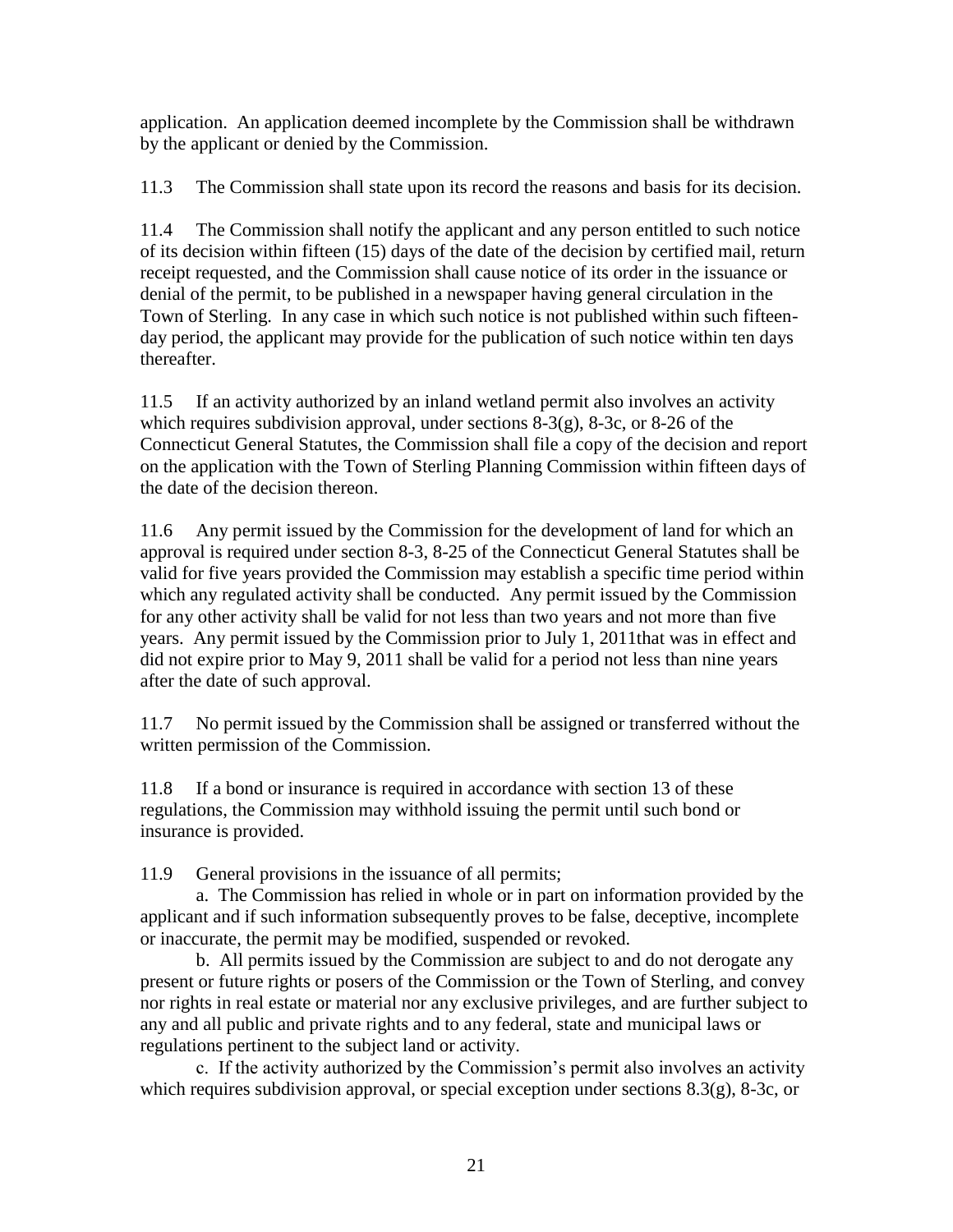8-26 of the Connecticut General Statutes, no work pursuant to the wetland permit may begin until such approval is obtained.

d. In constructing the authorized activities, the Permittee shall implement such management practices consistent with the terms and conditions of the permit as needed to control storm water discharges and to prevent erosion and sedimentation and to otherwise prevent pollution of wetlands and watercourses.

e. Permits are not transferable without the prior written consent of the Commission.

### **SECTION 12 ACTION BY DULY AUTHORIZED AGENT**

12.1 The Commission may delegate to its duly authorized agent the authority to approve or extend a license for an activity that is not located in a wetland or watercourse when such agent finds that the conduct of such activity would result in no greater that a minimal impact on any wetlands or watercourses provided such agent has completed the comprehensive training program developed by the Commissioner of Environmental Protection pursuant to section 22a-30 of the Connecticut General Statutes. Requests for such approval shall be made on a form provided by the Commission and shall contain the information listed under Section 7.5 of these regulations and any other information the Commission may reasonably require. Notwithstanding the provisions for receipt and processing applications prescribed in Section 8, 9 and 11 of these regulations, such agent may approve or extend such an activity at any time. Agent shall report at the next meeting any action taken.

12.2 Any person receiving such approval from such agent shall, within ten days of the date of such approval, publish, at the applicant's expense, notice of the approval in a newspaper having a general circulation in the Town of Sterling. Any person may appeal such decision of such agent to the Commission within fifteen days after the publication date of the notice and the Commission shall consider such appeal at its next regularly scheduled meeting provided such meeting is no earlier than three business days after receipt by such Commission or its agent of such appeal. Any person may appear and be heard at the meeting held by the Commission to consider the subject appeal. The Commission shall, at its discretion, sustain, alter, or reject the decision of its agent or require an application for a permit in accordance with Section 7 of these regulations.

12.3 The Chairman and/or the authorized Agent shall review for compliance, and either issue a finding of no jurisdiction or refer to the Commission for action, all building permits applications which require site improvements prior to the issuance of a building permit. See section 19 for fee schedule.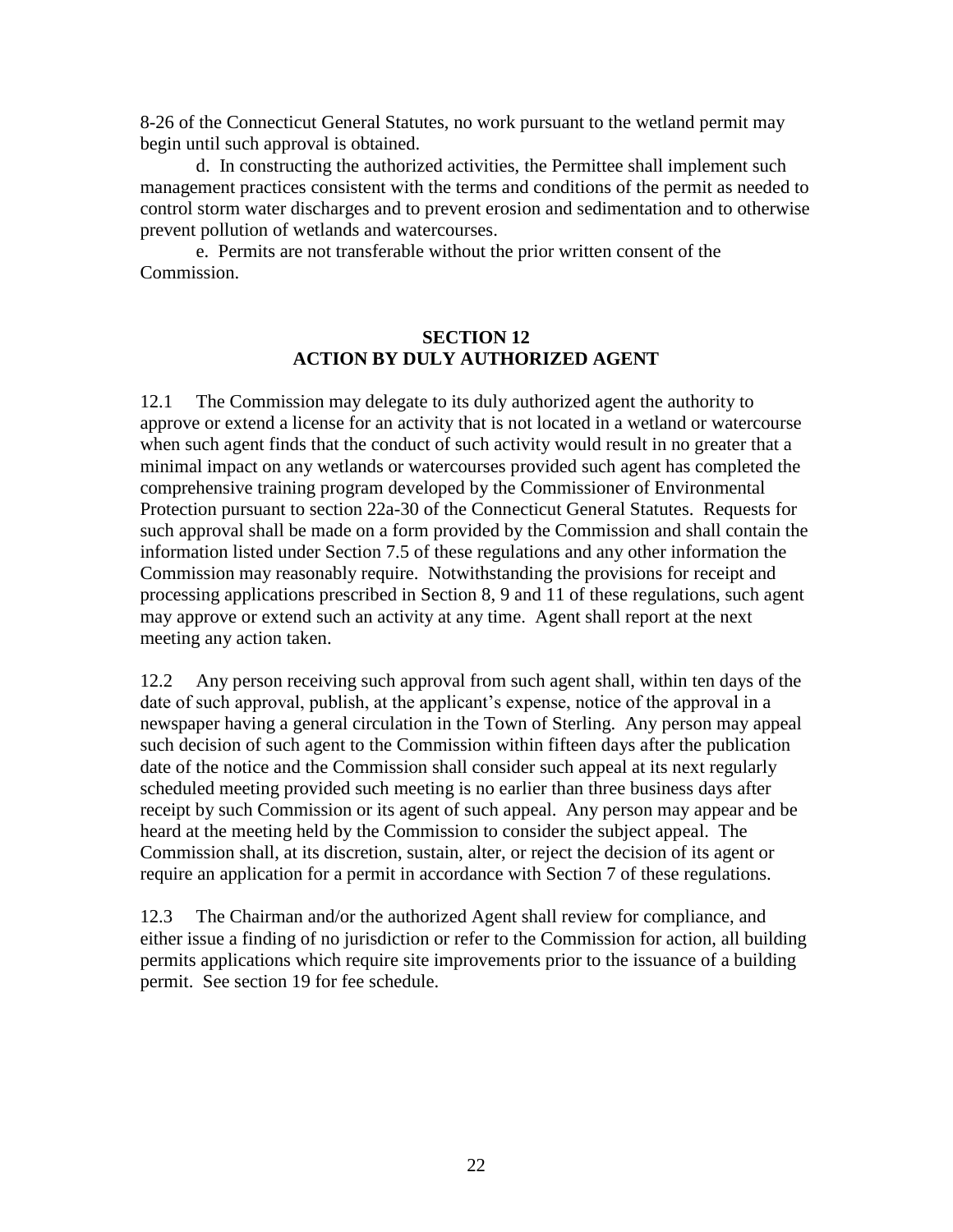#### **SECTION 13 BOND AND INSURANCE**

13.1 The Commission may require as a permit condition the filing of a bond with such surety in such amount and in a form approved by the Commission.

13.2 The bond or surety shall be conditioned on compliance with the provisions of these regulations and the terms, conditions and limitations established in the permit.

13.3 The Commission may require the applicant to certify that it has public liability insurance against liability which might result from the proposed operation or use of the wetlands or watercourses covering any and all damage which might occur within two (2) years of completion of such operations, in an amount to be determined by the Commission commensurate with the regulated activity.

## **SECTION 14 ENFORCEMENT**

14.1 The Commission may appoint an agent or agents to act in its behalf with the authority to issue notices of violation or cease and desist orders and carry out other actions or investigations necessary for the enforcement of these regulations. In carrying out the purposes of this section, the Commission or its duly authorized agent shall take into consideration the criteria for decision under section 10.2 of these regulations.

14.2 The Commission or its agent may make regular inspections at reasonable hours of all regulated activities for which permits have been issued with the consent of the property owner or the authorized agent of the owner during the life of the permit.

14.3 In the case in which a permit has not been issued or a permit has expired, the Commission or its agent may make regular inspections at reasonable hours with the consent of the property owner or the authorized agent of the property owner.

14.4 It the Commission or its duly authorized agent finds that any person is conducting or maintaining any activity, facility or condition which is in violation of the Act or these regulations, the Commission or its duly authorized agent may:

a. Issue a written order by certified mail, return receipt requested, to such person conducting such activity or maintaining such facility or condition to immediately cease such activity or to correct such facility or condition. Within ten (10) calendar days of the issuance of such order the Commission shall hold a hearing to provide the person an opportunity to be heard and show cause why the order should not remain in effect. The Commission shall consider the facts presented at the hearing and within ten (10) days of the completion of the hearing notify the person by certified mail that the original order remains in effect, that a revised order is in effect, or that the order has been withdrawn. The Commission shall publish notice of its decision in a newspaper having general circulation in the Town of Sterling. The original order shall be effective upon issuance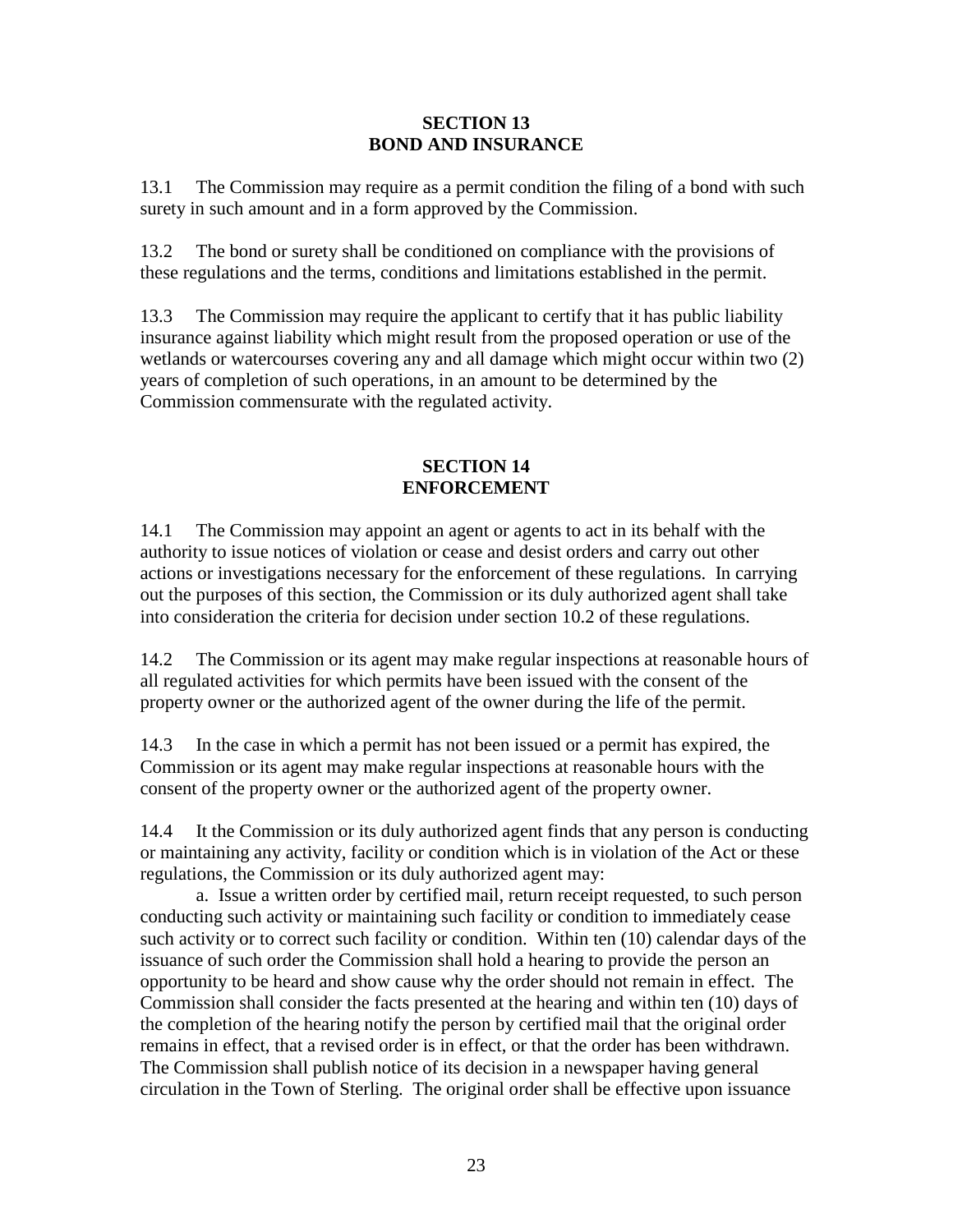and shall remain in effect until the Commission affirms, revises or withdraws the order. The issuance of an order pursuant to this subsection shall not delay or bar an action pursuant to section 22a-44(b) of the Connecticut General Statutes, as amended.

b. Issue a notice of violation to such person conducting such activity or maintaining such facility or condition, stating the nature of the violation, the jurisdiction of the Commission, and prescribing the necessary action and steps to correct the violation including, without limitation, halting work in wetlands or watercourses. The Commission may request that the individual appear at the next regularly scheduled meeting of the Commission to discuss the unauthorized activity, and/or provide a written reply to the notice or file an application for the necessary permit. Failure to carry out the action(s) directed in a notice of violation may result in issuance of the order provided in subdivision 14.3a or other enforcement proceedings as provided by law.

14.5 The Commission may suspend or revoke a permit if it finds that the permittee has not complied with the terms, conditions or limitations set forth in the permit or has exceeded the scope of the work as set forth in the application including application plans. Prior to revoking or suspending any permit, the Commission shall issue notice to the permittee, personally or by certified mail, return receipt requested, setting forth the facts or conduct that warrants the intended action. The Commission shall hold a hearing to provide the permittee an opportunity to show that it is in compliance with its permit and any and all requirements for retention of the permit. The permittee shall be notified of the Commission's decision to suspend, revoke, or maintain a permit by certified mail within fifteen (15) days of the date of its decision. The Commission shall publish notice of the suspension or revocation in a newspaper having a general circulation in the Town of Sterling.

#### **SECTION 15 AMENDMENTS**

15.1 These regulations and the Inland Wetlands and Watercourses Map for the Town of Sterling may be amended, from time to time by the Commission in accordance with changes in the Connecticut General Statutes or regulations of the Connecticut Department of Environmental Protection, or as new information regarding soils and inland wetlands and watercourses becomes available.

15.2 An application filed with the Commission which is in conformance with the applicable inland wetlands regulations as of the date of the receipt of such application shall not be required thereafter to comply with any change in inland wetland regulations, including changes to setbacks and buffers, taking effect on or after the date of such receipt and any appeal from the decision of such Commission with respect to such application shall not be dismissed by the Superior Court on the grounds that such change has taken effect on or after the date of such receipt. The provisions of this section shall not be construed to apply (1) to the establishment, amendment or change of boundaries of inland wetlands or watercourses or (2) to any change in regulations necessary to make such regulations consistent with the provisions of the Act as of the date of such receipt.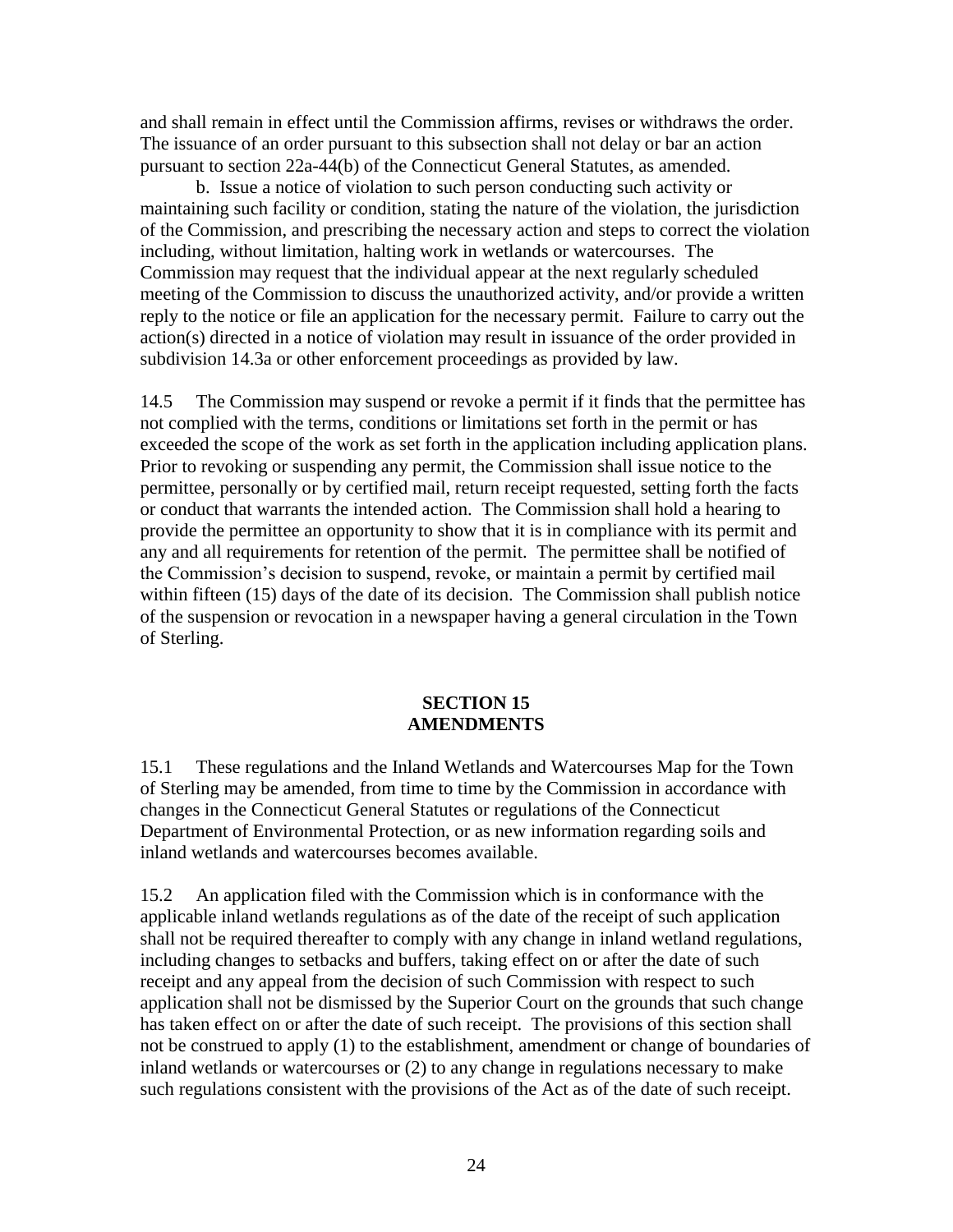15.3 These regulations and the Town of Sterling Inland Wetlands and Watercourses Map shall be amended in the manner specified in section 22a-42a of the Connecticut General Statutes, as amended. The Commission shall provide the Commissioner of Environmental Protection with a copy of any proposed regulations and notice of the public hearing to consider any proposed regulations or amendments thereto, except map amendments, at least thirty-five (35) days before the public hearing on their adoption.

15.4 Petitions requesting changes or amendments to the "Inland Wetlands and Watercourses Map, Sterling, Connecticut", shall contain at least the following information:

- a. The petitioner's name, mailing address and telephone number;
- b. The address, or location, of the land affected by the petition;
- c. The petitioner's interest in the land affected by the petition;

d. Map(s) showing the geographic location of the land affected by the petition and the existing and the proposed wetland(s) and watercourse(s) boundaries on such land in accurate detail together with the documentation supporting such proposed boundary locations; and

- e. The reasons for the requested action.
- f. The names and addresses of adjacent property owners; and
- g. A map showing proposed development of the property.

15.5 Any person who submits a petition to amend the Inland Wetlands and Watercourses Map, Sterling, Connecticut, shall bear the burden of proof for all requested map amendments. Such proof may include, but is not limited to, professional interpretation of aerial photography and remote sensing imagery, resource mapping soils mapping, or other information acceptable to the Commission. If such person is the owner, developer or contract purchaser of the land that is the subject of the petition, or if such person is representing the interest of such an owner, developer or purchaser, in addition to the information required in subsection 15.4, the petition shall include:

a. The name, mailing address and telephone number of the owner(s) of such land and owner(s) agent or other representative;

b. The names and mailing addresses of the owners of abutting land;

c. Documentation by a soil scientist of the distribution of wetland soils on said land. Such documentation shall at a minimum include the report of the soil scientist documenting the location of wetland soils on the land and map of said land indicating the flag locations set by the soil scientist and defining the boundaries of wetland soil types; and

d. Map(s) showing any proposed development of the land in relation to existing and proposed wetland and watercourse boundaries. All such mapping associated with said boundaries shall be prepared to horizontal accuracy Standards meeting Class A-2 of the Standards contained in Sections 20-300b-1 through 20-300b-20 of the Regulations of the State of Connecticut as filed with the Secretary of the State.

15.6 Watercourses shall be delineated by a competent soil scientist, geologist, ecologist or other qualified individual.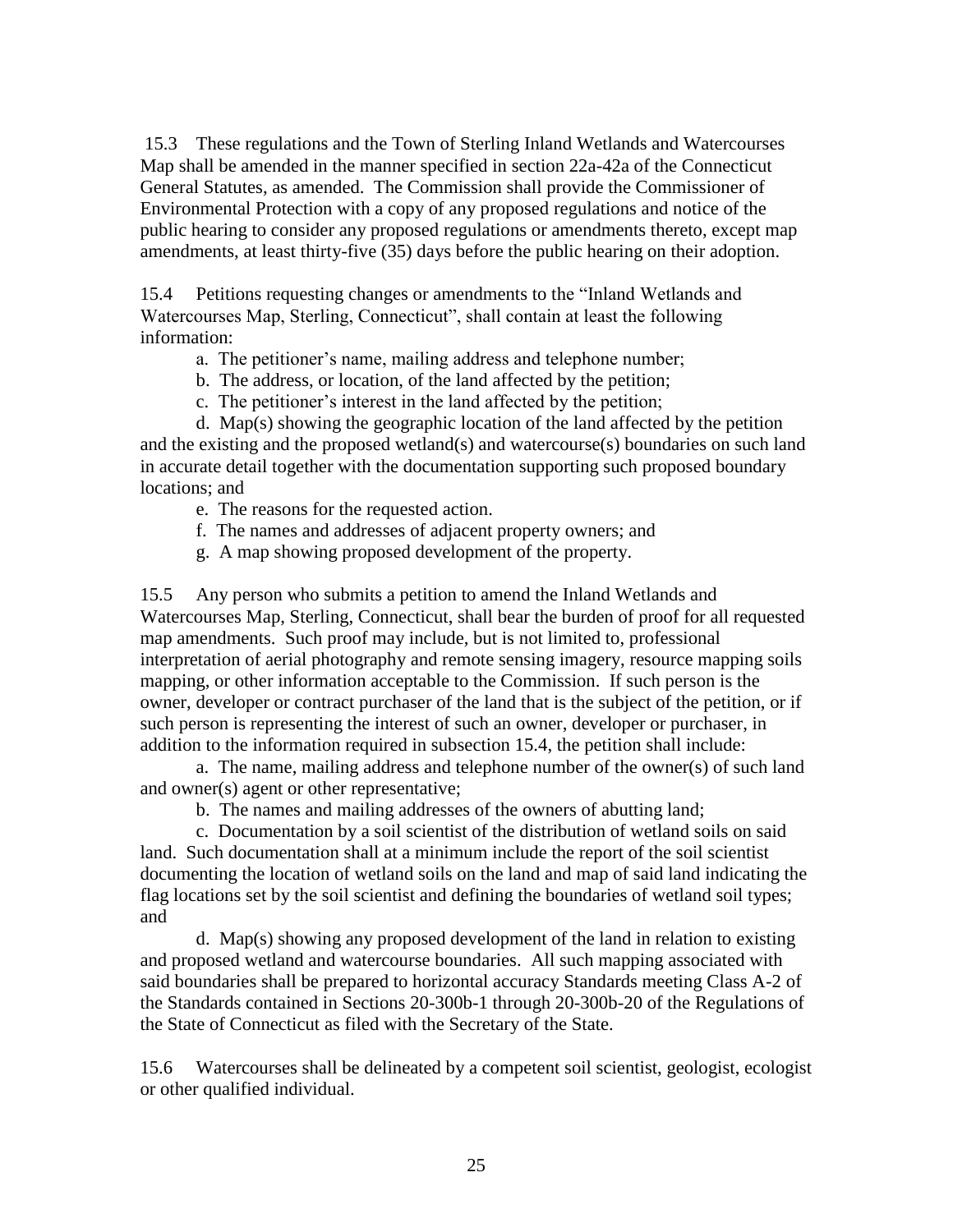15.7 A public hearing shall be held on petitions to amend the Inland Wetlands and Watercourses Map. Notice of the hearing shall be published in a newspaper having a general circulation in the municipality where the land that is the subject of the hearing is located at least twice at intervals of not less than two days, the first not more than fifteen days, nor less than ten days, and the last not less than two days before the date set for the hearing. All materials including maps and documents relating to the petition shall be open for public inspection. A copy of such proposed boundary change shall be filed in the office of the Town Clerk, for public inspection at least ten (10) days prior to such hearing.

15.8 The commission shall hold a public hearing on a petition to amend the regulations and the Inland Wetlands and Watercourses Map within sixty-five days after the receipt of such petition. The hearing shall be completed within thirty-five days after commencement. The commission shall act upon the changes requested in such petition within sixty-five days after completion of such hearing. At such hearing, any person or persons may appear and be heard and may be represented by agent or attorney. The petitioner may consent to one or more extensions of any period specified in this subsection, provided the total extension of all such periods shall not be for longer than sixty-five days, or may withdraw such petition. Failure of the commission to act within any time period specified in this subsection or any extension thereof, shall not be deemed to constitute approval of the petition.

15.9 The Commission shall make its decision and state in writing, the reasons why the change in the Inland Wetlands and Watercourses Map was made.

## **SECTION 16 APPEALS**

16.1 Appeal on actions of the Commission shall be made in accordance with the provisions of section 22a-43 of the Connecticut General Statutes, as amended.

16.2 Notice of such appeal shall be served upon the Commission and the Commissioner of Environmental Protection.

## **SECTION 17 CONFLICT AND SEVERANCE**

17.1 If there is a conflict among the provisions of these regulations, the provision which imposes the most stringent standards for the use of wetland and watercourses shall govern. The invalidity of any word, clause, sentence, section, part, subsection, subdivision or provision of these regulations shall not affect the validity of any other part that can be given effect without such invalid part or parts.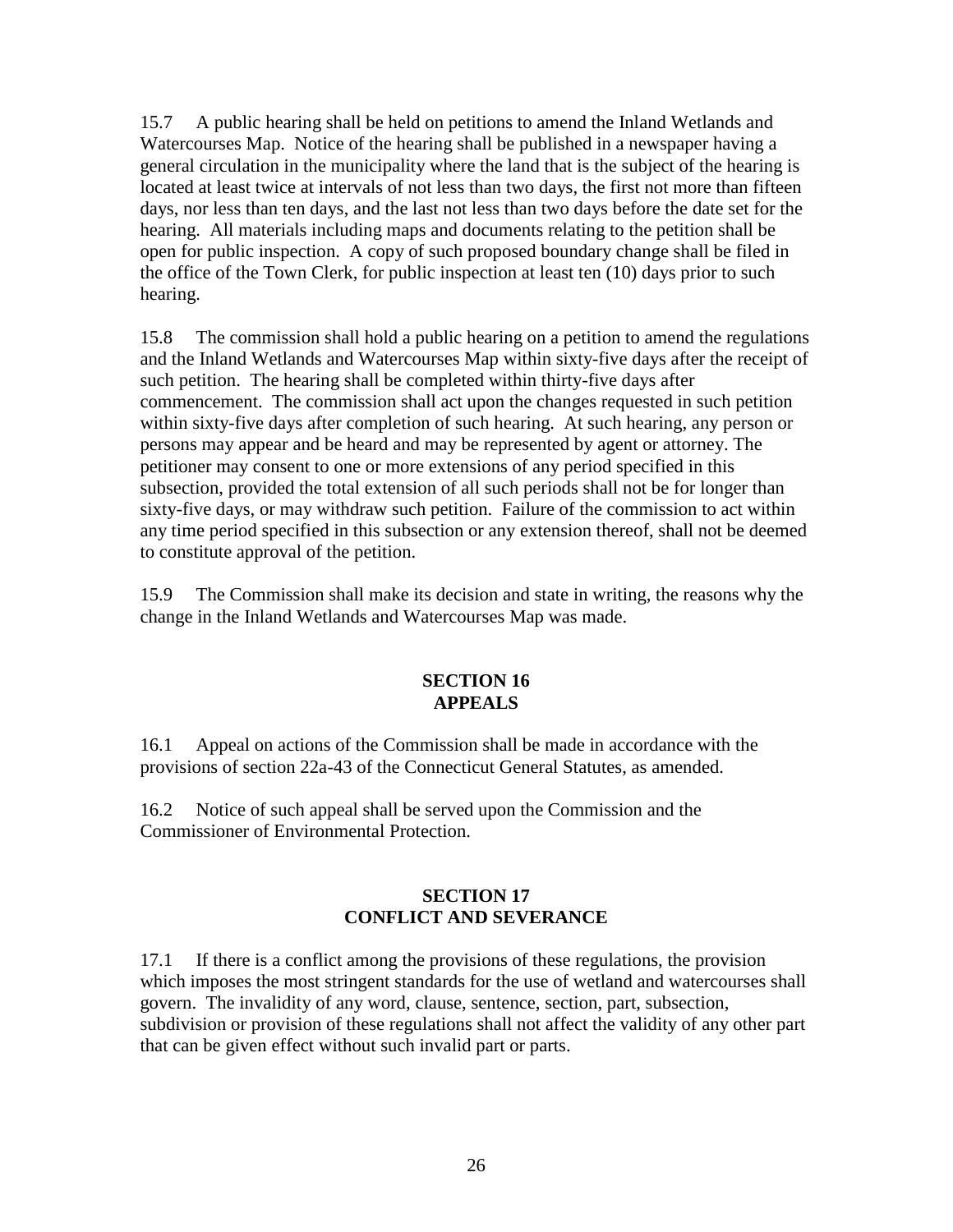#### **SECTION 18 OTHER PERMITS**

18.1 Nothing in these regulations shall obviate the requirements for the applicant to obtain any other assents, permits or licenses required by law or regulation by the Town of Sterling, the State of Connecticut or the Government of the United States including any approval required by the Connecticut Department of Environmental Protection and the U.S. Army Corps of Engineers. Obtaining such assents, permits or licenses are the sole responsibility of the applicant.

### **SECTION 19 APPLICATION FEES**

19.1 Method of Payment. All fees required by these regulations shall be submitted to the Commission by check or money order payable to the Town of Sterling at the time the application is filed with the Commission. Fees are set to cover the reasonable cost of reviewing and acting on applications, petitions, and monitoring compliance with any permit or Commission order. An additional application fee may be required at the discretion of the Commission when it finds that the nature of the application requires an unusual degree of monitoring and inspection. Upon the discovery of permit violations, the Commission may also require an additional application fee to cover monitoring inspections.

19.2 No application shall be granted or approved by the Commission unless the correct application fee is paid in full or unless a waiver has been granted by the Commission pursuant of subsection 19.7 of these regulations.

19.3 The application fee is not refundable.

19.4 Definitions. As used in this section:

"Residential Uses" means activities carried out on property developed for permanent housing or being developed to be occupied by permanent housing.

"Commercial Uses" means activities carried out on property developed for industry, commerce, trade, recreation, or business or being developed to be occupied for such purposes, for profit or nonprofit.

"Other Uses" means activities other than residential uses or commercial uses.

19.5 For any application, there shall be a non-refundable filing fee in the amount established by the Agency, which fee shall be paid to the Town at the time of submission of an application form, and which fee is a part of such application. The Agency shall set the amount of such fee sufficient to cover the reasonable cost of reviewing and acting on applications, including, but not limited to: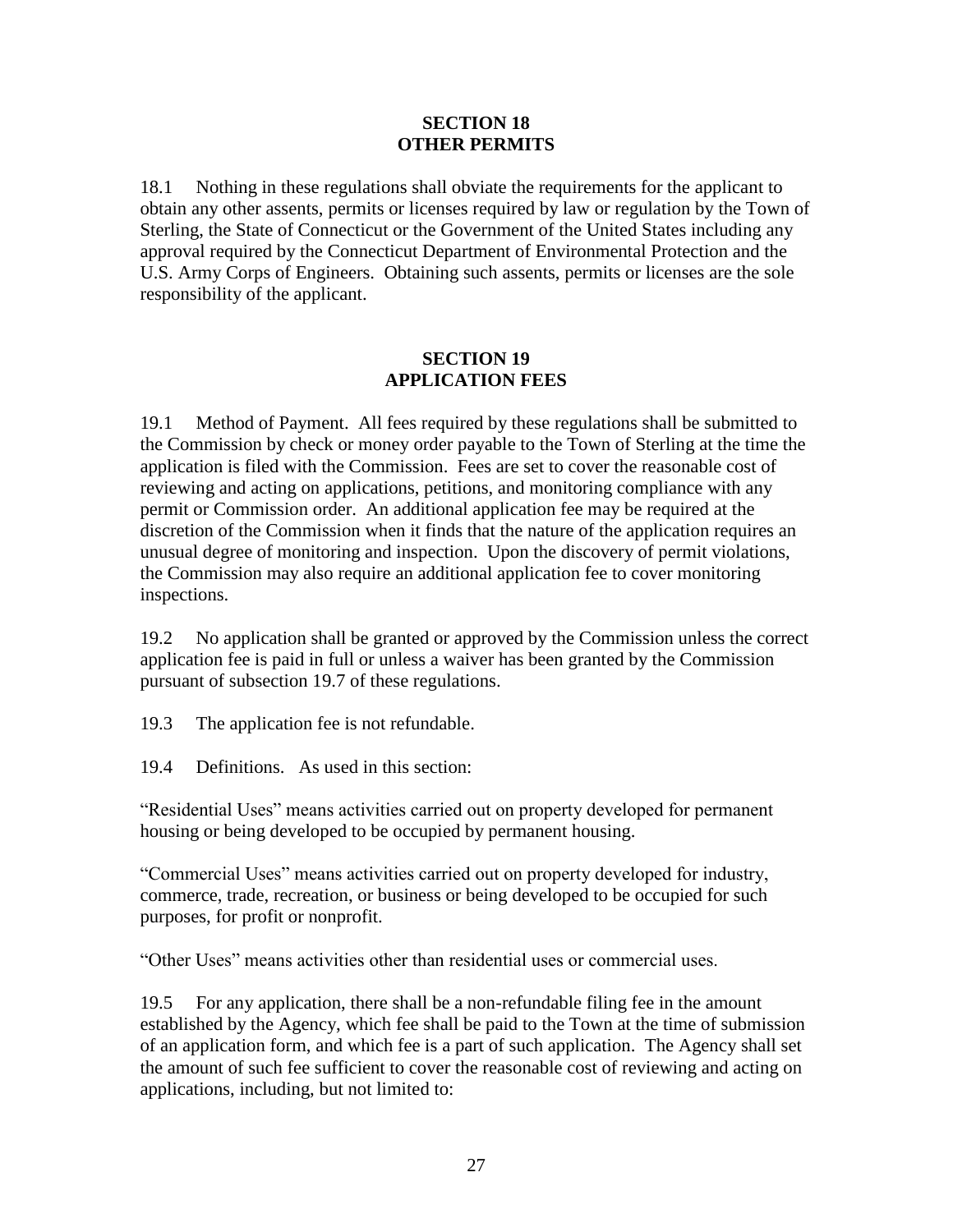The costs of certified mailings, Publications of notices and decisions, and Monitoring compliance with permit conditions or Commission orders.

For purposes of determining fees, the following shall apply:

The Connecticut General Statutes provide that a fee determined by the state will be paid in addition to the application fee established by the Town of Sterling. The following schedule does not include the state fee:

Fee Schedule. Application fees shall be based on the following schedule, plus the state fee:

| a. Regulated Activities $-$ (Section 6)                                                  |
|------------------------------------------------------------------------------------------|
|                                                                                          |
| Agent issued permit ---------------------------------\$ 50.00                            |
|                                                                                          |
|                                                                                          |
| After two lots each additional lot------\$150.00                                         |
|                                                                                          |
| All other Uses ---------------------------\$100.00 Plus: Fee from Schedule A             |
| Significant Activity Fee -------------------\$250.00 (established per Sec.2.31, Sec.7.6) |
| Site Monitoring/compliance inspections ------\$ 50.00/site inspection                    |
|                                                                                          |
| Notice of Violation and Cease and Desist Orders                                          |
| Initial Inspection Fee --------------------\$150.00                                      |
| Additional Monitoring/compliance                                                         |
| Inspection Fee ----------------------------\$100.00 (See Section 14)                     |
| Application fee for regulated activity started without a permit                          |
| Double Regular Fee Plus: Fee from Schedule A                                             |
|                                                                                          |
| b. Permitted and Non-regulated Uses $-$ (Section 14)                                     |
| Permitted Uses as of Right (Subsection 4.1)                                              |
| Non-regulated Uses (Subsection $4.1$ ) – No Charge                                       |
|                                                                                          |
| c. Modifications of Previous Approval ----- \$75.00 (Subsection 7.9)                     |
|                                                                                          |
| d. Map Amendment Petitions ----------------\$250.00 (Subsection 15.3)                    |
|                                                                                          |
| e. Regulation Amendment Petitions -------\$250.00                                        |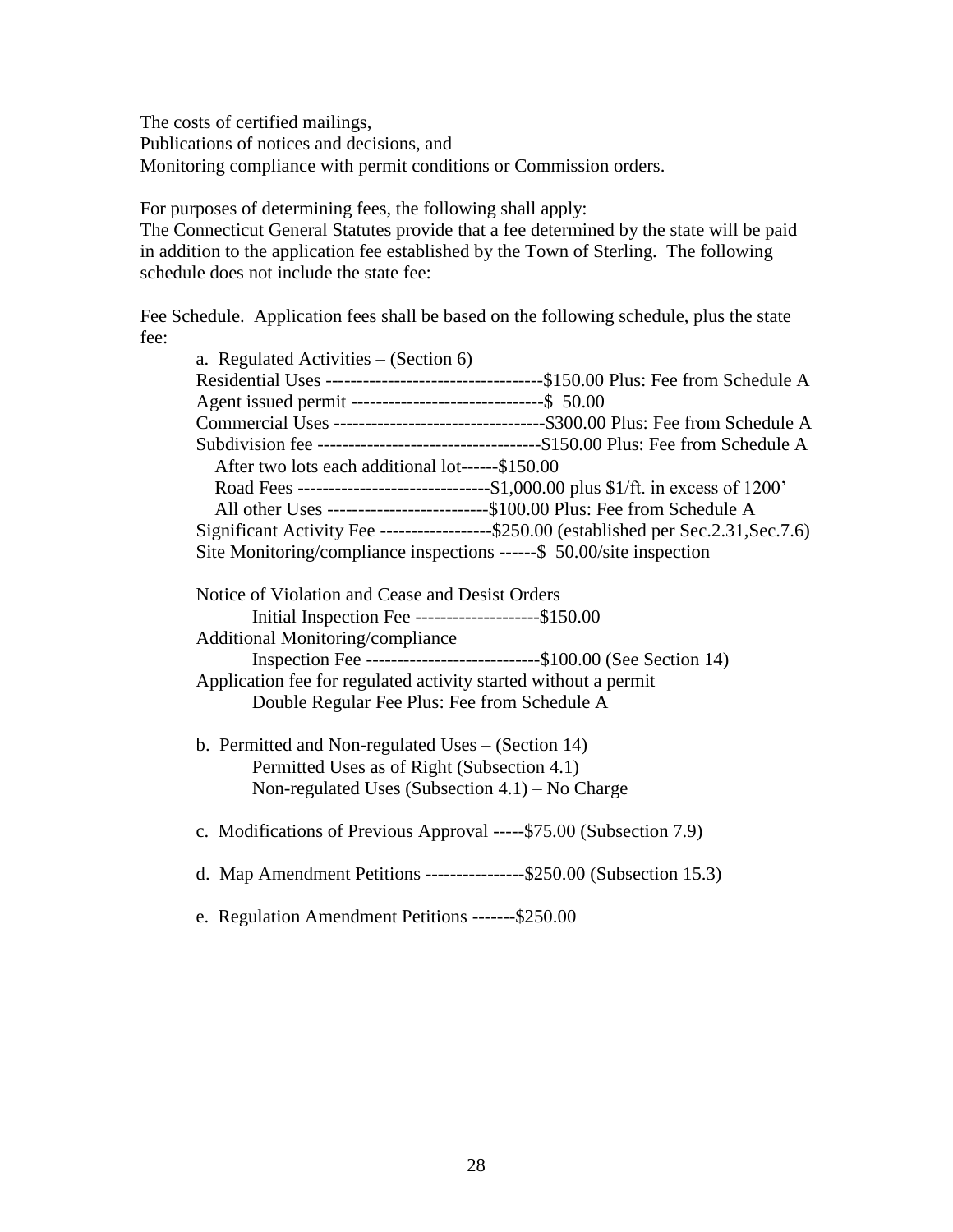SCHEDULE A. For the purpose of calculating the permit application fee, the regulated area in schedule A is the total area of wetlands and watercourses upon which a regulated activity is proposed.

| SQ. FT. REGULATED AREA                                                          | FEE/1000 SQ. FT. REGULATED AREA |
|---------------------------------------------------------------------------------|---------------------------------|
|                                                                                 |                                 |
|                                                                                 |                                 |
|                                                                                 |                                 |
| d. Public Hearing – (Subsection 7.5) ----------------------------------\$250.00 |                                 |
|                                                                                 |                                 |
|                                                                                 |                                 |
| sheet.                                                                          |                                 |
|                                                                                 |                                 |
| sheet.                                                                          |                                 |

The Inland Wetlands Commission may charge an additional fee sufficient to cover the cost of reviewing and acting on complex applications. Such fee may include, but not limited to, the cost of retaining experts to analyze, review and report on issues requiring such experts. The Commission or the duly authorized agent shall estimate the complex application fee that shall be paid pursuant to section 19.1 of these regulations within 10 days of the applicant's receipt or notice of such estimate. Any portion of the complex application fee in excess of the actual cost shall be refunded to the applicant no later than 30 days after publication of the commission's decision.

19.6 Exemption. Boards, commissions, councils and departments of the Town of Sterling are exempt from all fee requirements.

19.7 Waiver. The applicant may petition the Commission to waive, reduce or allow delayed payment of the fee. Such petitions shall be in writing and shall state fully the facts and circumstances the Commission should consider in its determination under this subsection. The Commission may waive all or part of the application fee if the Commission determines that:

a. The activity applied for would clearly result in a substantial public benefit to the environment or to the public health and safety and the applicant would reasonable be deterred from initiating the activity solely or primarily as a result of the amount of the application fee, or

b. The amount of the application fee is clearly excessive in relation to the cost to the Town for reviewing and processing the application.

The Commission shall state upon its record the basis for all actions under this subsection.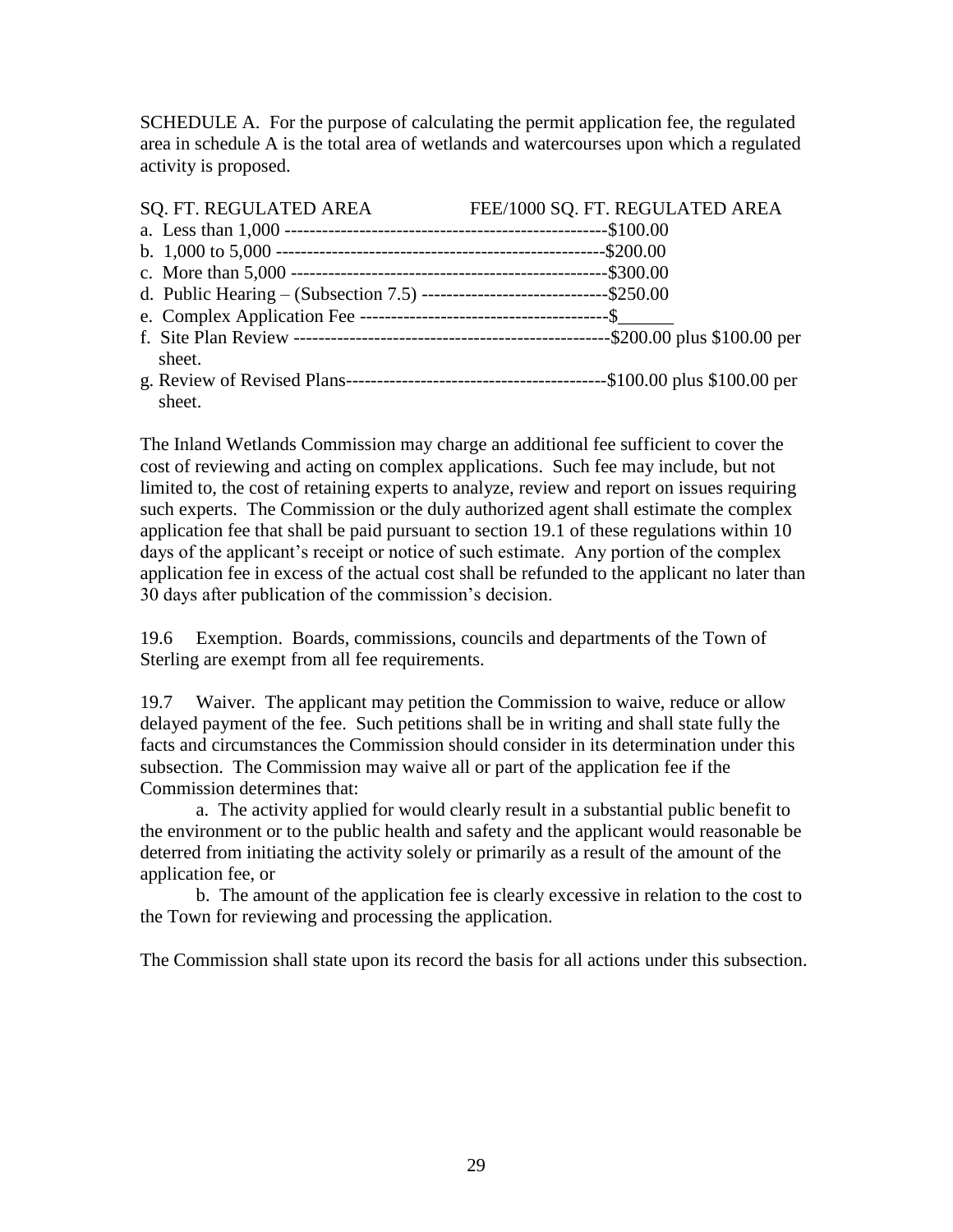#### **SECTION 20 EFFECTIVE DATE OF REGULATIONS**

20.1 These Regulations including the Inland Wetlands and Watercourses Map and amendments thereto shall become effective on May 2, 2007.

#### **APPENDICES**

#### Appendix 1- Connecticut General Statute section 1-1(q)-agriculture and farming

Except as otherwise specifically defined, the words "agriculture" and "farming" shall include cultivation of the soil, dairying, forestry, raising or harvesting any agricultural or horticultural commodity, including the raising, shearing, feeding, caring for, training and management of livestock, including horses, bees, poultry, fur-bearing animals and wildlife, and the raising or harvesting of oysters, clams, mussels, other molluscan shellfish or fish; the operation, management, conservation, improvement or maintenance of a farm and its buildings, tools and equipment, or salvaging timber or maintenance of a farm and its buildings, tools and equipment, or salvaging timber or cleared land of brush or other debris left by a storm, as an incident to such farming operations; the production or harvesting of maple syrup or maple sugar, or any agricultural commodity, including lumber, as an incident to ordinary farming operations or harvesting of mushrooms, the hatching of poultry, or the construction, operation or maintenance of ditches, canals, reservoirs or waterways used exclusively for farming purposes; handling, planting, drying, packing, packaging, processing, freezing, grading, storing or delivering to storage or to market, or to a carrier for transportation to market, or for direct sale an agricultural or horticultural commodity as an incident to ordinary farming operations, or, in the case of fruits and vegetables, as an incident to the preparation of such fruits or vegetables, for market or for direct sale. The term "farm" includes farm buildings, and accessory buildings thereto, nurseries, orchards, ranges, greenhouses, hoop houses and other temporary structures or other structures used primarily for the raising and, as an incident to ordinary farming operations, the sale of agricultural or horticultural commodities. The term "aquaculture" means the farming of the waters of the state and tidal wetlands and the production of protein food, including fish, oysters, clams, mussels and other molluscan shellfish, on leased, franchised and public underwater farm lands. Nothing herein shall restrict the power of a local zoning authority under chapter 124.

#### Appendix 2 – Connecticut General Statute 8-7d

Hearings and decisions. Time limits. Day of receipt. Notice to adjoining Municipality.

(a) In all matters wherein a formal petition, application, request or appeal must be submitted to the Board of Selectmen, planning commission or Land Use board of appeals under this chapter, a planning commission under chapter 126 or an inland wetlands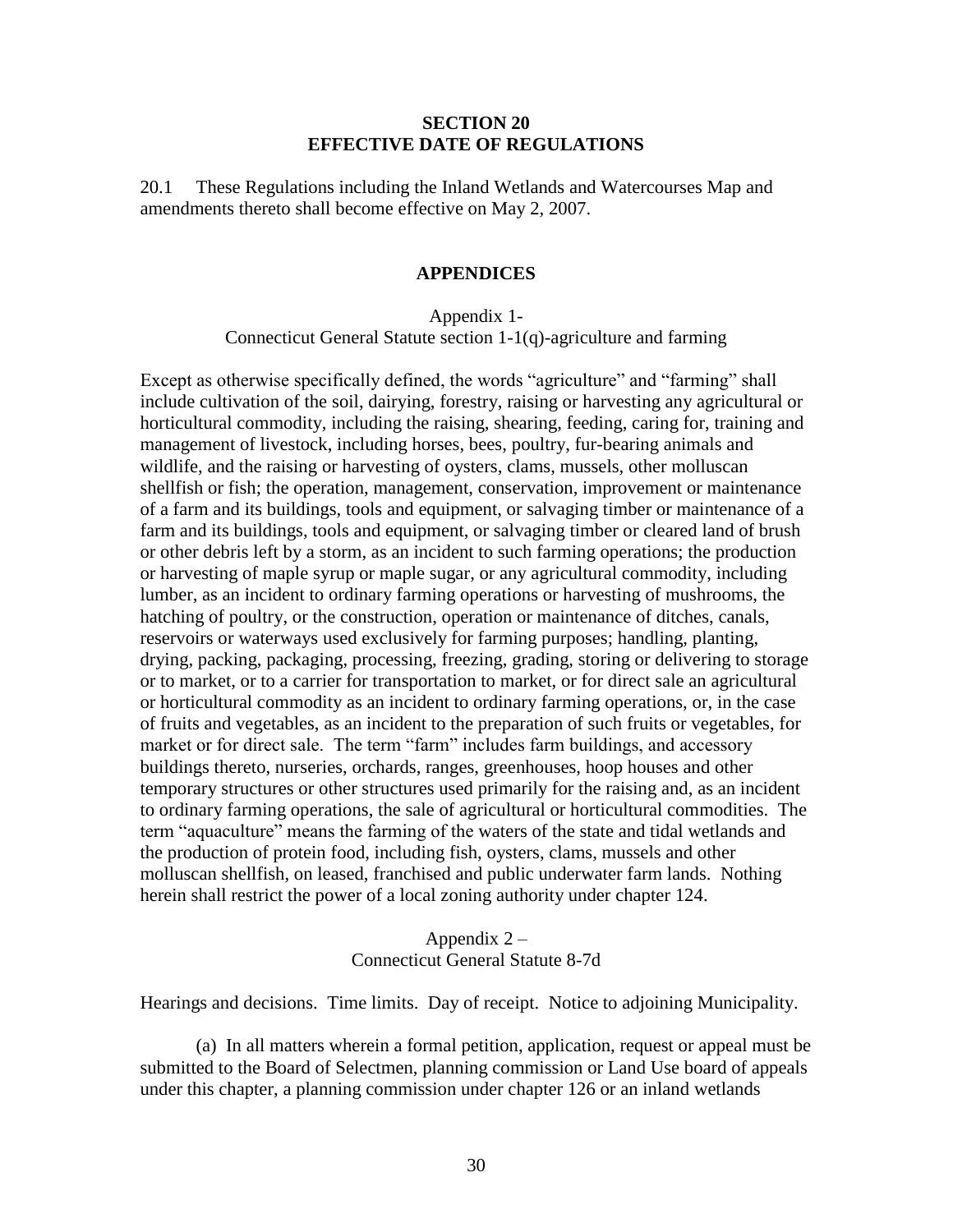agency under chapter 440 and a hearing is required or otherwise held on such petition, application, request or appeal such hearing shall commence within sixty-five days after receipt of such petition, application request or appeal and shall be completed within thirty-five days after such hearing commences unless a shorter period of time is required under this chapter, chapter 126 or chapter 440. Notice of the hearing shall be published in a newspaper having a general circulation in such municipality where the land that is the subject of the hearing is located at least twice at intervals of not less than two days, the first not more than fifteen days or less than ten days and the last not less than two days before the date set for the hearing. In addition to such notice such commission, board or agency may, by regulation, provide for notice to persons who own or occupy land that is adjacent to the land that is the subject of the hearing. All applications and maps and documents relating thereto shall be open for public inspection. At such hearing any person or persons may appear and be heard and may be represented by agent or by attorney. All decisions on such matters shall be rendered within sixty-five days after completion of such hearing, unless a shorter period of time is required under this chapter, chapter 126 or chapter 440. The petitioner or applicant may consent to one or more extensions of any period specified in this subsection, provided the total extension of all such periods shall not be for longer than sixty-five days, or may withdraw such petition, application, request or appeal.

(b) Notwithstanding the provisions of subsection (a) of this section, whenever the approval of a site plan is the only requirement to be met or remaining to be met under the land use regulations for any building, use or structure, a decision of an application for approval of such site plan shall be rendered within sixty-five days after receipt of such site plan Whenever a decision is to be made on an application for subdivision approval under chapter 126 on which no hearing is held such decision shall be rendered within sixty-five days after receipt of such application. Whenever a decision is to be made on an inland wetlands and watercourses application under chapter 440 on which no hearing is held, such decision shall be rendered within sixty-five days after receipt of such application. The applicant may consent to one or more extensions of such period, provided the total period of any such extension or extensions shall not exceed sixty-five days or may withdraw such plan or application.

(c) For purposes of subsection (a) and (b) of this section and section 7-246a, the date of receipt of a petition, application, request or appeal shall be the day of the next regularly scheduled meeting of such commission board or agency, immediately following the day of submission to such commission, board or agency or its agent of such petition, application, request or appeal or thirty-five days after such submission, whichever is sooner. If the commission, board or agency does not maintain an office with regular office hours, the office of the clerk of the municipality shall act as the agent of such commission, board or agency for the receipt of any petition application, request or appeal.

d. The provisions of subsection (a) of this section shall not apply to any action initiated by any zoning or planning and zoning commission regarding adoption or change of any zoning regulation or boundary.

e. Notwithstanding the provisions of this section, if an application involves an activity regulated pursuant to sections 22a-36 to 22a-45, inclusive, and the time for a decision by a zoning commission or planning and zoning commission established pursuant to this section would elapse prior to the thirty-fifth day after a decision by the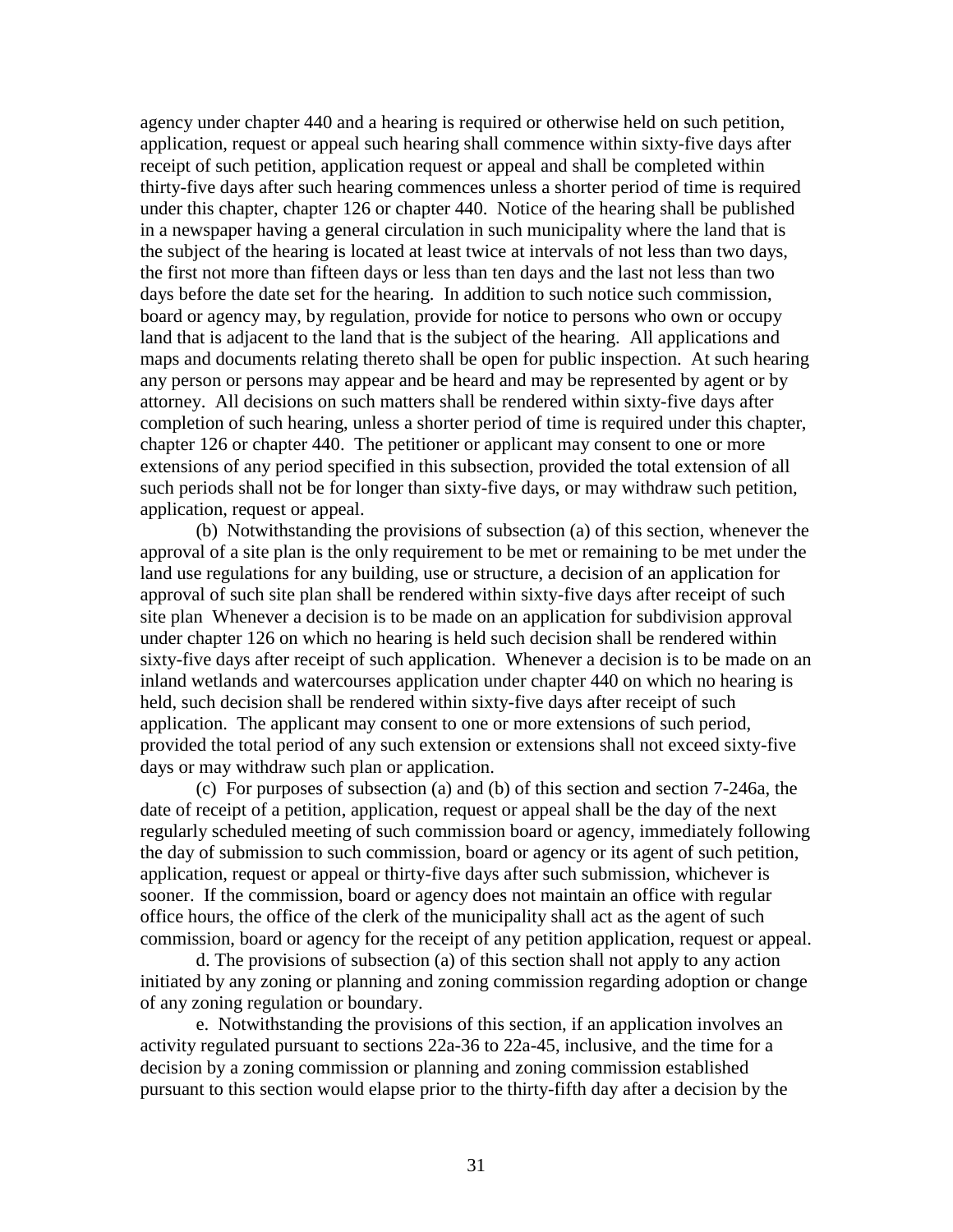inland wetlands agency, the time period for a decision shall be extended to thirty-five days after the decision of such agency. The provisions of this subsection shall not be construed to apply to any extension consented to by an applicant or petitioner.

f. The zoning commission, planning commission, zoning and planning commission, zoning board of appeals or inland wetlands agency shall notify the clerk of any adjoining municipality of the pendency of any application, petition, appeal, request or plan concerning any project on any site in which: (1) Any portion of the property affected by a decision of such commission, board or agency is within five hundred feet of the boundary of the adjoining municipality; (2) a significant portion of the traffic to the completed project on the site will use streets within the adjoining municipality to enter or exit the site; (3) a significant portion of the sewer or water drainage from the project on the site will flow through and significantly impact the drainage or sewerage system within the adjoining municipality; or (4) water runoff from the improved site will impact streets or other municipal or private property within the adjoining municipality. Such notice shall be made by certified mail, return receipt requested, and shall be mailed within seven days of the date of receipt of the application, petition, request or plan. Such adjoining municipality may, through a representative, appear and be heard at any hearing on any such application, petition, appeal, request or plan.

#### Appendix 3 – Notice to Applicants

Recent changes to the General Statutes Section  $22a-41 - 22a-42(d)(1)$  requires the commission to take into consideration any mitigation measures including, but not limited to, measures to (a) prevent or minimize pollution or other environmental damage, (b) maintain or enhance existing environmental quality, or (c) in the following order of priority: restore, enhance, and create productive wetland or watercourse resources. The statute also requires that the wetlands commission consider, in addition to the impacts of the proposed regulated activity outside the area for which the activity is proposed, impacts of further activities associated with, or reasonably related to, the proposed regulated activity and which may have an impact on wetlands or watercourses.

To ensure that permit applicants are aware of the changes and address them in their permit application the following changes to the statues shall be appended to the standard application form.

All applicants are required to propose how they will mitigate the adverse impacts of their proposed regulated activity. Such mitigation plans should include the "management practices" the applicant proposes to implement as a part of his/her project.

"Management practice" means a practice, procedure, activity, structure, or facility designed to prevent or minimize pollution or their environmental damage or to maintain or enhance existing environmental quality. Such management practices include, but are not limited to: erosion and sedimentation controls; restrictions on land use or development; construction setbacks from wetlands or watercourses; proper disposal of waste materials; procedures for equipment maintenance to prevent fuel spillage; construction methods to prevent flooding or disturbance of wetlands and watercourses;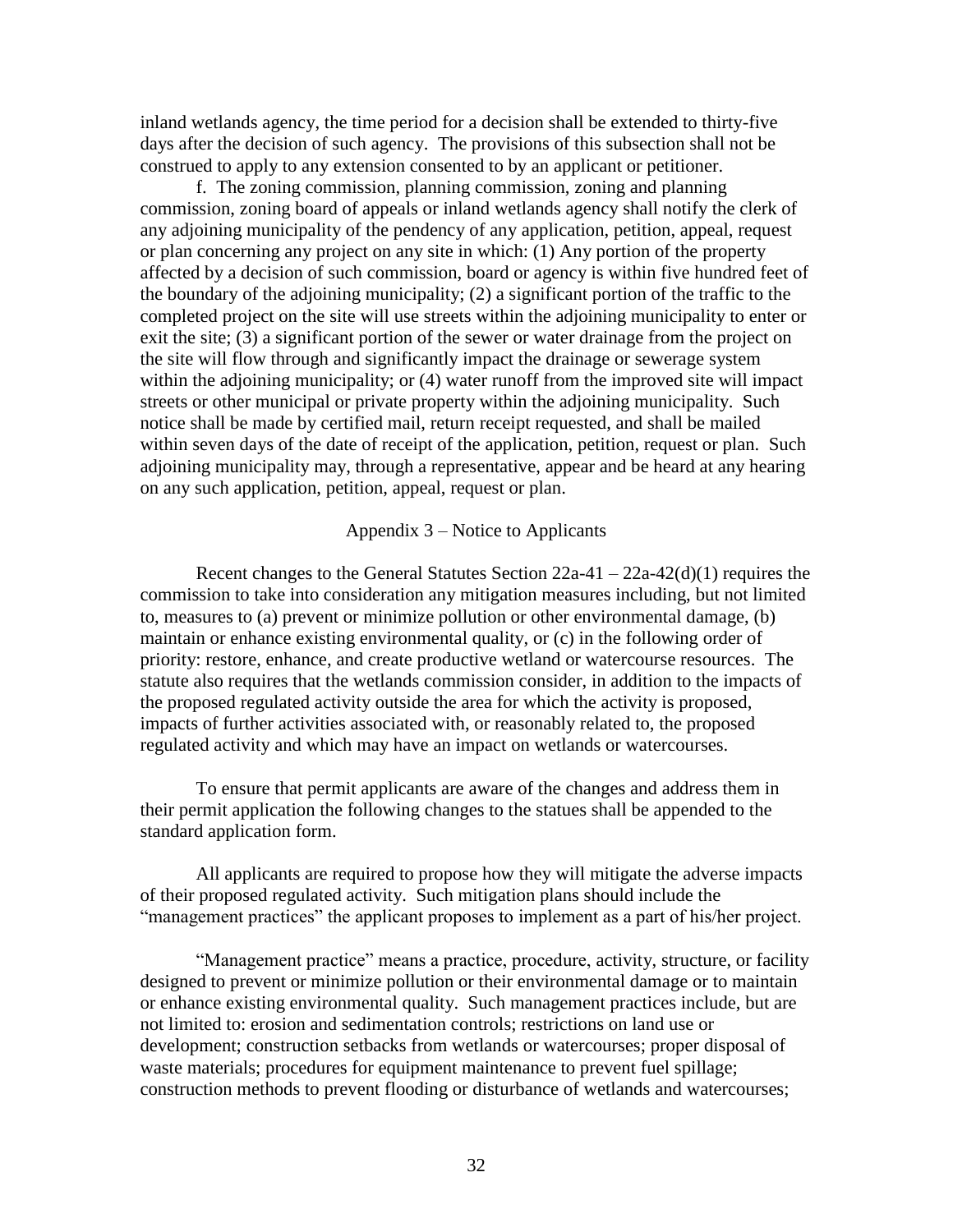procedures for maintaining continuous stream flows; confining construction that must take place in watercourses to times when water flows are low and fish and wildlife will not be adversely affected.

The purpose and a description of the proposed activity and proposed erosion and sedimentation controls and other Management Practices and mitigation measures which may be considered as a condition of issuing a permit for the proposed regulated activity including, but not limited to, measures to (A) prevent or minimize pollution or other environmental damage, (B) maintain or enhance existing environmental quality, or (C) in the following order of priority: restore, enhance, and create productive wetland or watercourse resources.

A site plan showing existing and proposed conditions in relation to wetlands and watercourses and identifying any further activities associated with, or reasonably related to, the proposed regulated activity which are made inevitable by the proposed regulated activity and which may have an impact on wetlands or watercourses.

Appendix 4 – Standard Permit Conditions

2.1 The Inland Wetlands Commission's Agent is to be notified 48 hours before the commencement and completion of any part of the activity.

2.2 The granting of this permit does not relieve the applicant from obtaining additional permits and/or approvals required by other agencies federal, state, and local. See item 2.11.

2.3 If an approval or permit it granted by another agency and contains conditions affecting wetlands and/or watercourses and the area one hundred feet from their flagged boundaries and two hundred feet from the Moosup River not addressed by this permit, the applicant must resubmit the application for further consideration by the Inland Wetlands Commission for a decision before work on the activity is to take place.

2.4 The duration of this permit is 5 years unless extended by this commission and shall expire upon completion of the activity approved herein or within one year of the start of the activity; whichever is sooner. Any request to renew or extend the expiration date of a permit should be filed in accordance with Section 7 of the Sterling Inland Wetlands and Watercourses Regulations of the Town of Sterling. Expired permits may not be renewed. Approval is at the discretion of the Commission and the Commission may require a new application for regulated activities.

2.5 The applicant shall not assign or transfer this permit, or any part thereof, without the written permission of the Commission.

2.6 This approval is for the activity within the regulated areas surrounding a wetland or watercourse as indicated on sheets \_\_\_\_\_ of the latest revise map submitted with the application. Latest revision: \_\_\_\_\_\_\_.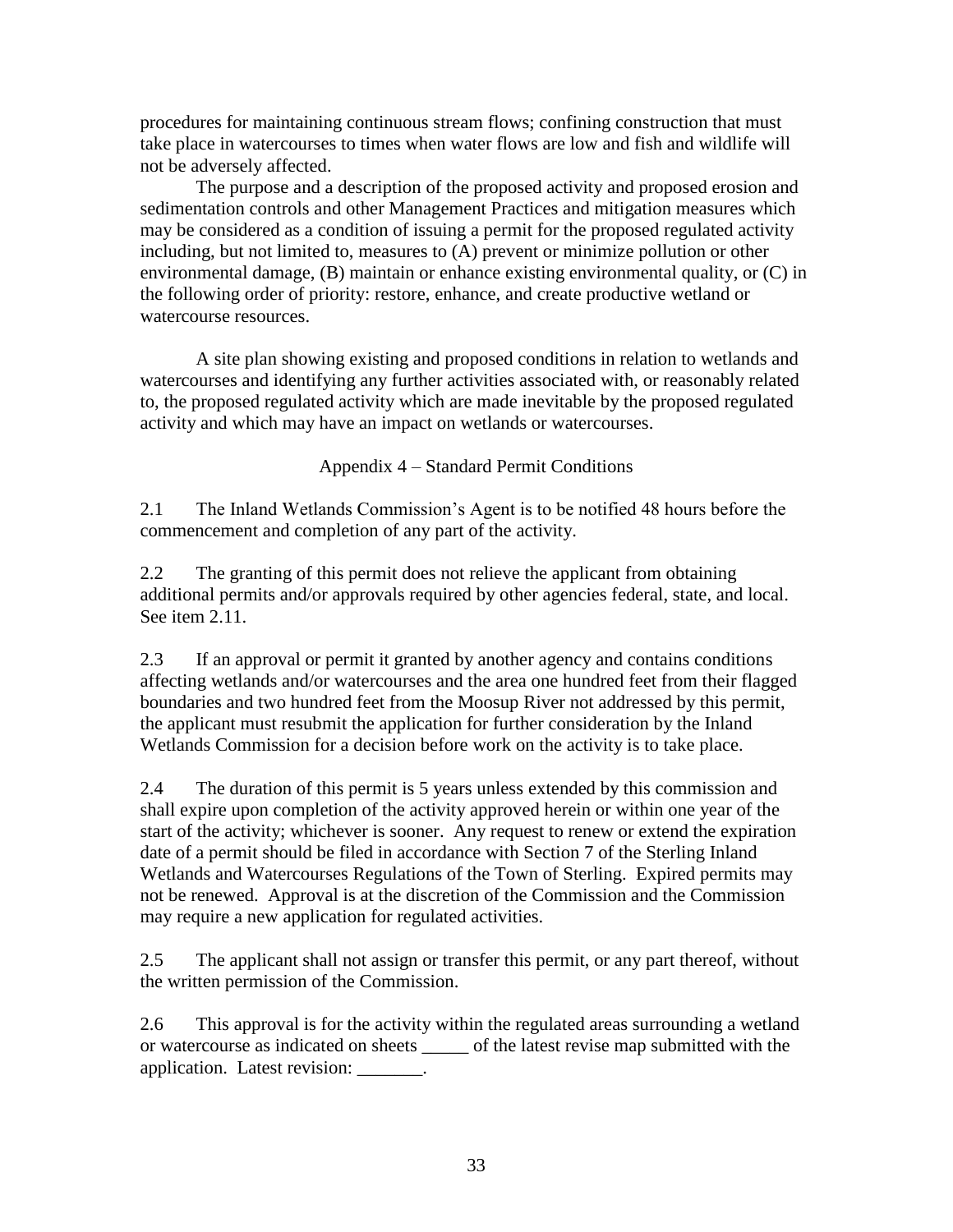2.7 All activities for the prevention of soil erosion, such as silt fences and hay bales shall be under the direct supervision of a certified engineer, who shall employ the best management practices, consistent with the terms and conditions of this permit, to control storm water discharges and to prevent erosion and sedimentation to otherwise prevent pollution, impairment, or destruction of wetlands or watercourses. Erosion controls are to be inspected by the permittee weekly and after rains and all deficiencies must be remediated within twenty-four hours of finding them.

2.8 If any information provided by the applicant in the permit approval process is subsequently proved to be false, incomplete or misleading, this permit may be modified, suspended, or revoked and the permittee may be subject to any remedies or penalties provided by law.

2.9 The applicant is to pay an additional fee of \$ IWWC agent from Section 19 (Fee Schedule) of the IWWC Regulations.

2.10 A copy of this motion and the conditions listed, when approved by majority vote of the IWWC members present shall constitute a permit for the activity described in the application and accompanying data when signed and dated by the IWWC Agent.

2.11 An Army Corps of Engineers permit may be required: U.S. Army Corps of Engineers 424 Trapelo Rd. Waltham, MA 02254 1-800-362-4367

## Appendix 5 – Special Permit Conditions

3.1 The permittee, \_\_\_\_\_\_\_\_\_\_\_\_\_\_\_\_\_\_ will submit a \$\_\_\_\_\_\_performance bond escrow account, or certified check to the Commission staff prior to the commencement of clearing or construction activities to insure compliance with the conditions of this permit. Specific details of the bonding/escrow procedure can be obtained from Commission staff.

3.2 The permittee, \_\_\_\_\_\_\_\_\_ will submit a cash performance bond to the Commission staff prior to the commencement of clearing or construction to insure compliance with the conditions of this permit.

3.3 The bond shall be held for to insure compliance with the conditions of this permit.

3.4 Steps taken to control sedimentation, erosion and downstream siltation shall include but need not be limited to:

A. The installation of a temporary erosion control fence/staked haybales or other suitable erosion control measures as indicated on the permit map or as required by Commission staff. This erosion control measure will be installed prior to the start of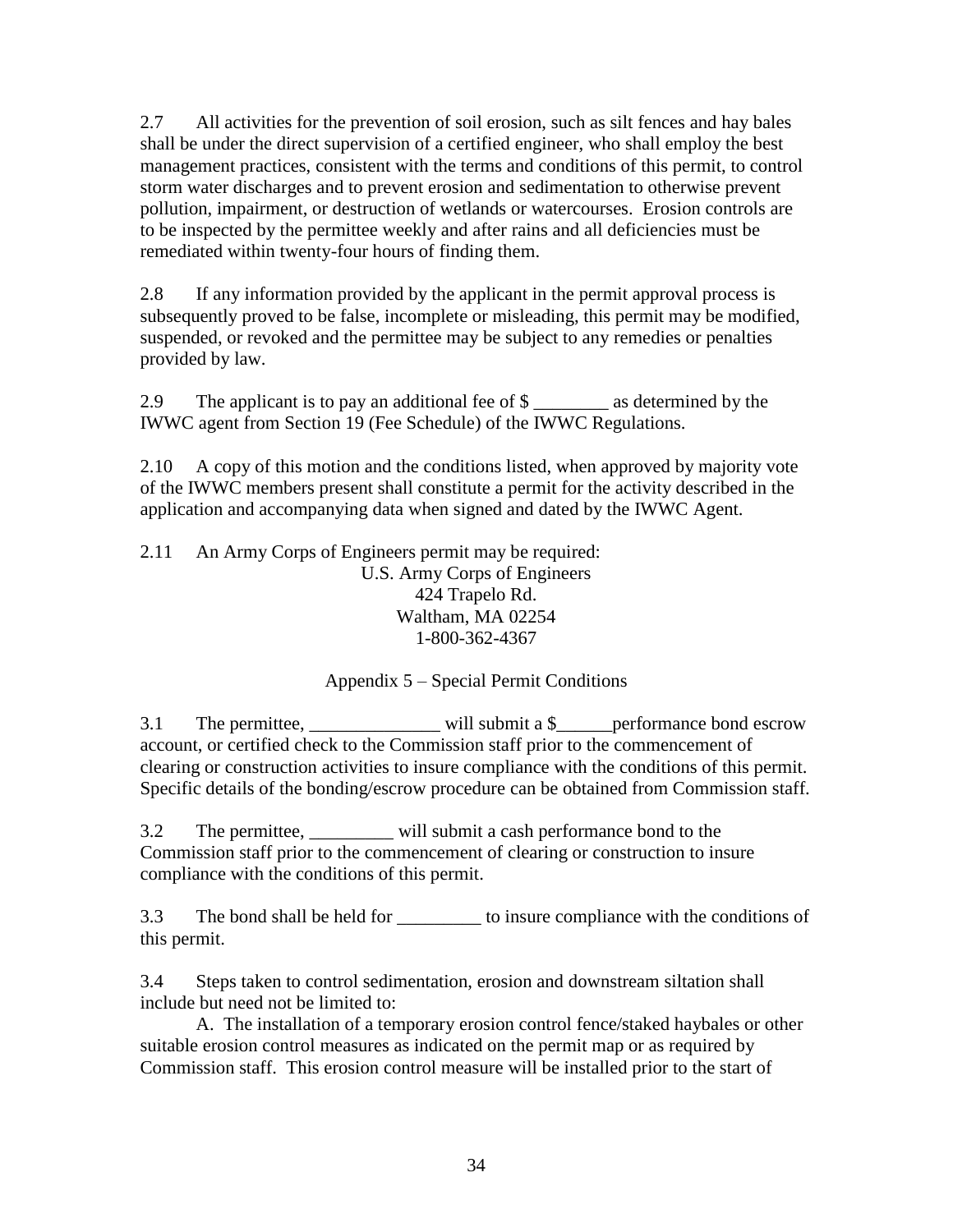construction activities. Its location will be reviewed and approved in the field by Commission Staff.

B. The limitation of all construction activities to a landscape envelope reviewed and approved by the Commission staff.

C. The placement of additional erosion controls as reviewed and approved by Commission staff prior to commencement of \_\_\_\_\_\_\_\_.

D. The installation of one or more temporary baled hay, log, or rock check dams immediately downstream of the construction area. Placement of the dam will be subject to review and approval of the Commission staff in the field. All sediment collected on the upstream side of the dam shall be removed periodically to ensure efficient siltation control. All collected sediment will be removed prior to the dismantling of the structures.

3.5 Provisions of the Natural Resources Conservation Service erosion and sediment control plan will be implemented where required by Commission staff.

#### 3.6 NATURAL RESOURCES CONSERVATION SERVICE GENERAL EROSION AND SEDIMENT CONTROL PLAN

a. Land disturbance will be kept to minimum; re-stabilization will be scheduled as soon as practicable.

b. Hay bale filters will be installed at all culvert outlets and along the toe of all critical cut and fill slopes.

c. Culvert discharge areas will be protected with riprap channels; energy dissipaters will be provided as necessary.

d. Catch basins will be protected with hay bale filters throughout the construction period and until all disturbed areas are thoroughly stabilized.

e. All erosion and sediment control measures will be constructed in accordance with the standards and specifications of the Erosion and Sediment Control Handbook.

f. Erosion and sediment control measures will be installed prior to construction whenever possible.

g. All control measures will be maintained in effective condition throughout the construction period.

h. Additional control measures will be installed during the construction period if necessary or required.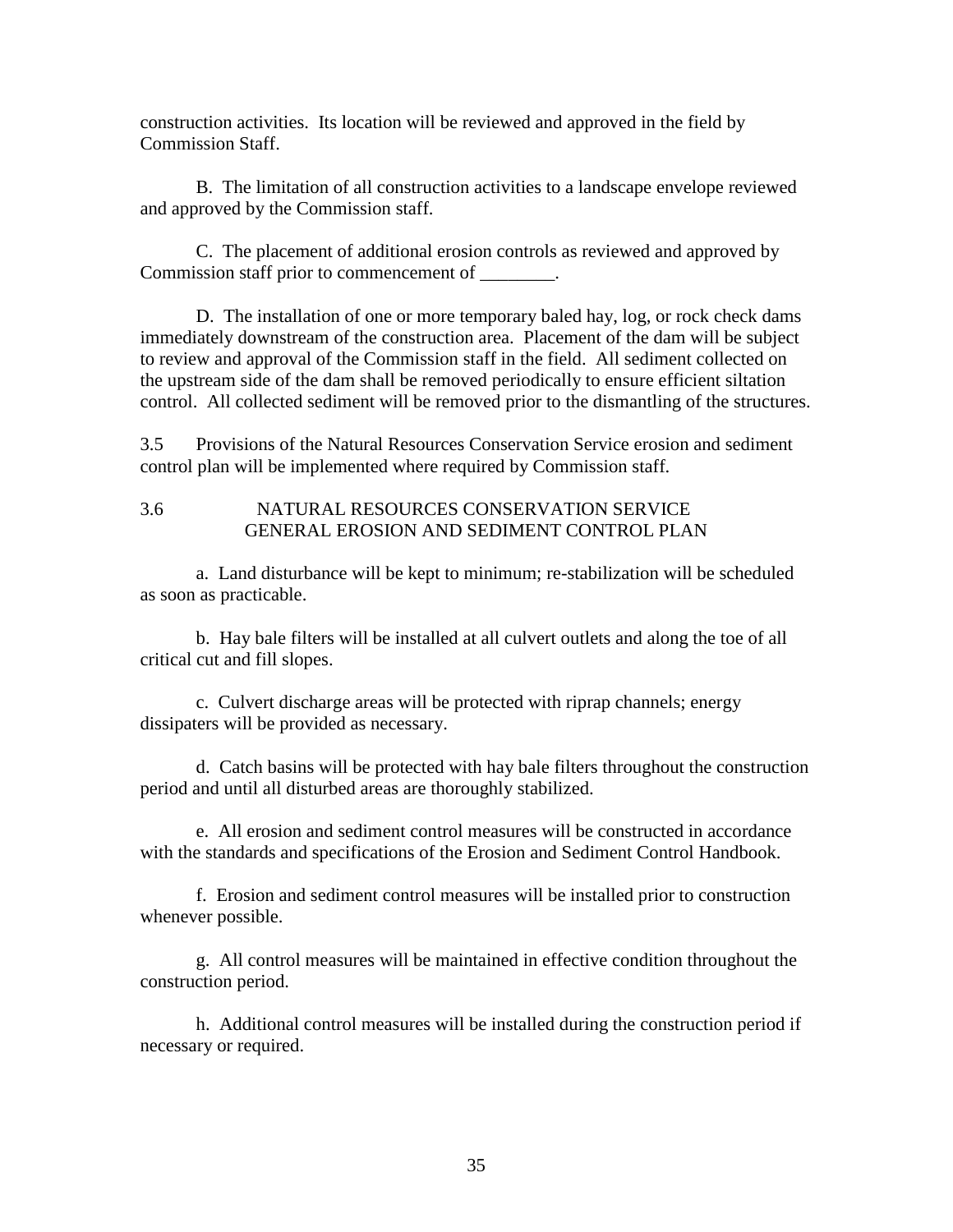i. Sediment removed from control structures will be disposed of in a manner that is consistent with the intent of the plan.

j. \_\_\_\_\_\_\_\_ is assigned the responsibility for implementing this erosion and sediment control plan. This responsibility includes the installation and maintenance of control measures, informing all parties engaged on the construction site of the requirements and objectives of the plan, notifying the Inland Wetlands Commission office of any transfer of this responsibility, and conveying a copy of the erosion and sediment control plan if the title to the land is transferred.

3.7 The implementation of a sedimentation/erosion control plan prepared by \_\_\_\_\_\_.

3.8 No grading, clearing, landscaping or other ground surface disturbance shall occur within \_\_\_\_\_\_\_\_ of the regulated area except as reviewed and approved by the Commission staff.

3.9 During construction, piles of fill, erodible material and debris shall not be created within **wither** feet of regulated areas.

3.10 A map delineating the location of fill and debris storage areas will be submitted to the Commission staff for approval prior to the commencement of \_\_\_\_\_\_\_ activities.

3.11 Any material excavated at the site shall be disposed of at upland or off-site locations reviewed and approved by the Commission staff prior to the start of the construction activities.

3.12 A 100-foot undisturbed, natural buffer will be preserved on the upland edge of all inland wetland and watercourse areas.

3.13 A natural buffer planting plan shall be developed and implemented to protect the adjacent \_\_\_\_\_\_\_. This plan shall be reviewed and approved by Commission staff prior to the commencement of construction activities. The buffer will be  $\qquad$  feet wide.

3.14 A permanent wall, fence or line of selected plantings shall be established \_\_\_\_\_ feet from the as a permanent demarcation feature. This demarcation structure shall be reviewed and approved by the Commission staff prior to the commencement of construction activities.

3.15 A permanent buffer demarcation plan shall be developed and implemented to protect the adjacent \_\_\_\_\_\_\_. This plan shall be reviewed and approved by the Commission staff prior to the commencement of clearing or construction. The buffer demarcation will be installed prior to the commencement of other construction activities.

3.16 Wetland/watercourse area destroyed by \_\_\_\_\_\_\_ activities shall be mitigated through the enhancement and/or replacement of wetlands/watercourse areas in the same sub-watershed. The ratio of replaced/enhanced to destroyed wetland shall be 2:1 or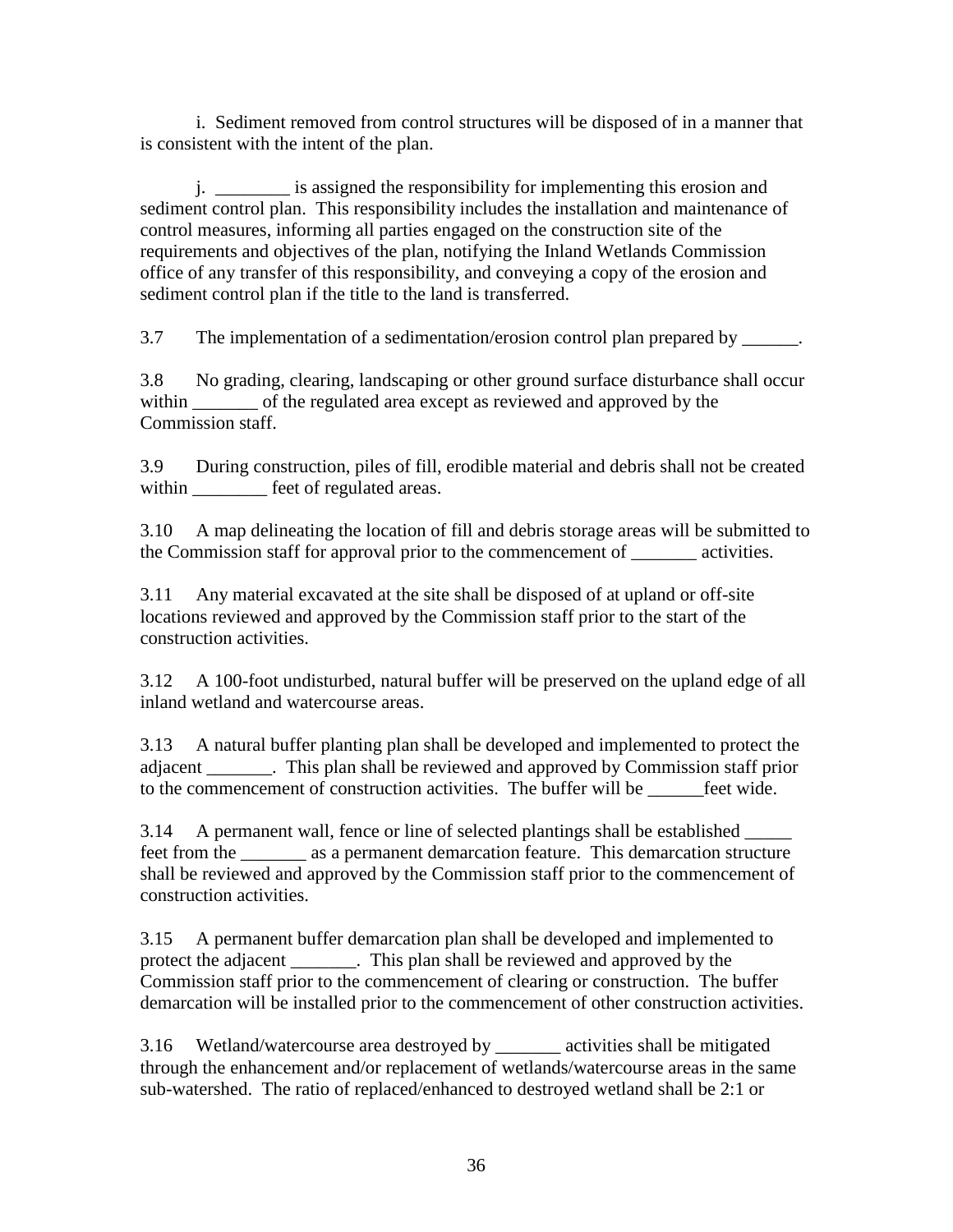greater. The enhancement/replacement plan shall be subject to the review and approval of the Commission staff prior to the commencement of construction.

3.17 The Commission staff shall review and approve the final construction designs and locations for the prior to the start of construction activities.

3.18 All authorized activities will be certified to be in compliance with the permit and conditions by a registered professional engineer. Certification will be based upon regular on-site supervision of construction activities. Written compliance reports will be submitted \_\_\_\_\_\_ to the Commission staff upon the commencement of construction.

3.19 A qualified environmental consultant will be utilized during the course of construction to minimize adverse environmental impacts on regulated areas. Written status reports will be submitted \_\_\_\_\_\_ to the Commission staff upon the commencement of construction.

3.20 The Inland Wetland and Watercourses boundary shall be delineated on a record plan with a note indicating that all activities within or adjacent to regulated areas are subject to the review and approval of the Commission. A map with this note and wetland and watercourse boundaries shall be filed with the Town Clerk's office in accordance with Section 7-31 of the Connecticut General Statutes. Copies of this record plan shall be submitted to the Commission staff for review and approval prior to and after filing with the Town Clerk.

3.21 A declaration noting the presence of inland wetland and watercourse areas on the property is required. This declaration should also mention Inland Wetlands and Watercourses Permit # \_\_\_\_\_\_ and require the preservation of inland wetlands and watercourses in an undisturbed and natural state. The declaration must be submitted to the Commission staff for review and approval prior to the start of construction activities and filed in the Land Records of the Town.

3.22 A declaration noting the presence of inland wetland and watercourse areas on the property is required. This declaration should also mention Inland Wetlands and Watercourses Permit # \_\_\_\_\_\_. The declaration must be submitted to the Commission staff for review and approval prior to the start of construction activities and filed in the Land Records of the Town.

3.23 A copy of this permit will be given to the future property owner. The name and address of the new owner will be submitted to the Commission staff when the property has been sold. The new owner will be notified in writing by the applicant of all inland wetland/watercourse restrictions on the property.

3.24 The proposed septic system design shall be reviewed and approved by the northeast District Dept. of Health. A copy of the septic permit and associated map shall be submitted to the Commission staff prior to the start of construction activities.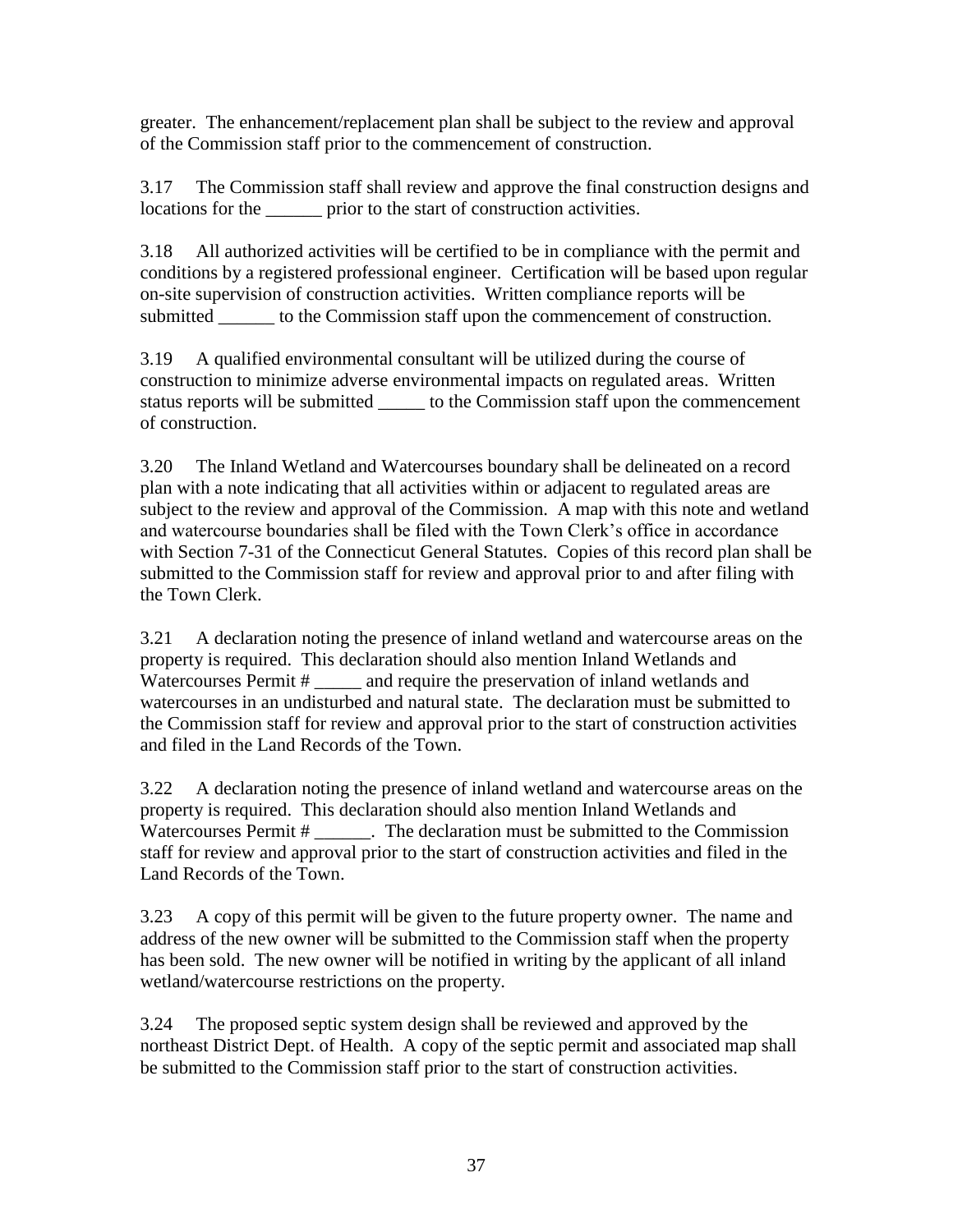3.25 No pool backwash water will be discharged into or adjacent to inland wetland and watercourse areas.

3.26 Work within the watercourse corridor will be limited to periods of low flow. Low flow periods normally occur between August and October. Wetland Commission staff will determine if the \_\_\_\_\_\_ can occur at other times following an on-site field investigation to evaluate flow conditions.

3.27 Oil separators shall be installed on all storm water discharge outlets. The design and location of the separators will be reviewed and approved by the Commission staff prior to the commencement of construction activities.

3.28 If the approved structure is to be heated by fuel oil stored in ground, a noncorrodible/nonferrous storage tank shall be used. Commission staff shall approve the tank location on the permit map.

3.29 The permittee will comply with all applicable standard conditions.

3.30 An additional filing fee of \_\_\_\_\_\_ shall be submitted to the Commission staff prior to the commencement of construction activities in accordance with Section 19.5 of the Sterling Inland Wetlands and Watercourses regulations.

> Appendix 6 – Application Form See Attached Form

Revised 4/25/07 Effective Date: May 2, 2007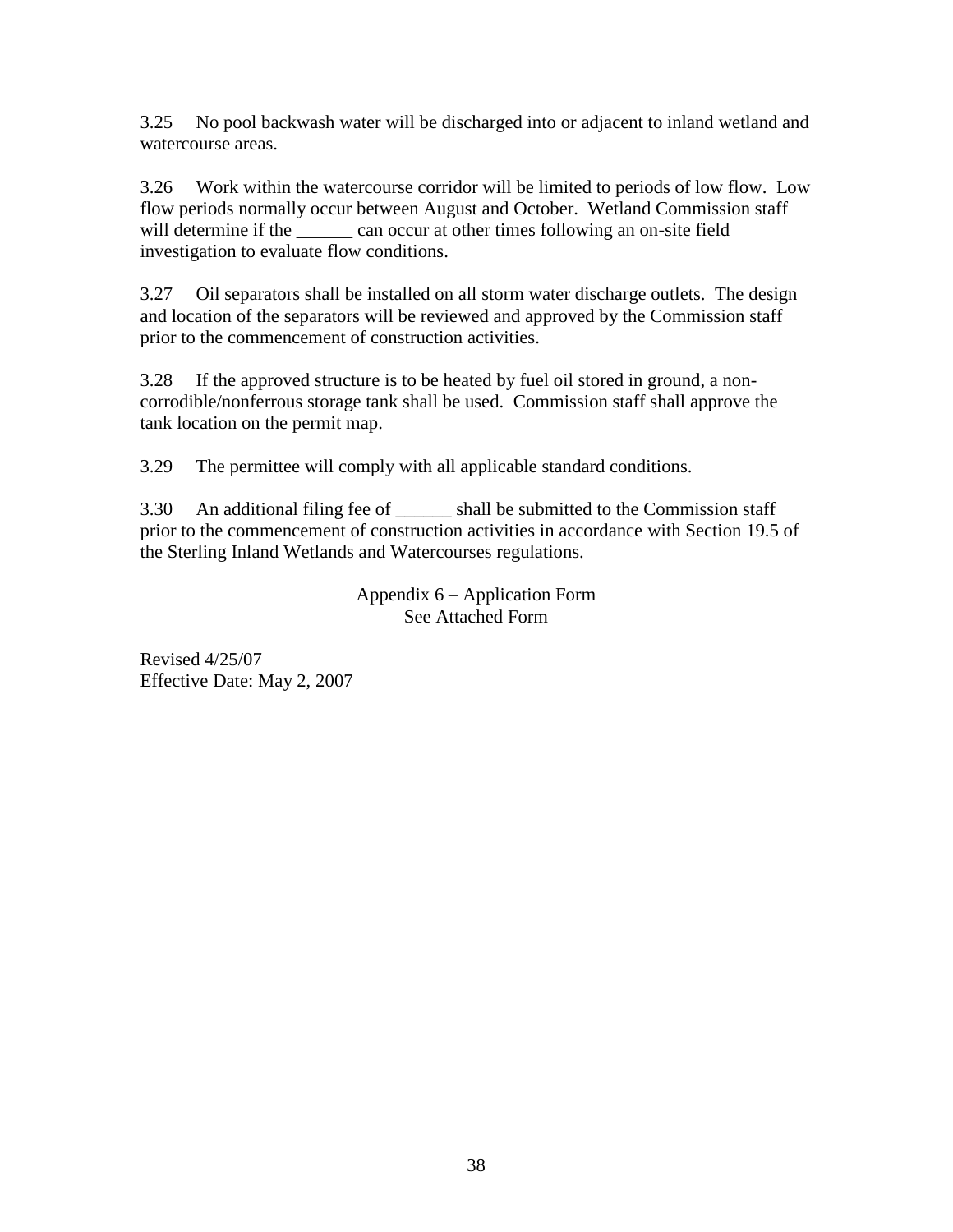## Town of Sterling Inland Wetlands and Watercourses Agency Application for Permit

When filling out this application refer to the Inland Wetlands and Watercourse Regulations of the Town of Sterling, Connecticut.

Copies are available for \$20.00 each in the Sterling Town Hall, Oneco, Connecticut, 1183 Plainfield Pike at the Office of the Town Clerk

|                                                                                  | Name of Property Owner                                                                                                                                                                |
|----------------------------------------------------------------------------------|---------------------------------------------------------------------------------------------------------------------------------------------------------------------------------------|
|                                                                                  |                                                                                                                                                                                       |
|                                                                                  |                                                                                                                                                                                       |
|                                                                                  |                                                                                                                                                                                       |
|                                                                                  |                                                                                                                                                                                       |
|                                                                                  |                                                                                                                                                                                       |
|                                                                                  |                                                                                                                                                                                       |
| of record.                                                                       | If the applicant is not the property owner of record, the applicant must attach to this<br>application a written authorization from the owner of record to act on behalf of the owner |
|                                                                                  | Description of geographic location of subject property and the locations of any wetlands<br>or watercourses to be affected by the proposed activity. _______________________          |
|                                                                                  |                                                                                                                                                                                       |
|                                                                                  |                                                                                                                                                                                       |
| Is property within 500' of an adjacent municipality? ___________________________ |                                                                                                                                                                                       |